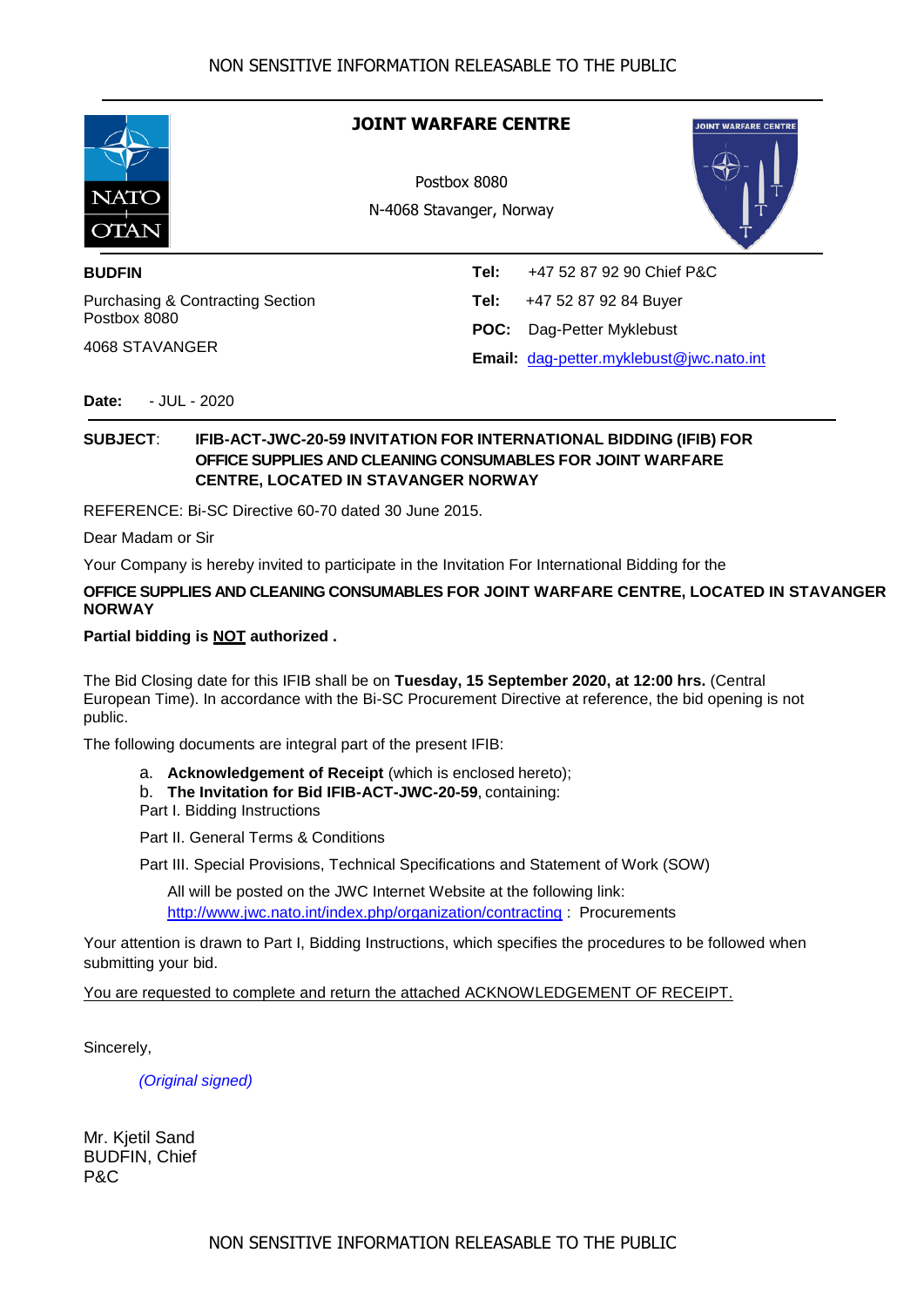NON SENSITIVE INFORMATION RELEASABLE TO THE PUBLIC

# **Acknowledgement of Receipt** JOINT WARFARE CENTRE (JWC) PO Box 8080 4068 STAVANGER NORWAY **EMAIL TO: [pcs@jwc.nato.int](mailto:pcs@jwc.nato.int) Attention: IFIB-ACT-JWC-20-59 Subject: Acknowledgement of Receipt of Request for Proposal**

We hereby advise that we have received Invitation for Bid **IFIB-ACT-JWC-20-59**

on ........................................, together with all enclosures listed in the cover letter.

#### **CHECK ONE**

{ } As of this date and without commitment on our part, **we do** intend to submit a bid.

{ } **We do not** intend to submit a bid.

| <b>NOTE:</b> Only bidders indicating their intention to participate in the |
|----------------------------------------------------------------------------|
| bidding will continue to receive all further correspondence                |
| related to this IFIB. Unless specified differently, it will be e-          |
| mailed to the mentioned address.                                           |

| Signature: |  |
|------------|--|
|------------|--|

Title: ................................................................................

Company: ................................................................................

Address: ................................................................................

...............................................................................

Email Address: .......................................................................

Point of Contact:......................................................................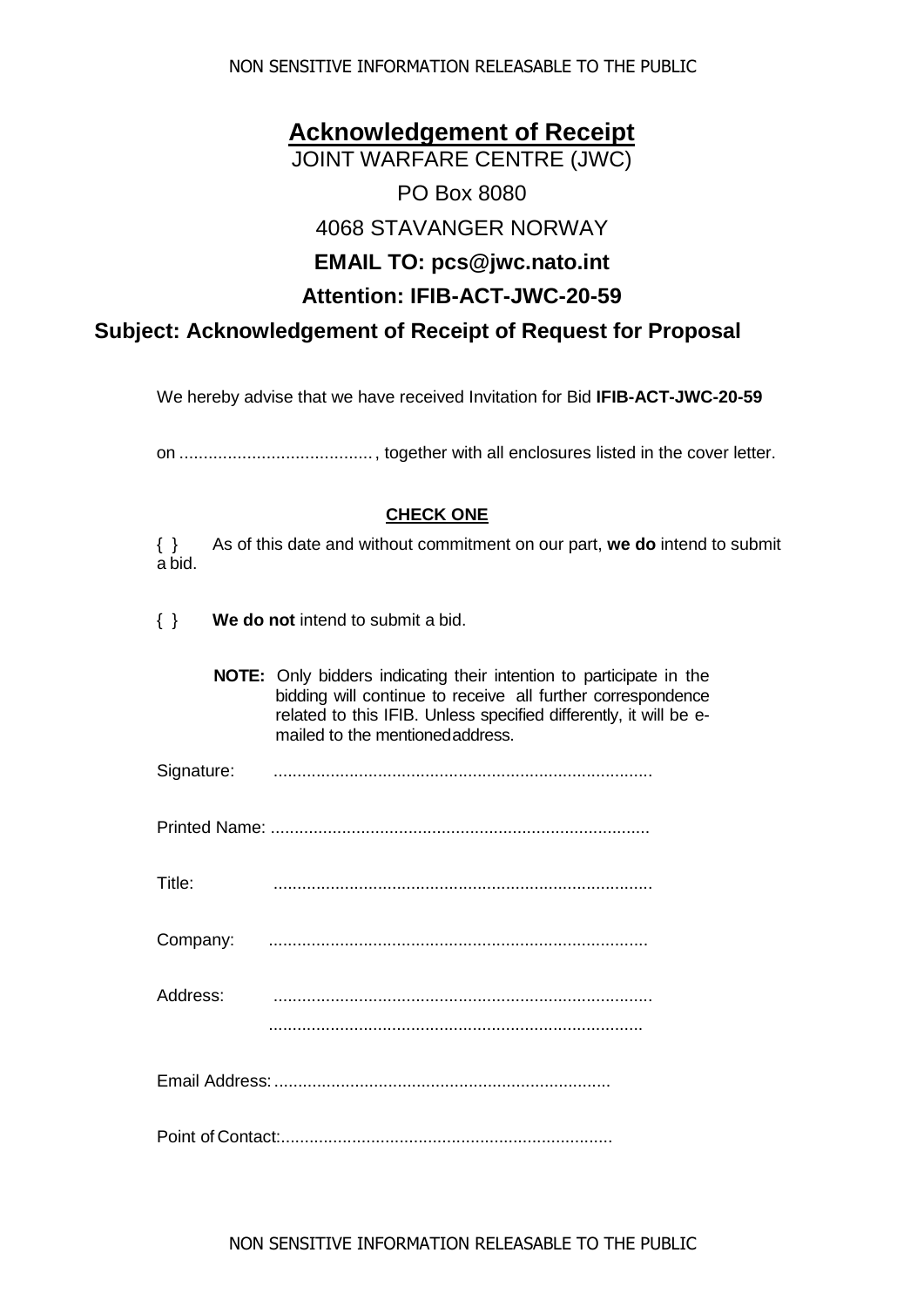

# **JOINT WARFARE CENTRE**

EIKESETVEIEN 29 – PB 8080 – 4068 STAVANGER – NORWAY



# IFIB-ACT-JWC-20-59

# OFFICE SUPPLIES AND CLEANING **CONSUMABLES**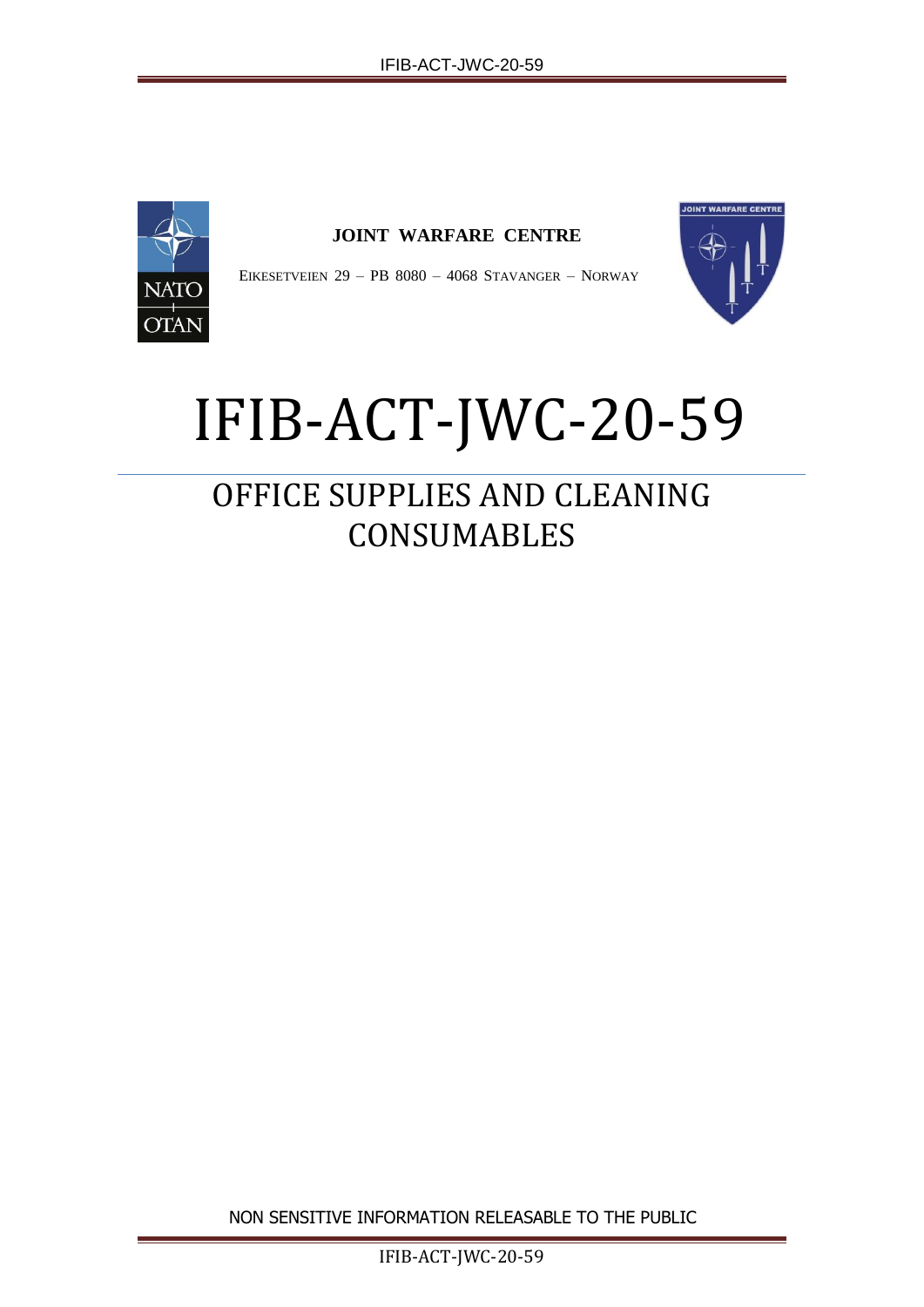# **TABLE OF CONTENTS**

#### **IFIB-ACT-JWC-20-59**

#### **OFFICE SUPPLIES AND CLEANING CONSUMABLES**

| PART II - SECTION A - GENERAL TERMS AND CONDITIONS   20 |  |
|---------------------------------------------------------|--|
| PART III - SECTION A - CONTRACT MANAGEMENT DATA 40      |  |
|                                                         |  |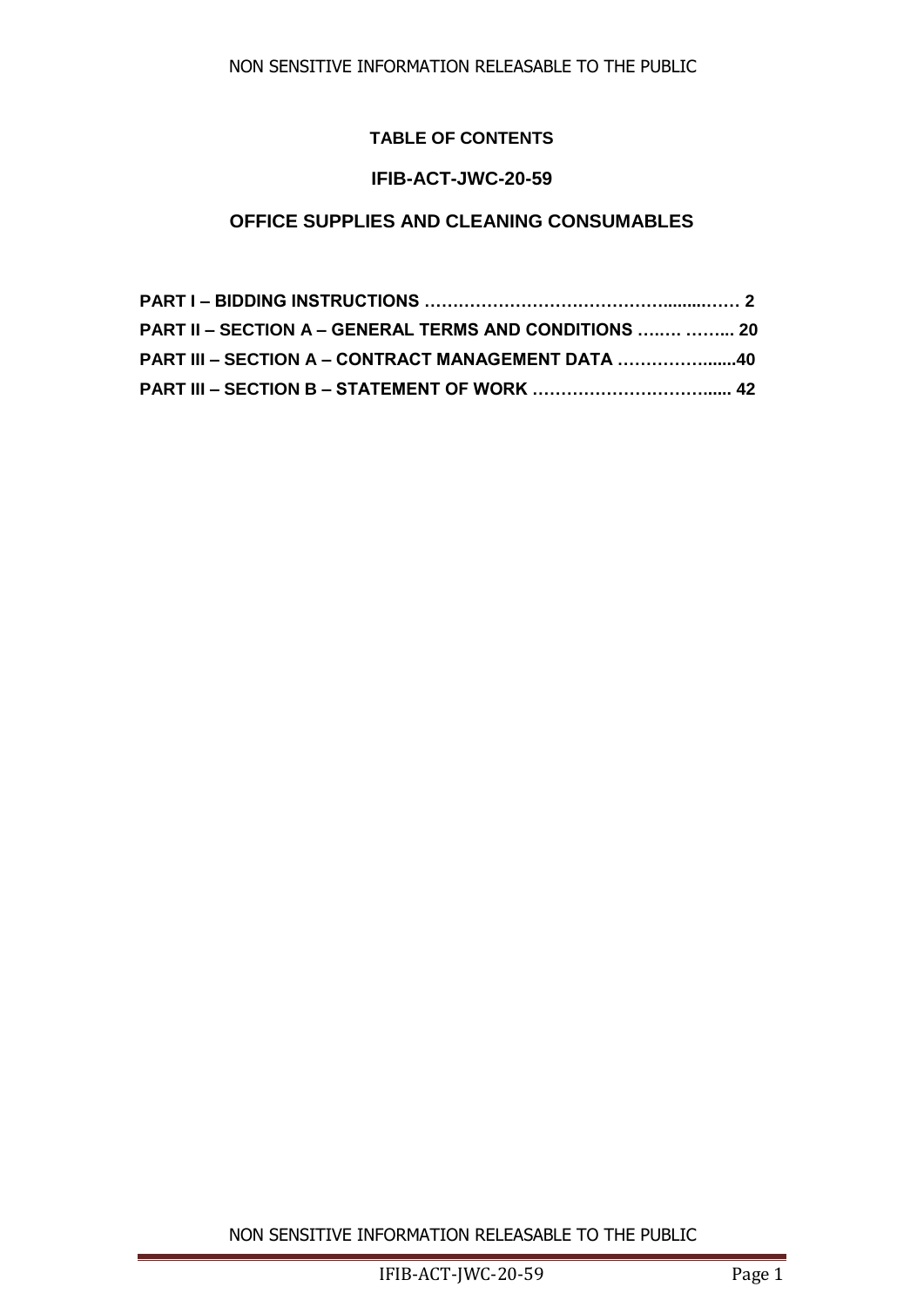# **PARTI**

#### **BIDDING INSTRUCTIONS**

#### IFIB-ACT-JWC-20-59

# **TABLE OF CONTENTS**

# **Invitation Letter**

# **Acknowledgement of Receipt**

| 2.  |  |
|-----|--|
| 3.  |  |
|     |  |
|     |  |
|     |  |
| 7.  |  |
|     |  |
|     |  |
| 10. |  |
|     |  |
|     |  |
|     |  |
|     |  |
|     |  |
|     |  |
|     |  |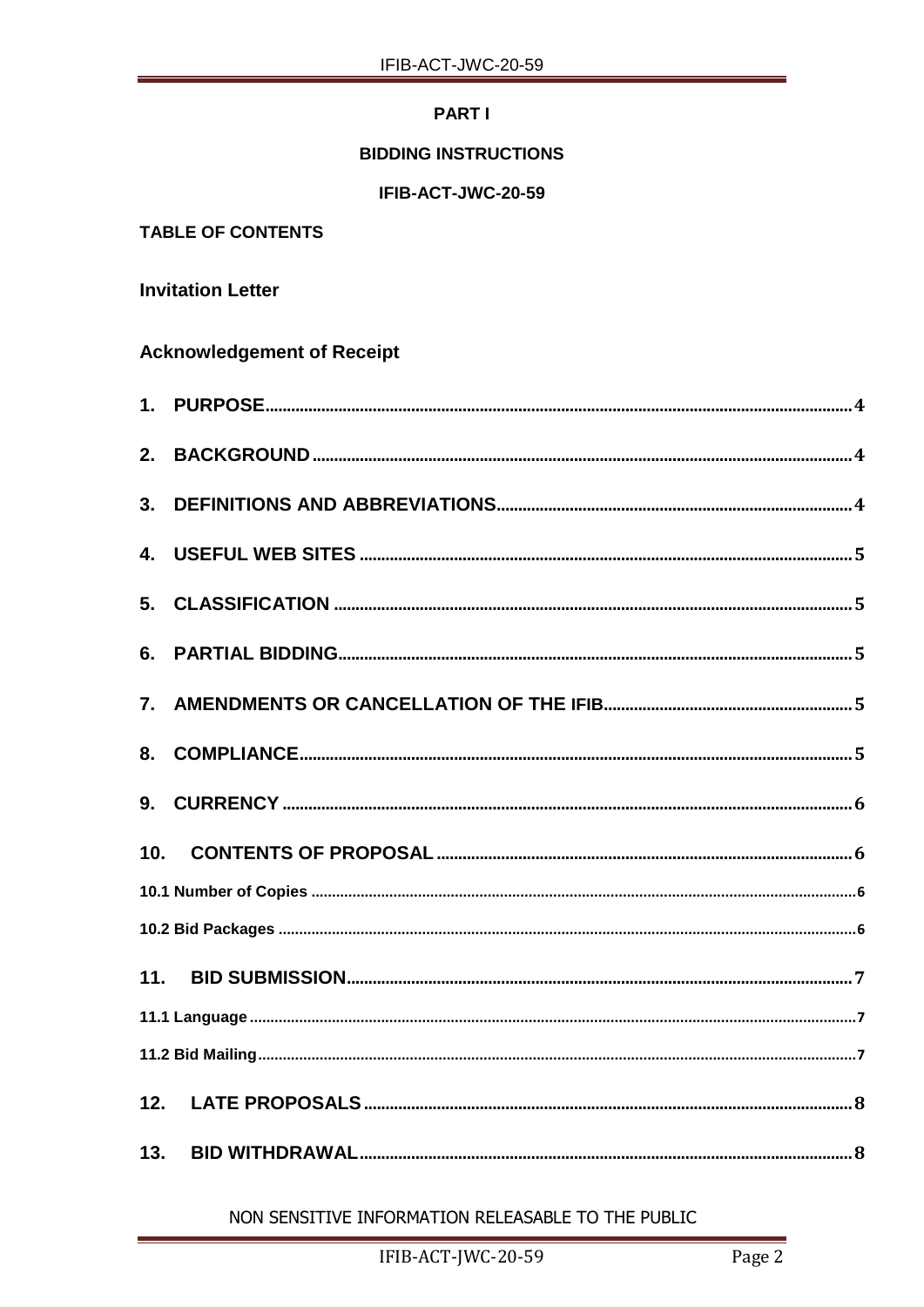| 21. COMMUNICATIONS AND CONTACTS FOR CLARIFICATION 10 |  |
|------------------------------------------------------|--|
|                                                      |  |
|                                                      |  |
|                                                      |  |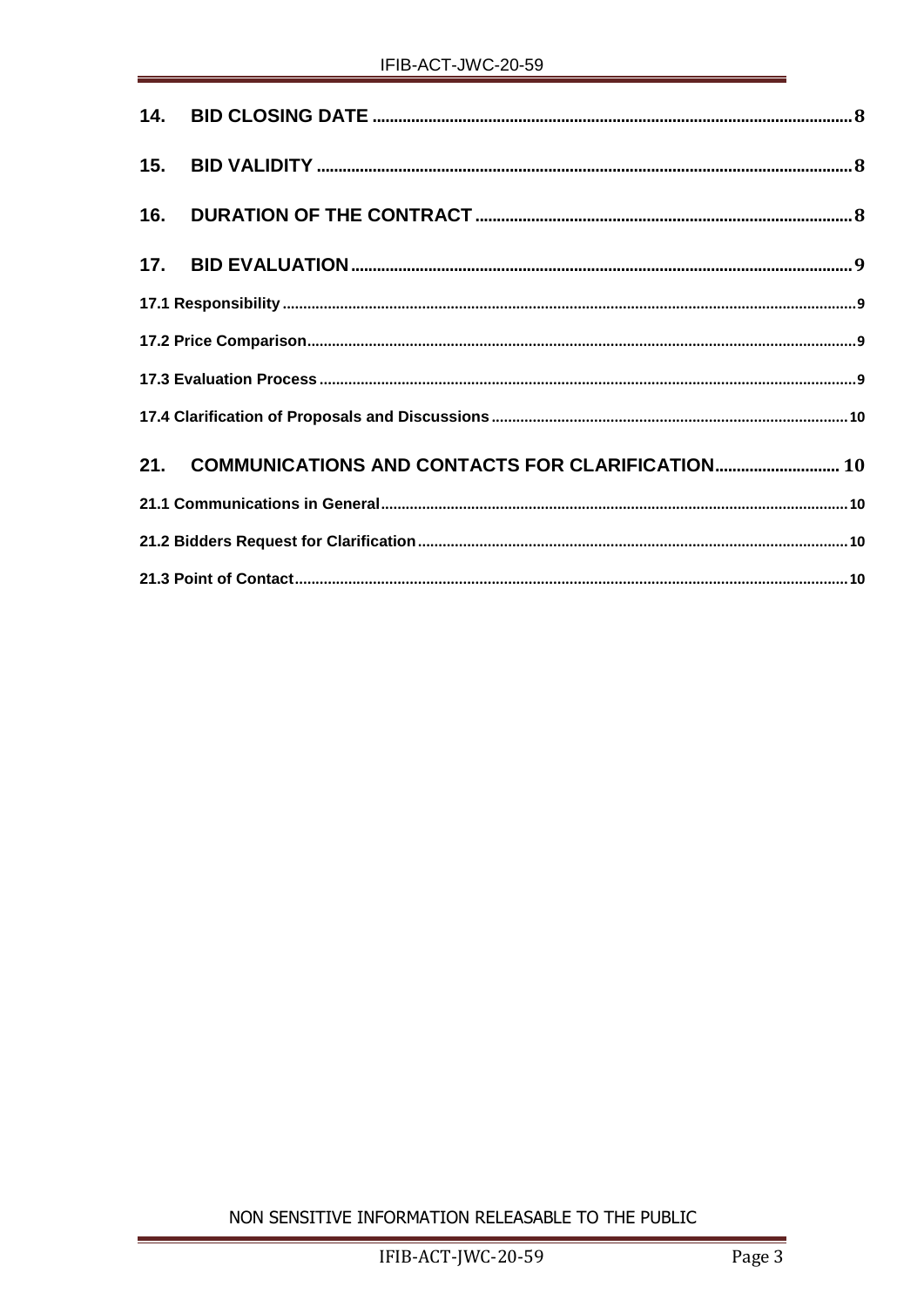# **1. PURPOSE**

<span id="page-6-0"></span>The purpose of this Invitation for International Bidding (IFIB) is to award a contract for the supply of office supplies and cleaning consumables to Joint Warfare Centre (JWC).

The Bidding Instructions should enable the bidders to prepare and submit their quotations to meet administrative requirements of this IFIB ACT-JWC-20-59. If not, the appropriate Points of Contact are provided in paragraph 18.3.

# **2. GENERAL**

This is a Delivery Order Contract, which is intended for the purchase of supplies with no firm quantity of supplies agreed. Separate purchase orders (PO) for specific supplies will be issued during the period of the contract for JWC located in Stavanger Norway, in accordance with the technical specifications set out in Part III hereto (Statement of Work).

# **3. BACKGROUND**

<span id="page-6-1"></span>JWC is a NATO Headquarters situated in Stavanger, Norway. It is the "Implementation Arm" of Allied Command Transformation (ACT). As directed by Allied Commander Transformation, it develops and implements joint experimentation, interoperability and doctrine, integrating efforts with other NATO and national organizations. Additionally it tests and validates new concepts and integrates them into the Operational Commanders' training programs, thus ensuring the effective and efficient delivery of education and training products. It currently holds a permanent establishment of 250 personnel in addition to providing the training capability for several hundred exercise participants.

# **4. ELIGIBILITY**

This IFIB is open to bids from firms that:

• originate and are chartered/incorporated the NATO-member nations  $(30)$ ;<sup>1</sup>

• maintain a professionally active facility (i.e.: office/factory/laboratory, etc.) within NATO- member nations (30);

• work in the field of required services and are legally authorized to operate at the time of bidding;

# **5. EXEMPTION FROM TAXES**

According to the agreements (Article VIII of the Paris Protocol dated 28 Aug 1952, Article 151 of the COUNCIL DIRECTIVE 2006/112/EC dated 28 November 2006), goods and services under the contract are exempt from taxes, duties and similar charges. Where notwithstanding, these are imposed by national regulations, bidders will enclose the list and the amounts of taxes, duties and similar charges which have been included in their bid, with a justification.

# **6. DEFINITIONS AND ABBREVIATIONS**

<span id="page-6-2"></span>a. "Bidder" means the bidding entity that has submitted a bid in response to this IFIB.

b. "Contracting Officer" or the "Purchasing & Contracting Officer" or "P&C" means the person executing and managing this contract on behalf of JWC. Only duly designated Contracting Officers have the authority to obligate JWC.

c. "Contracting Officer Technical Representative" or "COTR" means a person appointed by the Contracting Officer for the purpose of determining compliance with the technical requirements of the contract.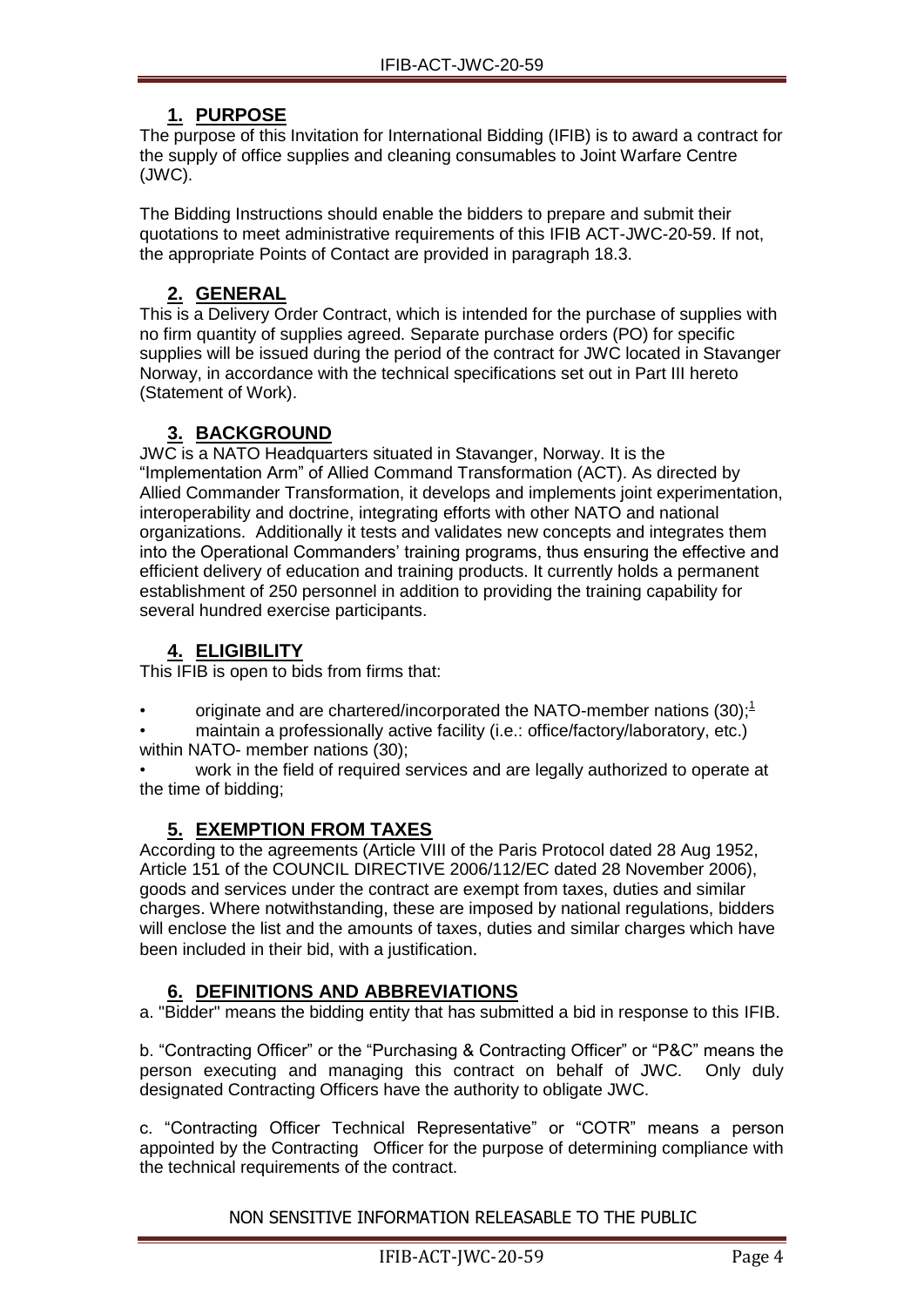d. "HQ SACT" means the Headquarters, Supreme Allied Commander Transformation, located at Norfolk, VA, United States of America.

e. "JWC" means the Joint Warfare Centre, located in Stavanger, Norway.

f. "North Atlantic Treaty Organisation" is hereafter referred to as "NATO".

g. "Supplier/Company/Service Provider" means a party that supplies goods or services.

h. "Bid" means a submission of completed documents in response to this IFIB with the intent of participating in the competition for a contract award. Bid is used interchangeable with the term "Proposal".

# **7. USEFUL WEB SITES**

<span id="page-7-0"></span>The following web sites contain information that may prove useful to the Bidders;

NATO ; [www.nato.int](http://www.nato.int/) JWC; [www.jwc.nato.int](http://www.jwc.nato.int/) Norwegian Tax Authorities; [www.skatteetaten.no](http://www.skatteetaten.no/) Norwegian Work and Welfare Authorities; [www.nav.no/page?id=805312736](http://www.nav.no/page?id=805312736)

# **8. CLASSIFICATION**

<span id="page-7-1"></span>This Invitation for International Bids (IFIB) is a NON SENSITIVE INFORMATION RELEASABLE TO THE PUBLIC document. However, it may make references to classified documents for which access and/or retention are subject to NATO and national security rules and procedures. JWC will not distribute these classified documents to prospective bidders nor will JWC consider any request for time extension to enable a prospective bidder to obtain these classified documents from national sources. For the performance of the contract, the Companies personnel will NOT be required to obtain, before contract start date, a NATO SECRET security clearance or equivalent national level.

#### **9. PARTIAL BIDDING**

<span id="page-7-2"></span>Partial bidding is NOT AUTHORIZED.

# **10.AMENDMENTS OR CANCELLATION OF THE IFIB**

<span id="page-7-3"></span>JWC reserves the right to modify or delete any one or more of the terms, conditions, requirements or provisions of the IFIB prior to the date set for the bid closing. JWC reserves the right to cancel this IFIB, in its entirety, at any time. No legal liability on the part of JWC for payment of any sort shall arise and in no event will a cause of action lie with any bidders for the recovery of any costs incurred in connection with preparing or submitting a bid in response hereto. All efforts initiated or undertaken by the bidders shall be done considering and accepting this fact. JWC will inform the prospective bidders by email for any changes of this original document. If this IFIB is cancelled prior to the bid opening, the bids already received will be returned unopened to the senders.

# **11.COMPLIANCE**

<span id="page-7-4"></span>Bidder's proposal must be based on a full compliance with the terms, conditions, and requirements of the IFIB and its future clarifications and/or amendments. The bidder may offer variations in specific implementation and functional details, provided that stated functional and performance requirements of the IFIB are fully satisfied.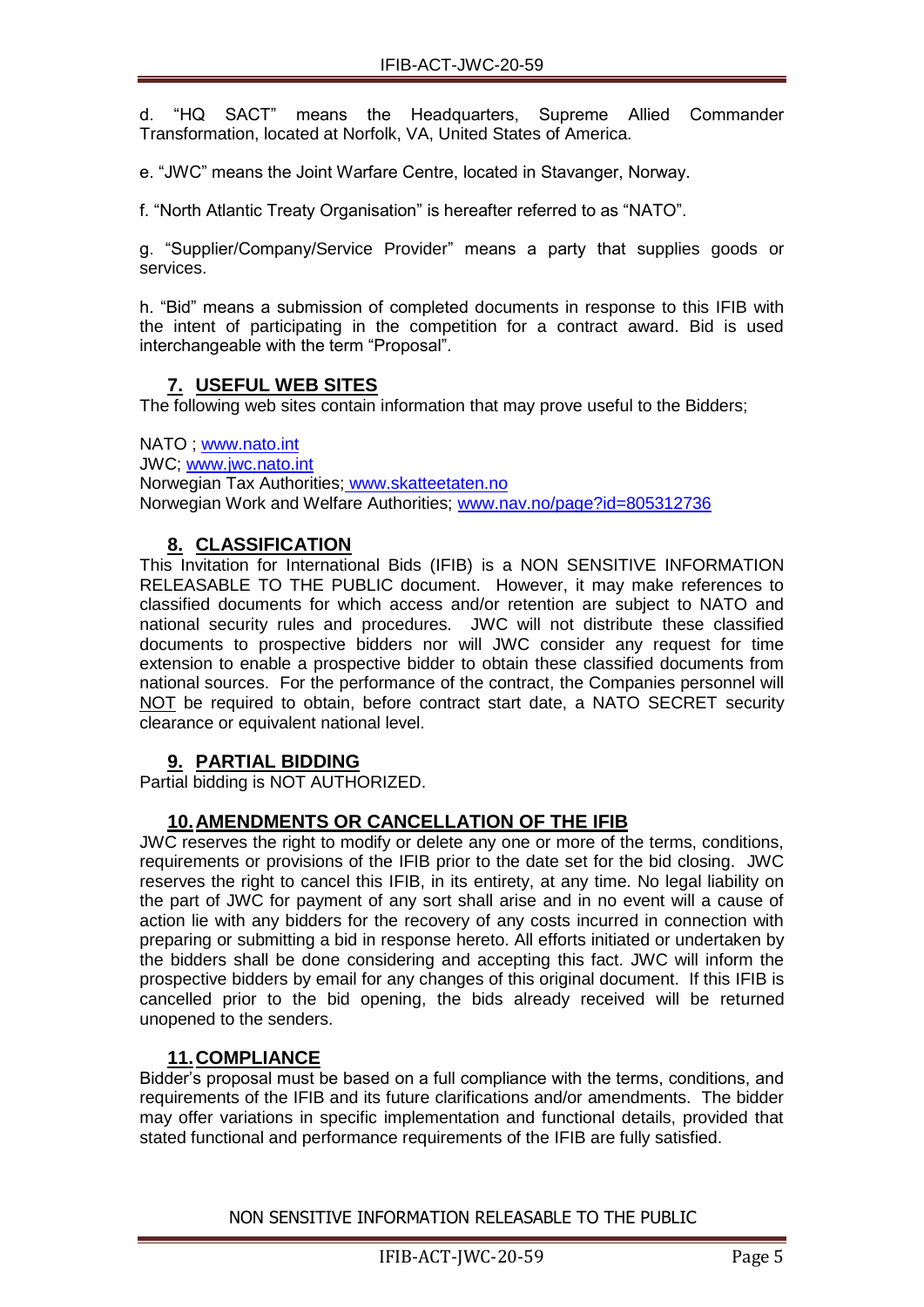Each bidder will include in his bid a compliance statement in accordance with Part I, Annex A-1. The bidder shall list thereon, when applicable, all deviations from the Bidding Instructions (Part I), JWC General Provisions (Part II) and the Statement of Work (Part III). Failure to submit a completed compliance sheet may result in disqualification of the bid. In case of conflict between the compliance statement and the detailed evidence or explanations/ comments furnished, the detailed evidence/comments shall take precedence for the actual determination of compliance.

# **12.CURRENCY**

<span id="page-8-0"></span>Bidders may only quote in NOK. Bidders are also advised that all invoices and payments will be made in the currency agreed in the contract. Bank charges related to payments outside Norway will be charged to the supplier.

# **13.CONTENTS OF PROPOSAL**

#### <span id="page-8-2"></span><span id="page-8-1"></span>**10.1 Number of Copies**

The bid will consist of three (3) bid packages: the Administrative documentation, the Technical Proposal and the Price Proposal. The Administrative documentation and Technical Proposal shall be submitted in one (1) original and one (1) copy. The Price Proposal shall only be submitted in one (1) original.

#### <span id="page-8-3"></span>**10.2 Bid Packages**

The bid shall be: the Administrative documentation, the Technical Proposal and the Price Proposal.

#### **\*\*\*PLEASE NOTE: PRICE PROPOSAL, ADMINSITRATIVE DOCUMENTATION AND TECHNICAL PROPOSAL SHALL BE IN THREE SEPARATE ENVELOPES\*\*\***

- a) **Administrative Documentation:** Each prospective bidder shall include administrative documentation to include as a minimum the following information:
- a.0 Proposal Checklist (Annex A-0)
- a.1 The Compliance Statement (Annex A-1)
- a.2 The Certificate of Legal Name of Bidder (Annex A-2)
- a.3 The Certificate of Independent Determination (Annex A-3)
- a.4 The Certificate of Bid Validity (Annex A-4)
- a.5 The Certificate of Exclusion of Taxes and Charges (Annex A-5)
- a.6 The Certificate of Authorization to Perform (Annex A-6)
- a.7 Past performance (Annex A-7)
	- b) **Technical Proposal:** Each prospective bidder shall include technical proposal to include as a minimum the following information:
- b.1 A Management Plan for execution of the Contract
- b.2 A summary document of no more than five (5) pages describing the proposed quality assurance plan for the Bidder and JWC.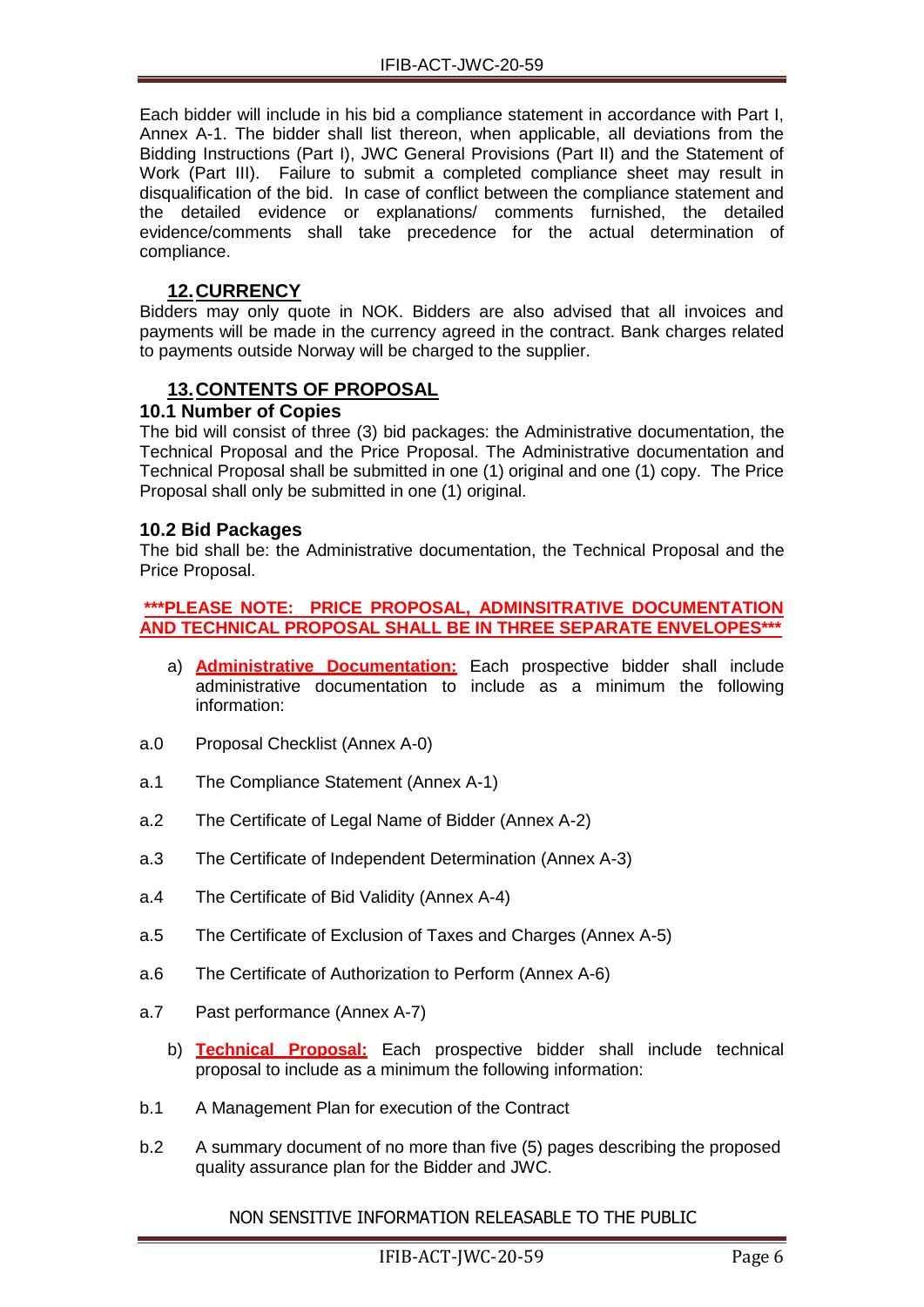- b.3 Financial statements or other relevant Financial documentation and certificates for technical, and/or service quality programs. (E.g. ISO)
	- c) **Price Proposal:** The Price Proposals shall be made in accordance with the attached Bid Forms (see Bidding Instructions, Annex C-1)
- c.1 The Bid Form (Annex C-1) must be dated and signed by Bidder's authorized personnel.
- c.2 Prices shall be on a firm-fixed basis. All Delivery prices must be included in the itemized price breakdown, as stated in Part III Statement of Work.
- c.3 Bidders shall fill in all light blue boxes on the bid form (Annex C-1), in Columns H, I, J, and K. These columns represent Supplier's Item number, Item name, supplier's minimum quantity order price, and supplier's minimum quantity order)

For Example, Supplier only sells Line Item 7, Pen Ball point medium black in packages of 10 for 250 NOK.

| ltem<br>number | Item name                      | <b>Price</b><br>(Supplier min<br>quantity<br>order) | <b>Sales unit</b><br>(minimum<br>quantity<br>order) |
|----------------|--------------------------------|-----------------------------------------------------|-----------------------------------------------------|
| 1234           | Pen Ball point medium<br>black | 250                                                 | 50                                                  |
|                |                                |                                                     |                                                     |

# **14.BID SUBMISSION**

# <span id="page-9-1"></span><span id="page-9-0"></span>**11.1 Language**

Proposals shall be submitted in the English language.

#### <span id="page-9-2"></span>**11.2 Bid Mailing**

a. Each proposal will be placed in a package, which will be marked "Bid for IFIB-ACT-JWC-20-59". The price, administrative and technical proposal must be enclosed in **separate envelopes**. The package containing the entire proposal will be placed in another envelope, also prominently marked with the IFIB reference (IFIB-ACT-JWC-20-59) and addressed to:

#### **"Sealed bid to IFIB-ACT-JWC-20-59".**

**Mailing address:**

**Joint Warfare Centre BUDFIN – Purchasing and Contracting Branch P.O. Box 8080 N-4068 Stavanger, Norway**

**Visiting address:**

**Joint Warfare Centre BUDFIN – Purchasing and Contracting Branch**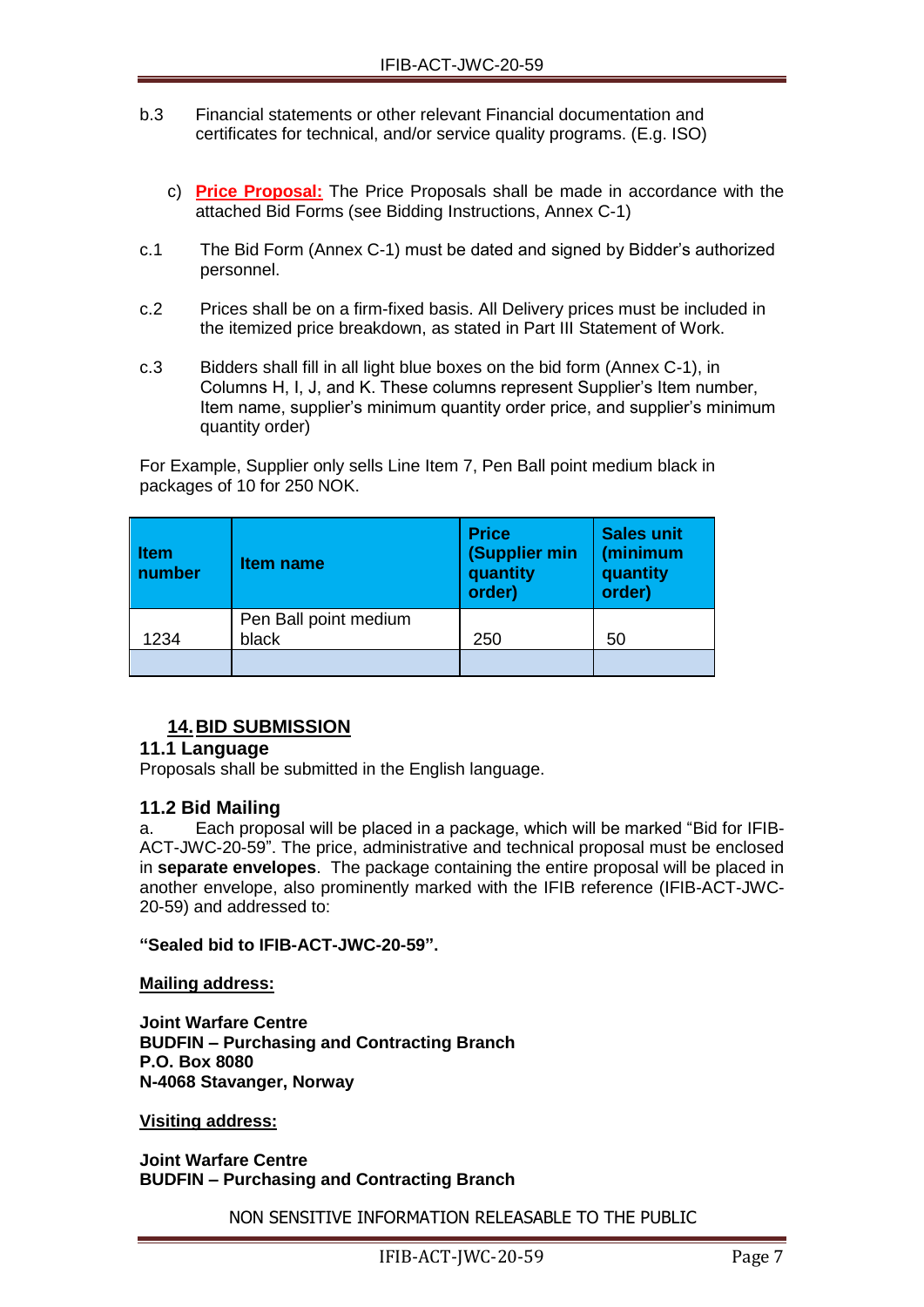#### **Eikesetveien 29 4032 Stavanger, Norway**

#### **Tel: +47 52879290/9291/9294/9284**

#### **\*Military guards will not receive any mail. Please email in POC in advance to arrange pickup of courier mail.**

b. Proposals hand-carried to JWC, delivered by commercial courier, or parcel Delivery Companies are to be handed over to a representative of the Purchasing & Contracting Section. The Section is typically open Monday through Friday between 08:00 to 15:30 hrs, please call the office and arrange a time & date to be meet at the front gate. **Tel: +47 52879290/9291/9294/9284** Receipt of the proposal (namely time and date) will be recorded on the package, and the delivery agent will be requested to sign the date/time endorsement, signifying transfer of accountability.

# **15.LATE PROPOSALS**

<span id="page-10-0"></span>The bidder must make every effort to ensure that the proposal reaches JWC before or on the exact date and time set for the bid closing. Proposals received after the established closing date/time will be considered late. Late proposals shall be considered only if arrived before the contract has been awarded and on condition that their failure to arrive on time can be attributed to the following circumstances:

a. A bidder will not be held responsible for service delays, so long as a proposal was sent (Registered Mail or by Certified Mail) through commercial channels at least five (5) days before the bid closing. An official Post Office date stamp or service receipt will be required in order to substantiate reason for delay.

b. Mishandling by JWC personnel upon or after receipt.

Other late proposals cannot be considered for award. These proposals will be treated as non-responsive and will be returned unopened to the bidder, at his expense.

#### **16.BID WITHDRAWAL**

<span id="page-10-1"></span>A bidder may withdraw his proposal up to the date and time specified for the bid closing, by written or facsimile notice to JWC Contracting Officer. The proposal will be returned unopened to the bidder, at his expense.

# **17.BID CLOSING DATE**

<span id="page-10-2"></span>Proposals must be received at JWC **not later than 12:00 hours (local time), 15-September-2020**. At that time and date, bidding will be closed.

#### **18.BID VALIDITY**

<span id="page-10-3"></span>Proposals submitted shall remain valid until 31 December 2020. JWC reserves the right to request an extension of validity if a decision cannot be made within this time. Bidders will be entitled to either grant or deny this extension of validity. JWC will interpret a denial as a withdrawal of the proposal.

# **19.DURATION OF THE CONTRACT**

<span id="page-10-4"></span>The contract awarded through this IFIB will be for an initial period effective from the date of last signature, with the option to extend the contract at the minimum one (1) year at a time. Notice of execution of the optional year(s) will be provided in writing by the Contracting Officer no later than 60 days prior to current contract expiration date.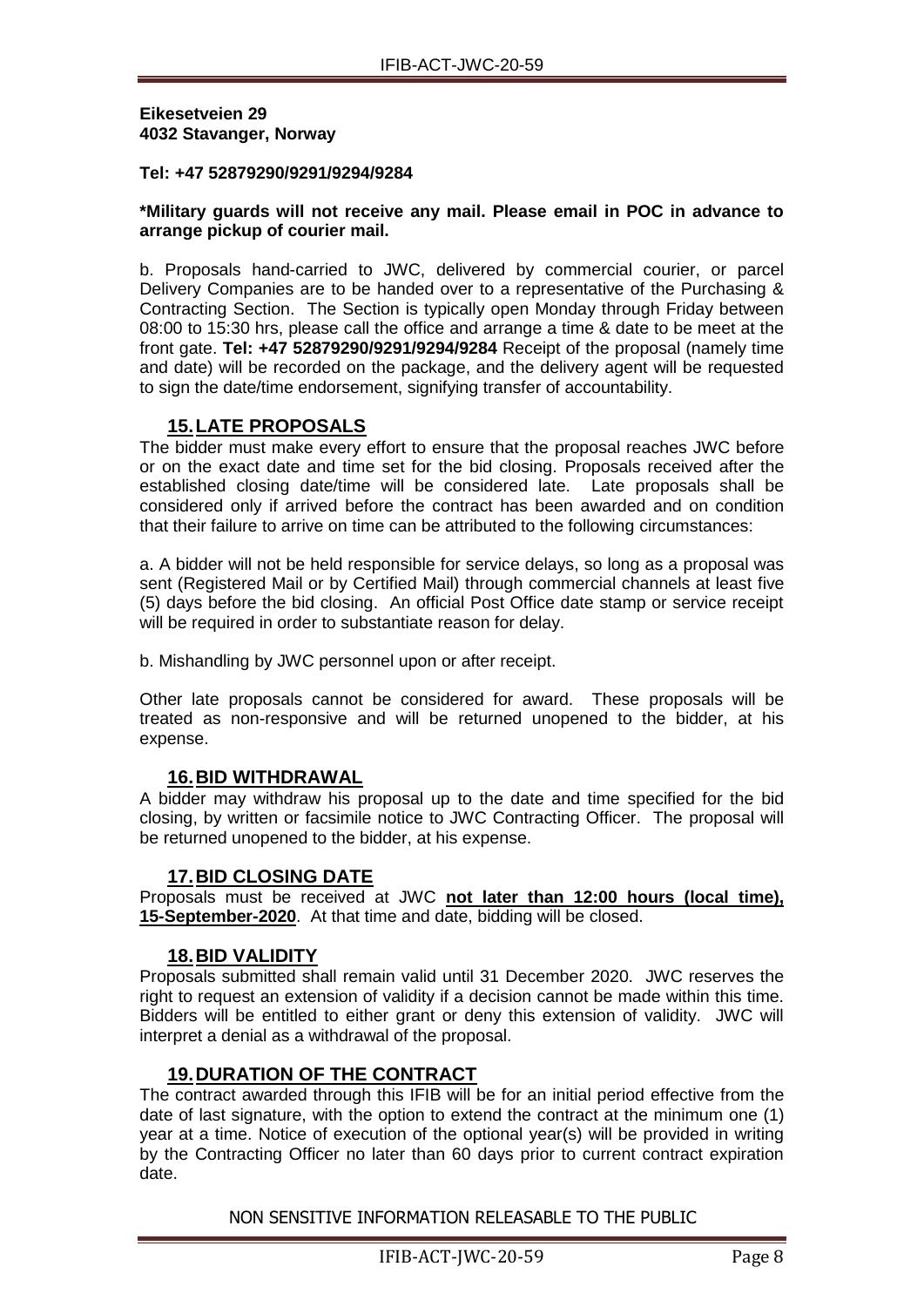# **20.BID EVALUATION**

#### <span id="page-11-1"></span><span id="page-11-0"></span>**20.1 Responsibility**

The evaluation of Proposals and the determination as to the responsiveness and technical adequacy of the services offered will be the responsibility of JWC Contract Award Committee (CAC) and shall be based on information provided by the bidders. JWC is not responsible for seeking any information that is not easily identified and available in the proposal package.

#### <span id="page-11-2"></span>**20.2 Price Comparison**

For the purpose of price comparison, all quoted prices will be in NOK.

#### <span id="page-11-3"></span>**20.3 Evaluation Process**

JWC CAC will thoroughly evaluate the financial and technical proposal submissions. It is imperative that prospective bidders provide enough information for the CAC to properly evaluate the supplier's competence, qualifications, and resources.

a.The Administrative and Technical evaluation of proposals shall be based on the following:

- Verification and assessment of compliance with all administrative bidding instructions (a.0 to a.7).
- Thorough evaluation of the received bids (technical & management data) to ensure ability to perform (i.e., overall competency), as well as compliance with JWC clauses (General Provisions, Special Provisions & Statements of Work). Consideration of any past performance and satisfactory completed certificates are an integrated part of the evaluation.

b.The financial evaluation of proposals shall be based on the prices offered in Annex C-1:

#### B.1 The Financial Proposal

- Price proposals of the technically compliant bidders will be reviewed to determine the Lowest Price Technically Compliant.
- The normal basis of source selection is competition in which the vendor who submits the lowest priced, technically compliant bid (i.e., by 'sealed bid') is awarded the contract. Compliancy is determined by comparing the bid proposal(s) with the requirements and qualifications found in the SOW.
- The financial proposal should be presented in the format provided in Annex C-1. This form should not be altered by the bidder.
- Prices must be quoted in NOK.
- Prices must be free of all duties, taxes (VAT) and other charges.
- Costs incurred in preparing and submitting tenders are borne by the bidder and shall not be reimbursed.
- All offers must be determined reasonable by the Contracting Officer.
- The Evaluation points as stated in Annex C-1 are based on the anticipated number of units procured annually of the particular item, however this is just an estimation and does not obligate JWC to any specific quantity of ordering.

B.2 The Bid Form Calculation

 Suppliers shall fill in all light blue boxes on the bid form (Annex C-1), in Columns H, I, J, and K. (See Example in 10.2.C.3 Bidding Packages).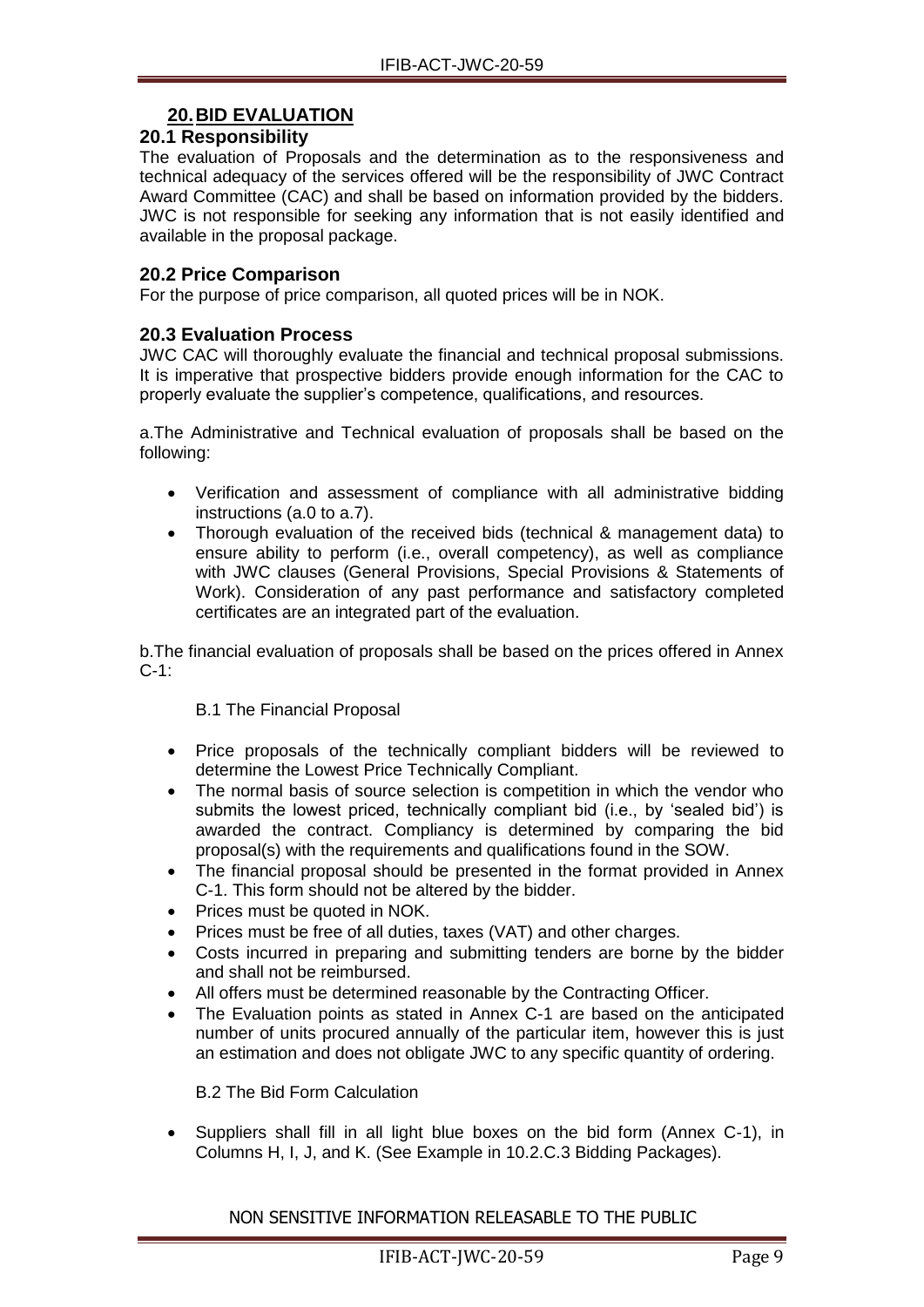- Column N calculates Unit price by dividing Supplier's pricing by minimum quantity for all items that are packaged in quantities above one (1).
- Column O-Points multiplies Evaluation points with Column N Unit Price, which gives the evaluated points per line item.
- Line 246, Column O, will sum total the evaluated points for all line items.
- The Supplier with the Lowest Price total on Line 246, Column O that is also Technically Compliant will be awarded the contract by the Contracting Awards Committee (CAC).

#### <span id="page-12-0"></span>**20.4 Clarification of Proposals and Discussions**

During the proposal evaluation process, JWC reserves the right to discuss any proposal with the bidders in order to clarify what is being offered (technical capabilities, financial information, investment plan, etc.) and to resolve any potential areas of non-compliance. However, no change to the content of the proposal (technical, financial, etc.) shall be permitted.

# **21.COMMUNICATIONS AND CONTACTS FOR CLARIFICATION**

#### <span id="page-12-2"></span><span id="page-12-1"></span>**21.1 Communications in General**

Any communications related to this IFIB, between a prospective bidder and JWC shall only be through the JWC Contracting Officer and/or JWC Contracting Specialist; only such persons may, during the solicitation and evaluation period, answer inquiries regarding this IFIB. There shall be no contact with regards to this IFIB with other JWC or NATO personnel. This is to maintain all bidders on an equal and competitive footing. Bidders not following this rule will be disqualified.

#### <span id="page-12-3"></span>**21.2 Bidders Request for Clarification**

Bidders should seek clarification as soon as possible. Any explanation desired by a bidder regarding the meaning or interpretation of this IFIB, specifications etc., must be requested in writing (facsimile or email) to the Contracting Officer and/or Contracting Specialist. The Contracting Officer must receive clarification requests at least 28 days before bid closing. It is the Contracting Officer's exclusive right to deny or grant an extension of the closing date.

Information given to a bidder will be furnished to all prospective bidders, by way of a clarification to the IFIB. Oral explanations or instructions will not be binding unless confirmed in writing by the Contracting Officer and/or Contracting Specialist.

#### <span id="page-12-4"></span>**21.3 Point of Contact**

Mr Kjetil Sand, Contracting Officer Tel: +47 52 87 92 90 E-mail address: [kjetil.sand@jwc.nato.int](mailto:kjetil.sand@jwc.nato.int)

SPEC.1.CL Dag-Petter Myklebust, Contracting Specialist Tel: +47 52 87 92 84 E-mail address: [dag-petter.myklebust@jwc.nato.int](mailto:dag-petter.myklebust@jwc.nato.int) All correspondence is to be forwarded to group email box: **[pcs@jwc.nato.int](mailto:pcs@jwc.nato.int)**

Joint Warfare Centre BUDFIN – Purchasing and Contracting Branch ATTN: Kjetil Sand/Dag-Petter Myklebust P.O. Box 8080 Gamle Eikesetveien 29 N-4068 Stavanger **Norway**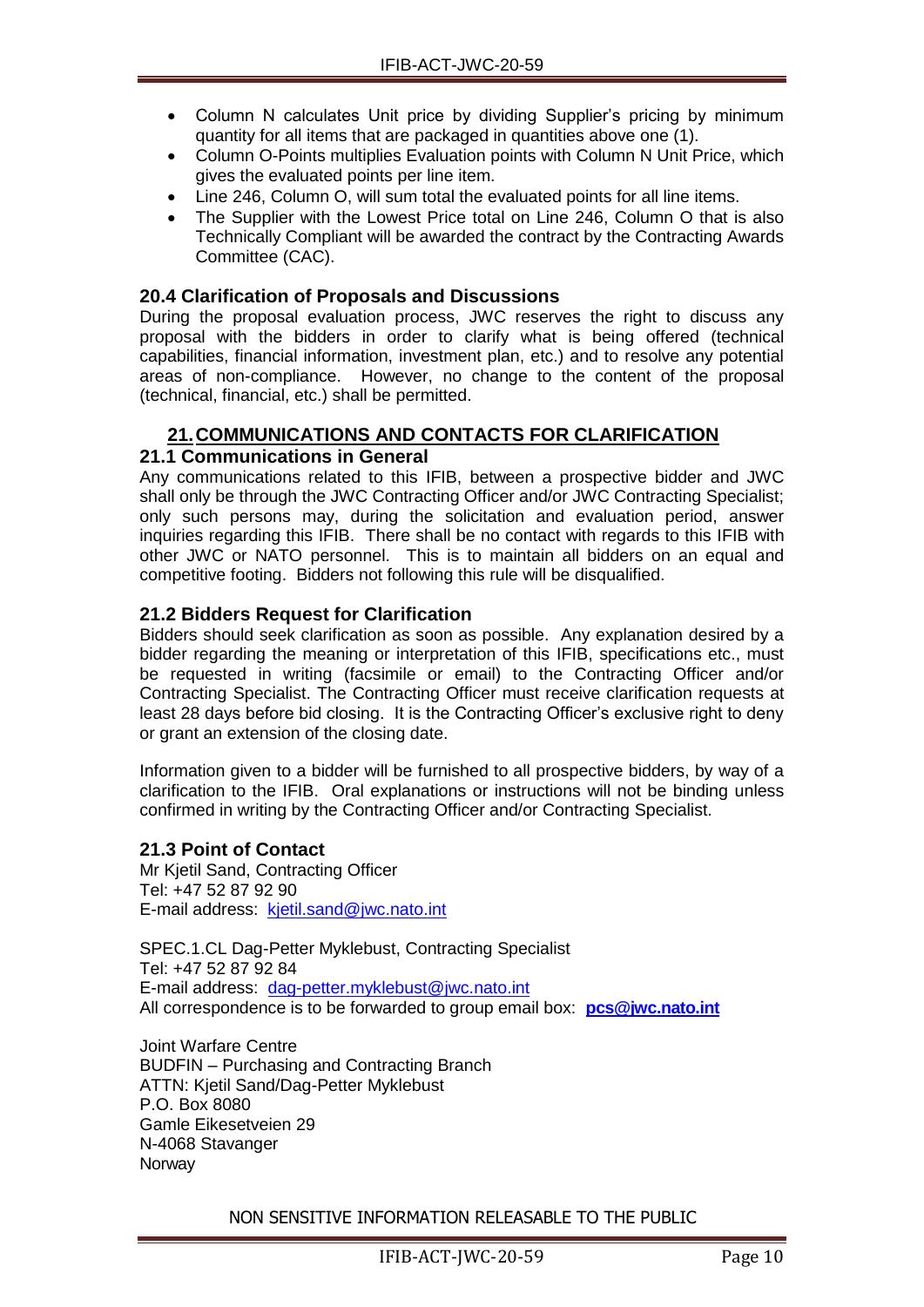#### **ANNEXES:**

- PART I Annex A-0 Proposal Checklist IFIB-ACT-JWC-20-59
- PART I Annex A-1 Compliance Statement IFIB-ACT-JWC-20-59
- PART I Annex A-2 Certificate of Legal Name of Bidder IFIB-ACT-JWC-20-59
- PART I Annex A-3 Certificate of Independent Determination IFIB-ACT-JWC-20-59
- PART I Annex A-4 Certificate of Bid Validity IFIB-ACT-JWC-20-59
- PART I Annex A-5 Certificate of Exclusion of Taxes and Charges IFIB-ACT-JWC-20-59
- PART I Annex A-6 Certificate of Authorization to Perform IFIB-ACT-JWC-20-59
- PART I Annex A-7 Past performance IFIB-ACT-JWC-20-59
- PART I Annex C-1 Bid Form IFIB-JWC-20-59

1 The eligible countries are: Albania, Belgium, Bulgaria, Canada, Croatia, Czech Rep, Denmark, Estonia, France, Germany, Greece, Hungary, Iceland, Italy, Latvia, Lithuania, Luxembourg, Montenegro, The Netherlands, North Macedonia, Norway, Poland, Portugal, Romania, Slovakia, Slovenia, Spain, Turkey, United Kingdom and United States of America.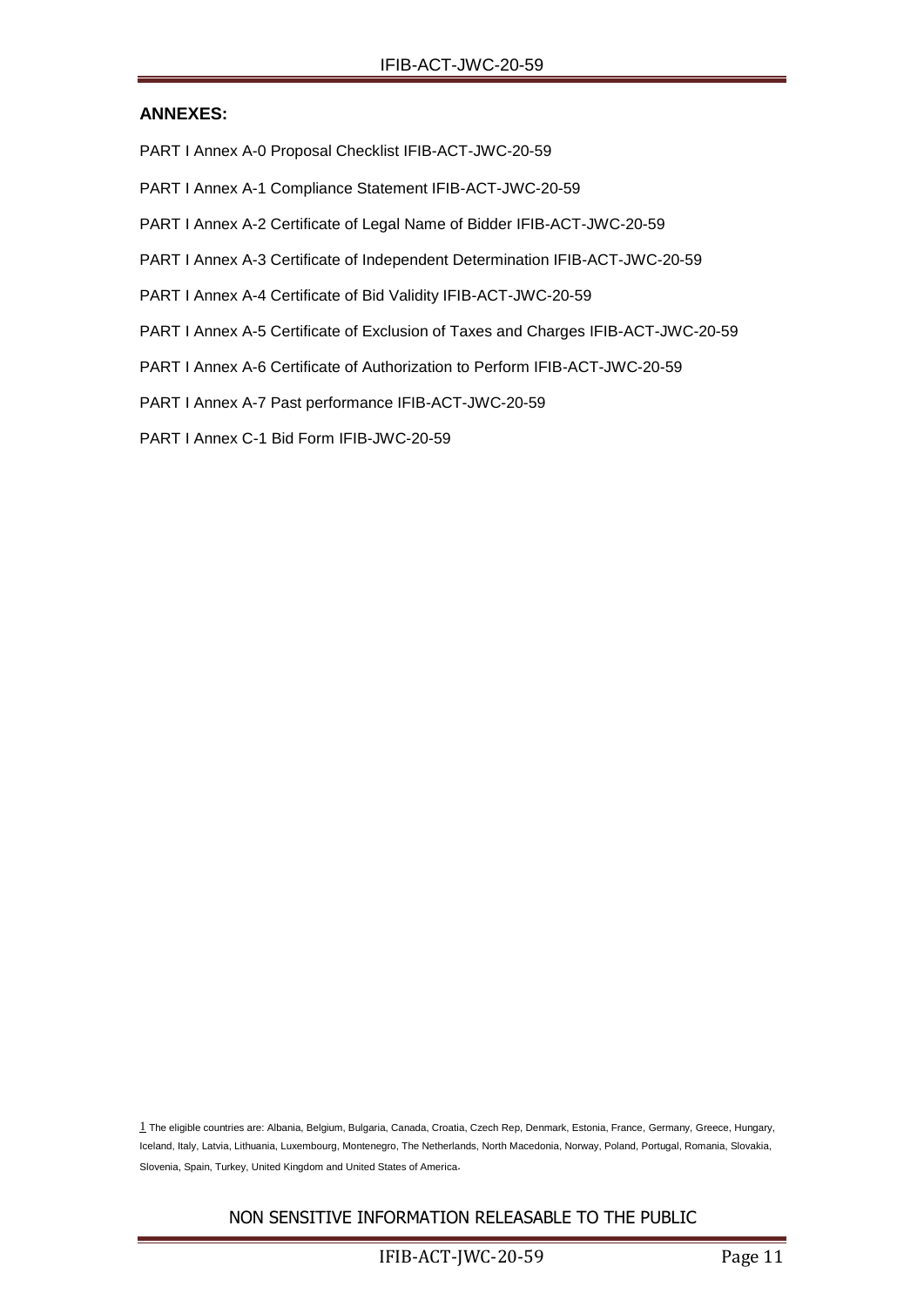# **A - 0 PROPOSAL CHECKLIST**

Table of Contents

#### **ADMINISTRATIVE**

| The Compliance Statement (Annex A-1)                          |
|---------------------------------------------------------------|
| The Certificate of Legal Name of Bidder (Annex A-2)           |
| The Certificate of Independent Determination (Annex A-3)      |
| The Certificate of Bid Validity (Annex A-4)                   |
| The Certificate of Exclusion of Taxes and Charges (Annex A-5) |
| The Certificate of Authorization to Perform (Annex A-6)       |
| Past performance (Annex A-7)                                  |

# **TECHNICAL**



Technical proposal, including:



A Management Plan for execution of the Contract



A summary document of no more than five (5) pages describing the proposed quality assurance plan for the Bidder and JWC



Financial statements or other relevant Financial documentation and certificates for technical, and/or service quality programs. (E.g. ISO

# **PRICE**

Bid Form (Annex C-1).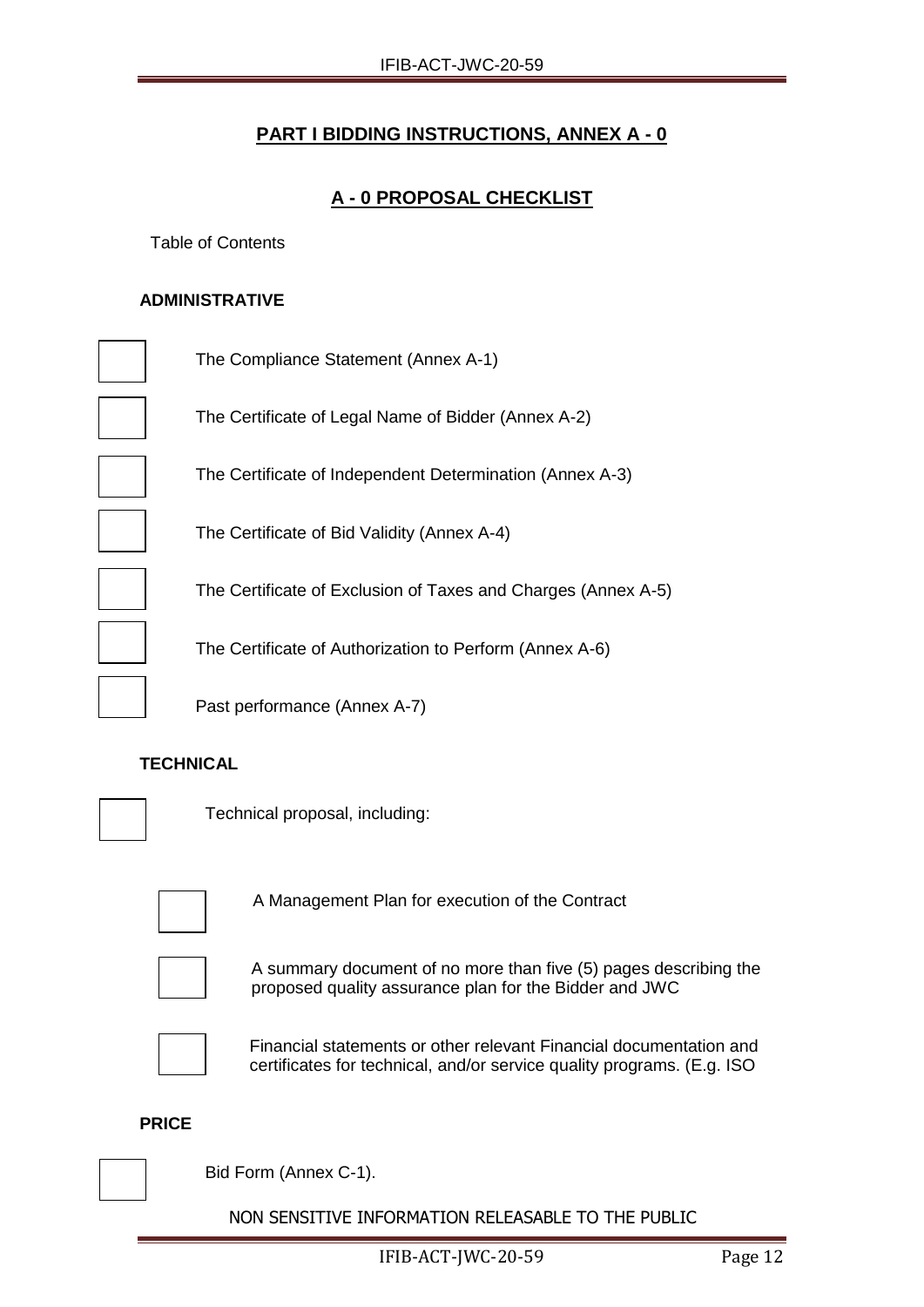# **A-1 COMPLIANCE STATEMENT**

It is hereby stated that our bid to IFIB-ACT-JWC-20-59 is fully compliant with the Bidding Instructions, General Provisions and Statement of Work as contained in Part I, II and III of this document, with:

No exceptions

Or

 $\Box$ 

The following exception(s):

| Part | Paragraph | <b>Description of Deviation</b> |
|------|-----------|---------------------------------|
|      |           |                                 |
|      |           |                                 |
|      |           |                                 |
|      |           |                                 |
|      |           |                                 |
|      |           |                                 |
|      |           |                                 |
|      |           |                                 |
|      |           |                                 |
|      |           |                                 |
|      |           |                                 |
|      |           |                                 |
|      |           |                                 |
|      |           |                                 |

| Date: |  |  |  |
|-------|--|--|--|
|       |  |  |  |

Company: \_\_\_\_\_\_\_\_\_\_\_\_\_\_\_\_\_\_\_\_\_\_\_\_\_\_\_\_\_\_\_\_\_\_

Signature: \_\_\_\_\_\_\_\_\_\_\_\_\_\_\_\_\_\_\_\_\_\_\_\_\_\_\_\_\_\_\_\_\_\_

Name & Title: **We have all the set of the set of the set of the set of the set of the set of the set of the set of the set of the set of the set of the set of the set of the set of the set of the set of the set of the set** 

Bid Reference: IFIB-ACT-JWC-20-59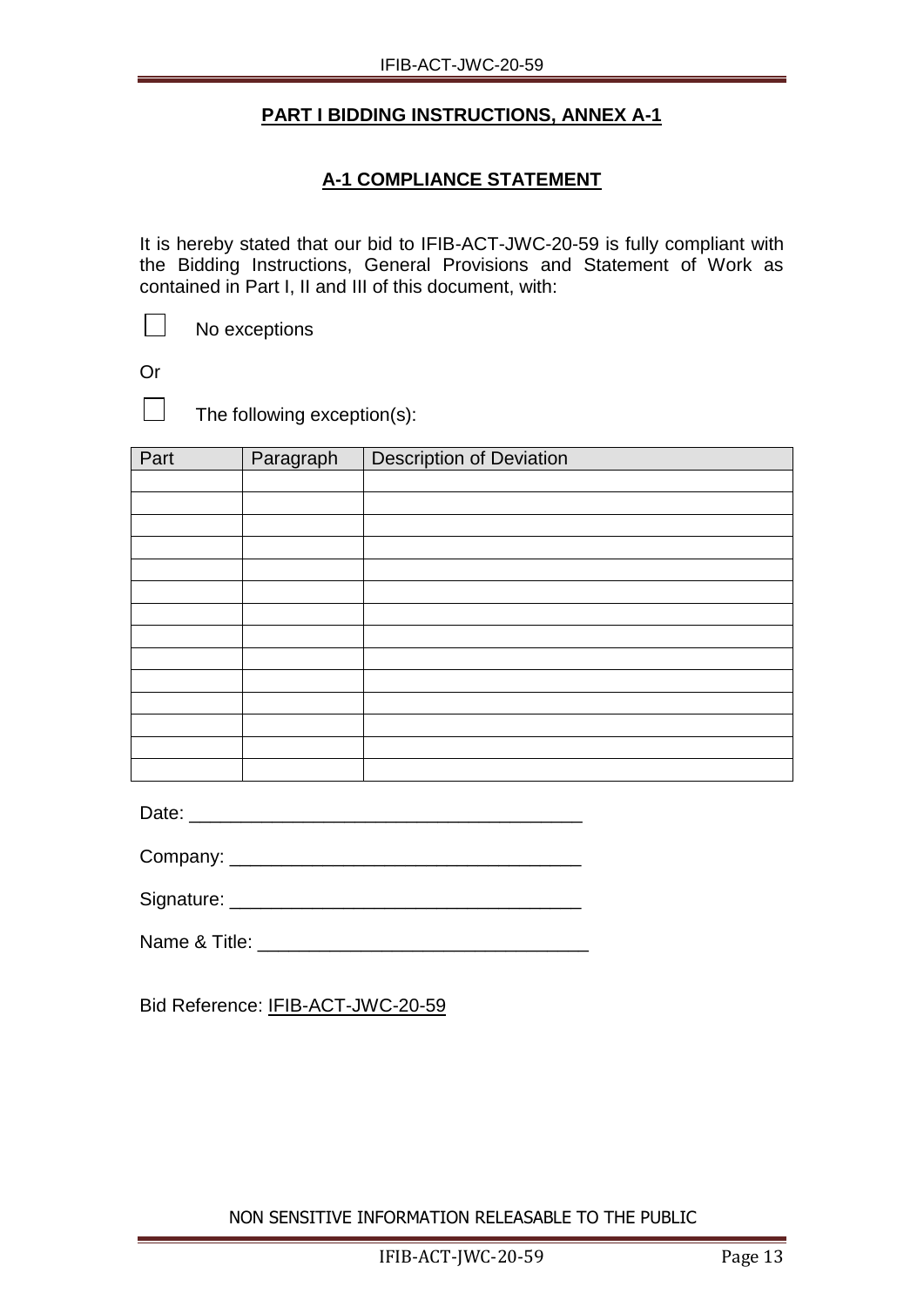# **A-2 CERTIFICATE OF LEGAL NAME OF BIDDER**

This Bid is prepared and submitted on behalf of the legal corporate entity specified below:

| FULL NAME OF CORPORATION:<br>DIVISION (IF APPLICABLE):<br>SUB DIVISION (IF APPLICABLE):<br><b>OFFICIAL MAILING ADDRESS:</b> |                                           |
|-----------------------------------------------------------------------------------------------------------------------------|-------------------------------------------|
| <b>E-MAIL ADDRESS:</b>                                                                                                      |                                           |
| <b>TELEFAX NO:</b>                                                                                                          |                                           |
| POINT OF CONTACT REGARDING                                                                                                  |                                           |
| THIS BID:                                                                                                                   |                                           |
| NAME:                                                                                                                       |                                           |
| POSITION:                                                                                                                   |                                           |
| TELEPHONE:                                                                                                                  |                                           |
| ALTERNATIVE POINT OF CONTACT:                                                                                               |                                           |
| NAME:                                                                                                                       |                                           |
| POSITION:                                                                                                                   |                                           |
| TELEPHONE:                                                                                                                  |                                           |
|                                                                                                                             |                                           |
| Date                                                                                                                        | Signature of Authorized<br>Representative |
|                                                                                                                             | <b>Title</b>                              |
|                                                                                                                             | Company                                   |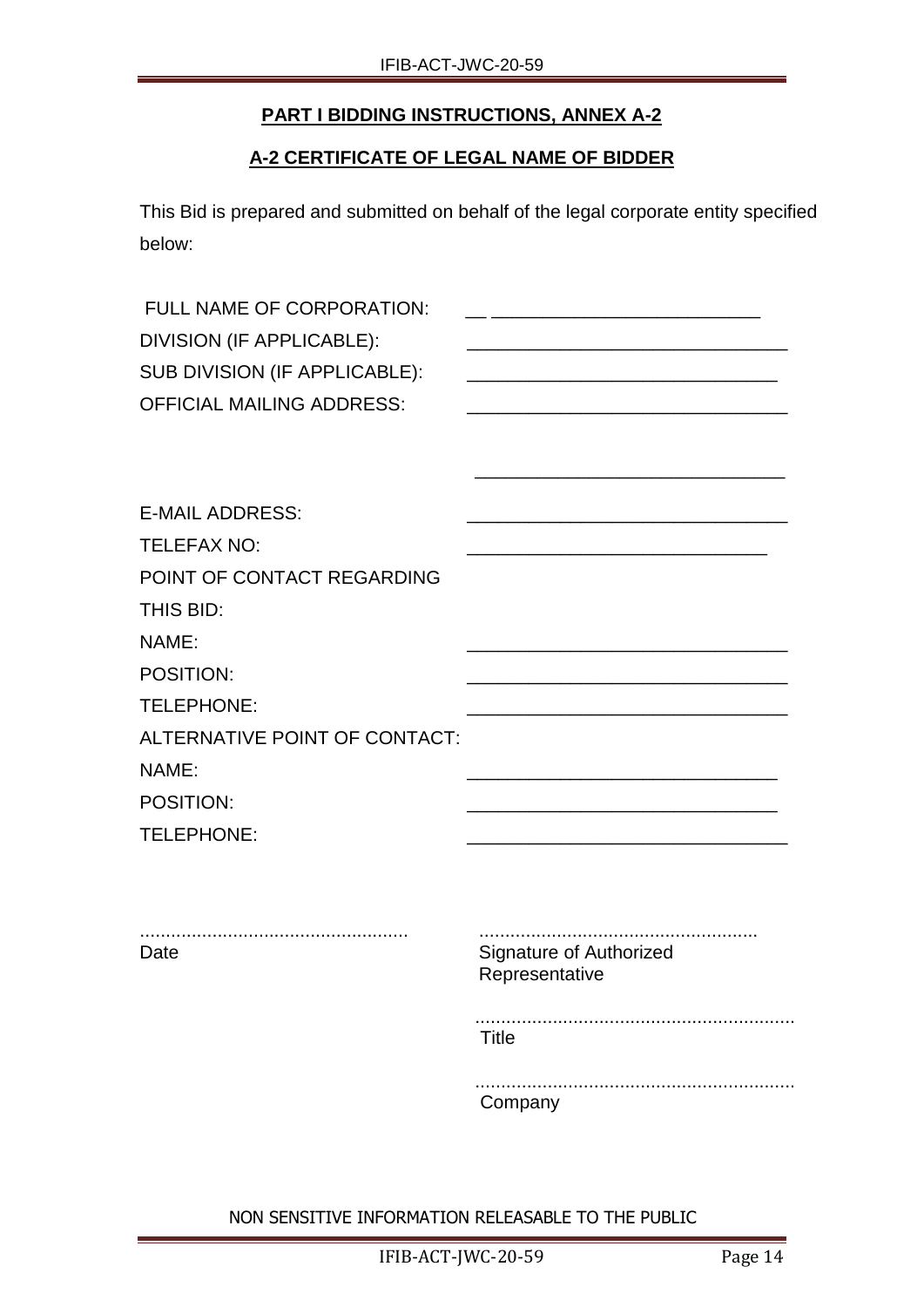# **A-3 CERTIFICATE OF INDEPENDENT DETERMINATION**

- 1. Each Bidder shall certify that in connection with this procurement:
	- a. This Bid has been arrived at independently, without consultation, communication or agreement, for the purpose of restricting competition, with any other Bidder or with any competitor;
	- b. The contents of this bid have not been knowingly disclosed by the Bidder and will not knowingly be disclosed by the Bidder prior to award, directly or indirectly to any other Bidder or to any competitor, and
	- c. No attempt has been made, or will be made by the Bidder to induce any other person or firm to submit, or not to submit, a Bid for the purpose of restricting competition.

2. Each person signing this Bid shall also certify that he/she is the person in the Bidder's organization responsible within that organization for the decision as to the bid and that he has not participated and will not participate in any action contrary to 1(a) through 1(c) above, or

a. They are not the person in the Bidder's organization responsible within that organization for the bid but that they have been authorized in writing to act as agent for the persons responsible for such a decision in certifying that such persons have not participated, and will not participate in any action contrary to 1(a) through 1(c) above, and as their agent does hereby so certify, and

b. They have not participated and will not participate in any action contrary to 1(a) through 1(c) above.

.................................................... Date

.............................................................. Signature of Authorized **Representative** 

.............................................................. Title

.............................................................. Company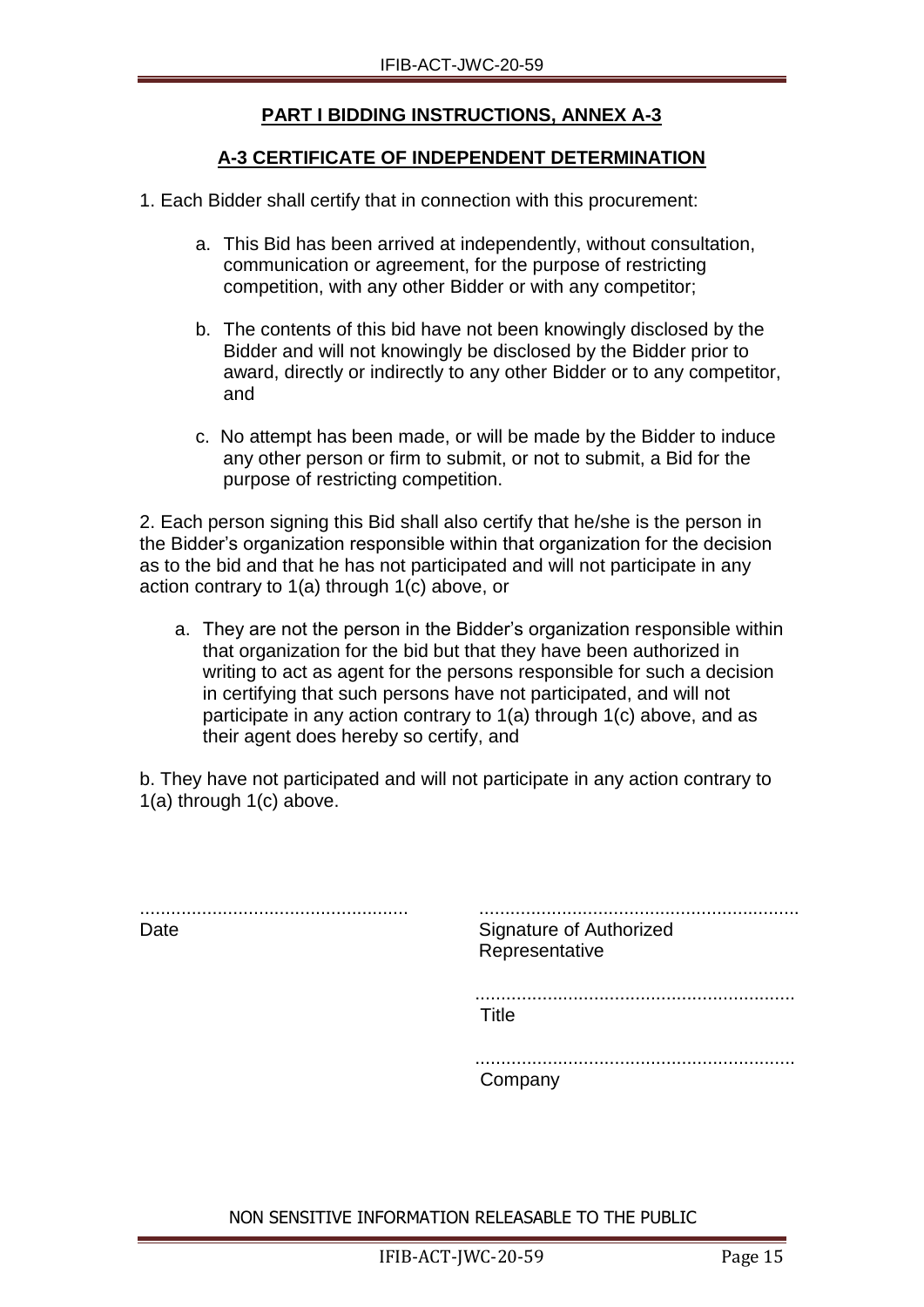# **A-4 CERTIFICATE OF BID VALIDITY**

I, the undersigned, as an authorized representative of the firm submitting this bid, do hereby certify that the pricing and all other aspects of our offer will remain valid until 31 DECEMBER 2021.

| Date | <b>Signature of Authorized</b><br>Representative |
|------|--------------------------------------------------|
|      | Title                                            |
|      | Company                                          |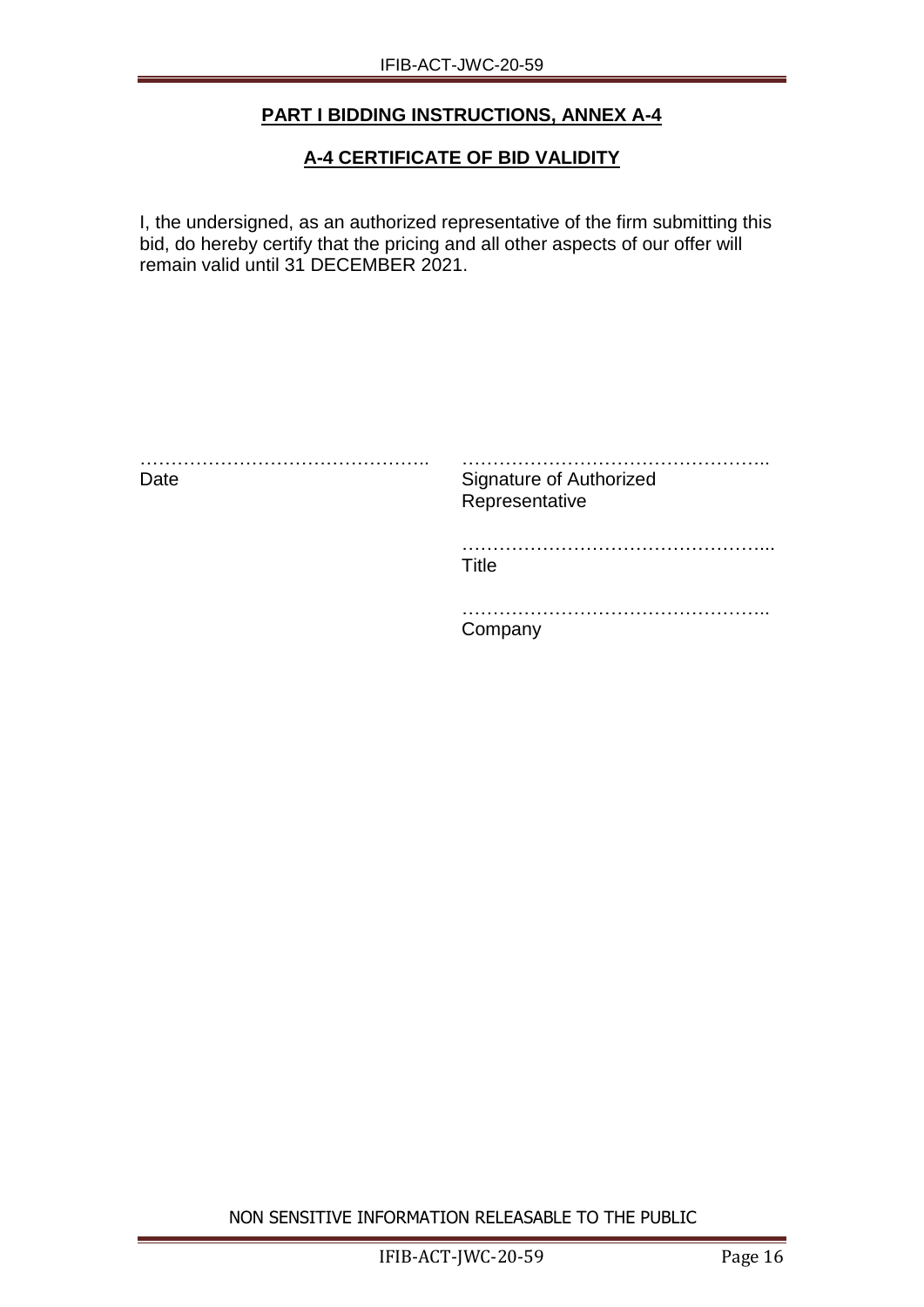# **A-5 CERTIFICATE OF EXCLUSION OF TAXES AND CHARGES**

I hereby certify that the prices offered in the price proposal of this bid will exclude all taxes, duties and customs charges from which the Contracting Officer has been exempted by international agreement.

| Date | Signature of Authorized<br>Representative |
|------|-------------------------------------------|
|      | Title                                     |
|      | .<br>Company                              |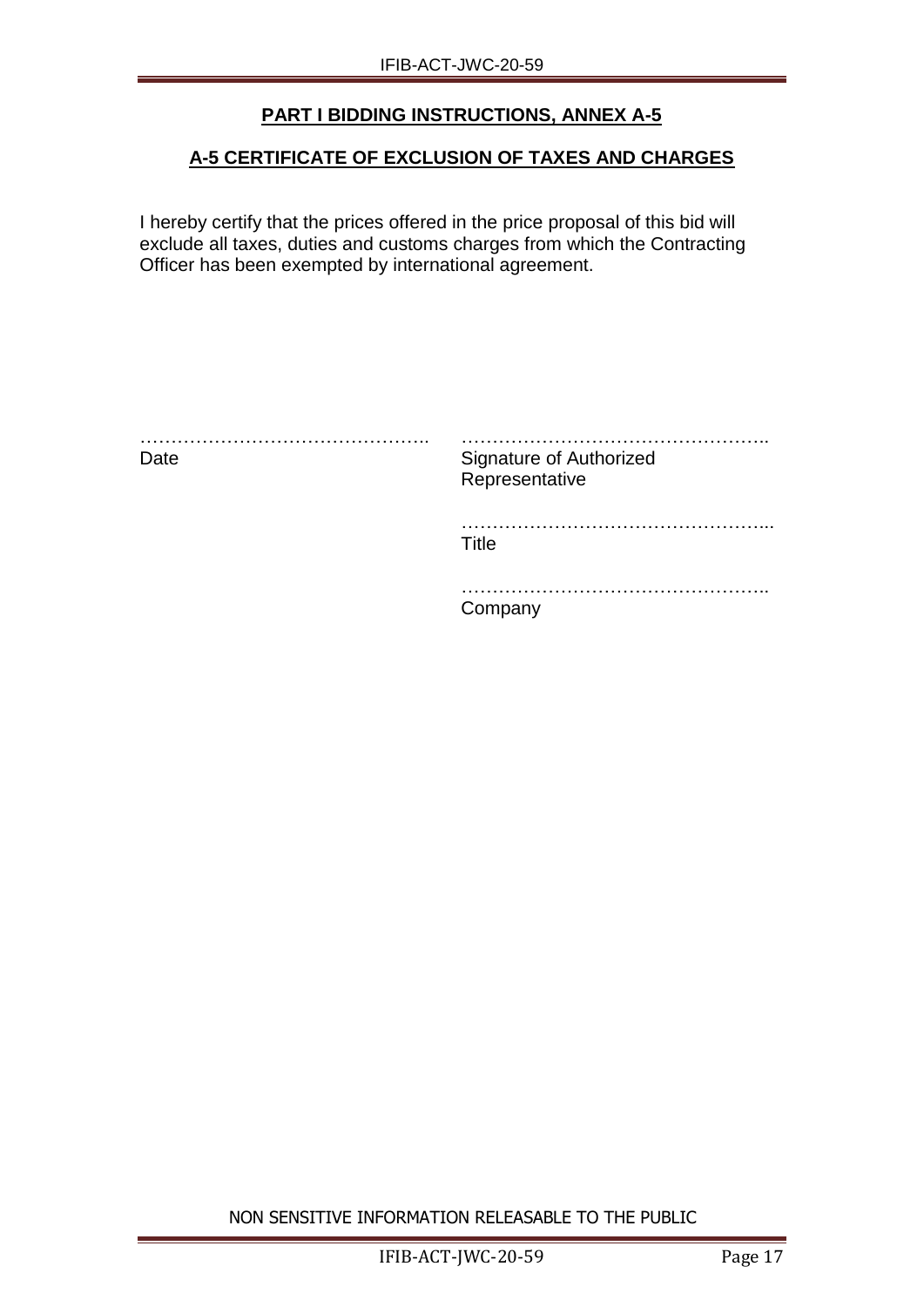# **PART I, ANNEX A-6 CERTIFICATE OF AUTHORIZATION TO PERFORM**

The SUPPLIER warrants that:

- 1. The SUPPLIER and sub-contractors, if any, have been duly authorized to operate and do business in Norway; SUPPLIER and subcontractors, if any, have obtained all necessary licenses and permits required in connection with the contract; that SUPPLIER and subcontractors, if any, will fully comply with all the laws, decrees, labour standards and regulations of Norway during performance of this contract; and that no claim for additional moneys with respect to any authorizations to perform will be made upon JWC.
- 2. The Supplier has adequate financial resources, or the ability to obtain them, to perform activities before approved milestones and subsequent financial settlements as specified in the Production Plan.
- 3. All effort by the Supplier and sub-contractors, if any, related to this SOW, will be performed on NATO Member Nation territory by NATO Nationals with the required clearances.
- 4. The Supplier, involved Supplier personnel and sub-contractors, if any, have not been suspended or debarred from contract work at any NATO body.

| Date | <b>Signature of Authorized</b><br>Representative |
|------|--------------------------------------------------|
|      | <b>Title</b>                                     |
|      | Company                                          |
|      |                                                  |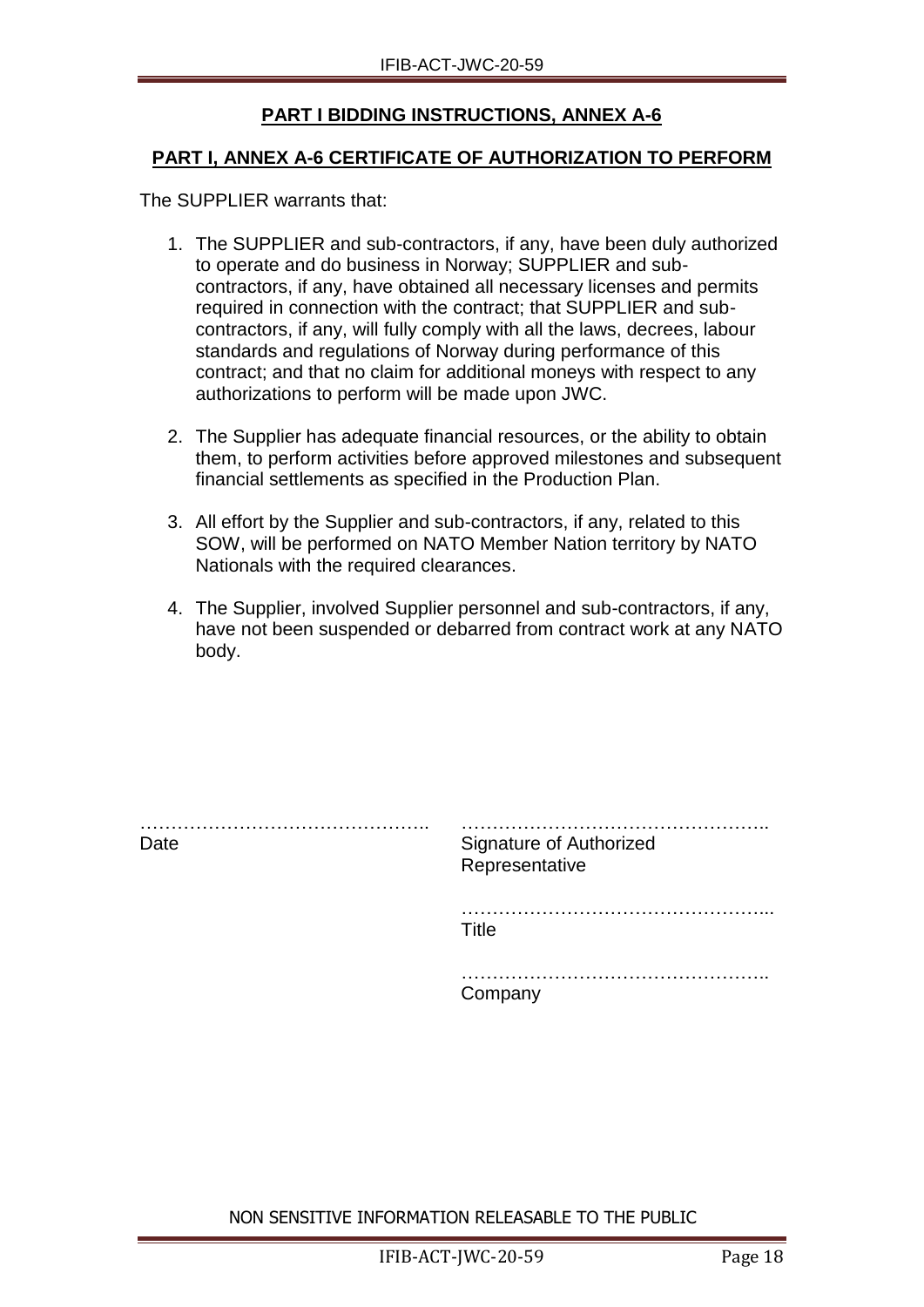NON SENSITIVE INFORMATION RELEASABLE TO THE PUBLIC

# **PART I BIDDING INSTRUCTIONS, ANNEX A-7**

# **A-7 PAST PERFORMANCE**

Scenario development or substantially similar work completed within the last 3 years or ongoing.

| <b>Type of Contract</b> | Name of<br><b>Company/ Agency</b> | <b>Period of</b><br>Performance | <b>Contact</b> | <b>E-mail address</b> | <b>Phone</b> | <b>Comments</b> |
|-------------------------|-----------------------------------|---------------------------------|----------------|-----------------------|--------------|-----------------|
|                         |                                   |                                 |                |                       |              |                 |
|                         |                                   |                                 |                |                       |              |                 |
|                         |                                   |                                 |                |                       |              |                 |
|                         |                                   |                                 |                |                       |              |                 |
|                         |                                   |                                 |                |                       |              |                 |
|                         |                                   |                                 |                |                       |              |                 |

| Date: |
|-------|
|-------|

Signature:\_\_\_\_\_\_\_\_\_\_\_\_\_\_\_\_\_\_\_\_\_\_\_\_\_

| Name & Title: |  |  |  |  |  |
|---------------|--|--|--|--|--|
|               |  |  |  |  |  |

| Company: |  |
|----------|--|
|          |  |

| Bid Reference: IFIB-ACT-JWC-20-59 |
|-----------------------------------|
|-----------------------------------|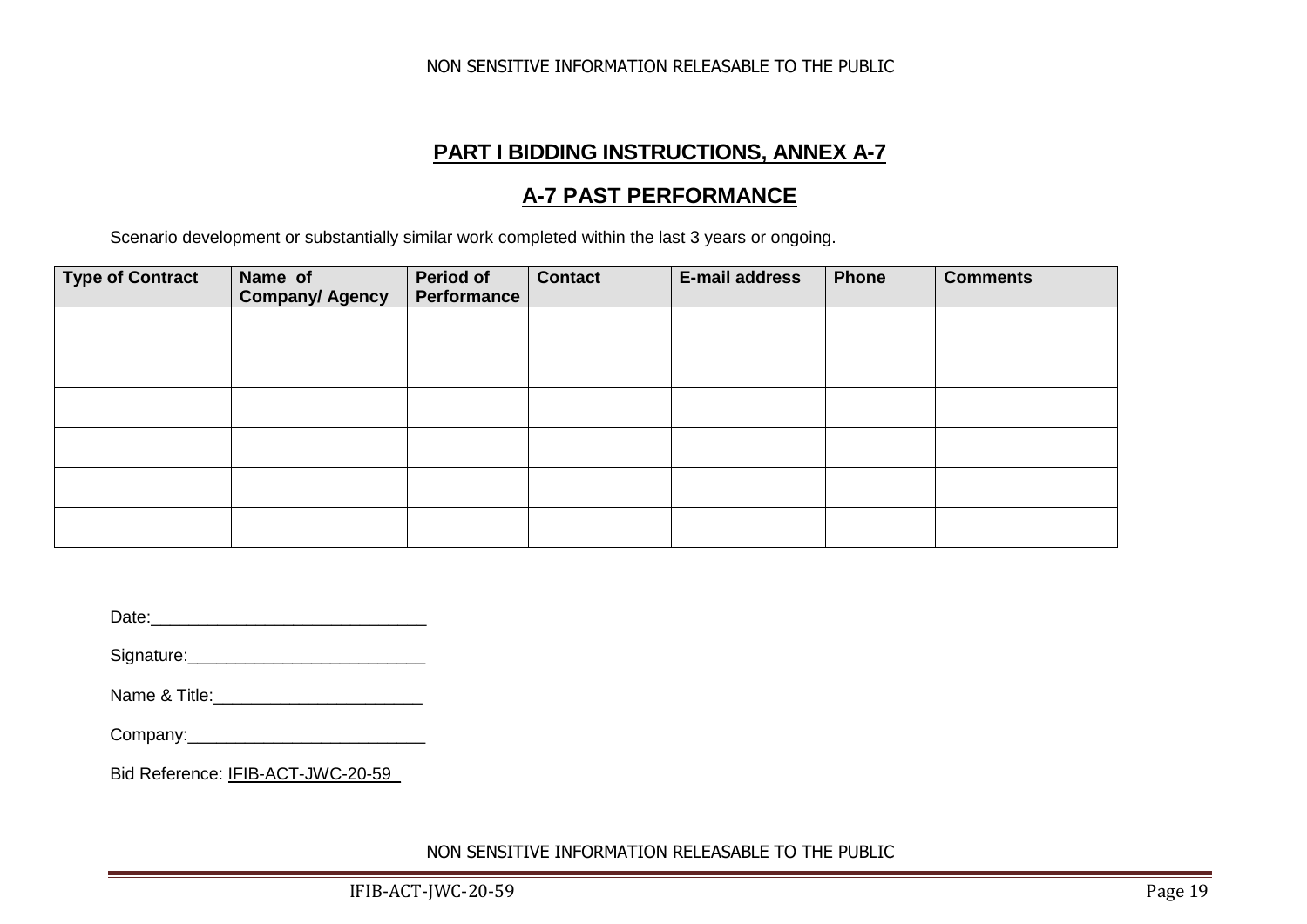# **This page is intentionally left blank**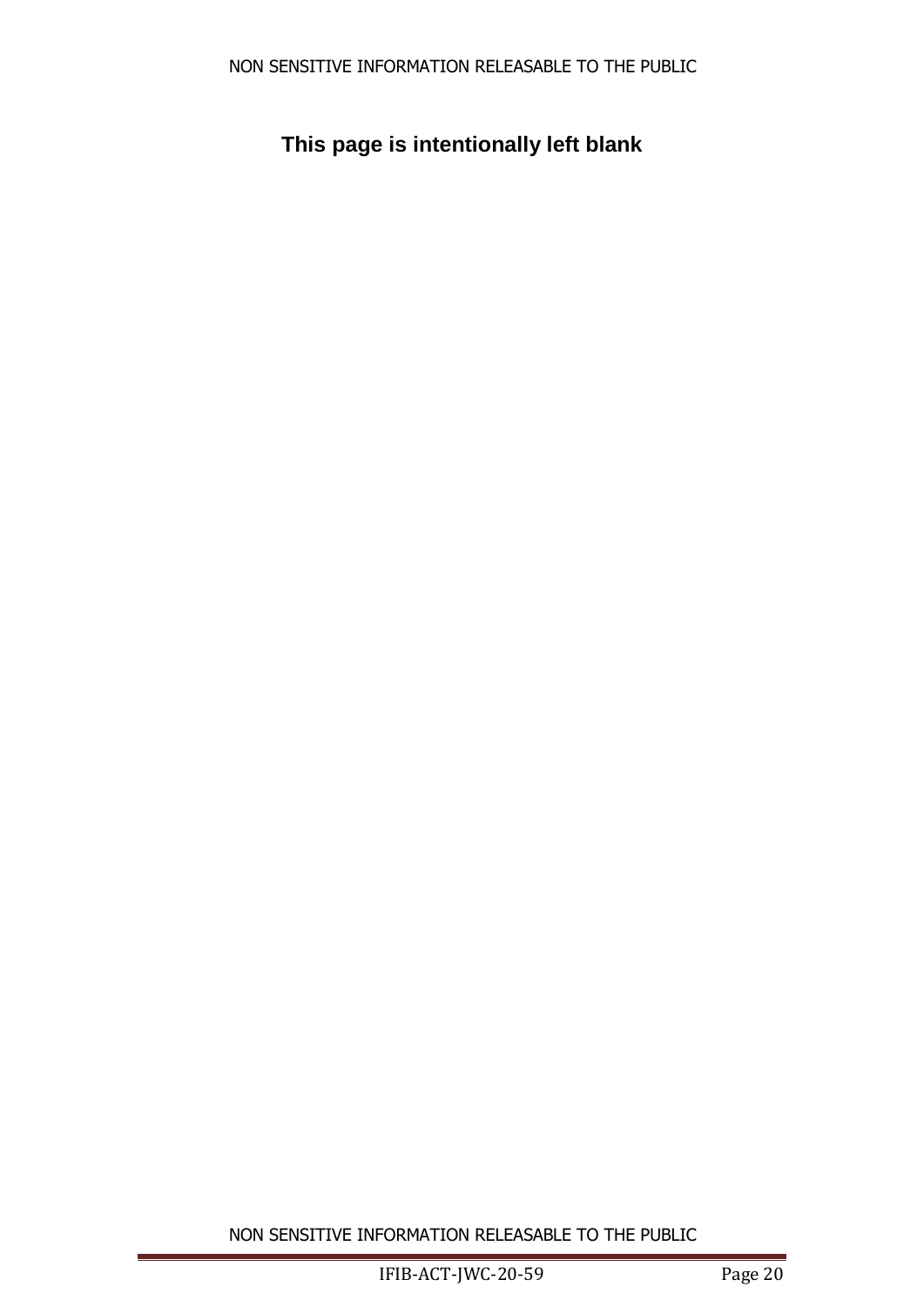NON SENSITIVE INFORMATION RELEASABLE TO THE PUBLIC

# **PART II**

# **SECTION A - GENERAL TERMS AND CONDITIONS**

# **IFB-ACT-JWC-20-59**

# **(CONTRACT NO.: ACT-JWC-20-C-006)**

# **OFFICE SUPPLIES AND CLEANING CONSUMABLES**

# **TABLE OF CONTENTS**

| 1. PART II SECTION A - General Terms and Conditions21 |  |
|-------------------------------------------------------|--|
| 2. PART III - SECTION A - Contract Management Data40  |  |
|                                                       |  |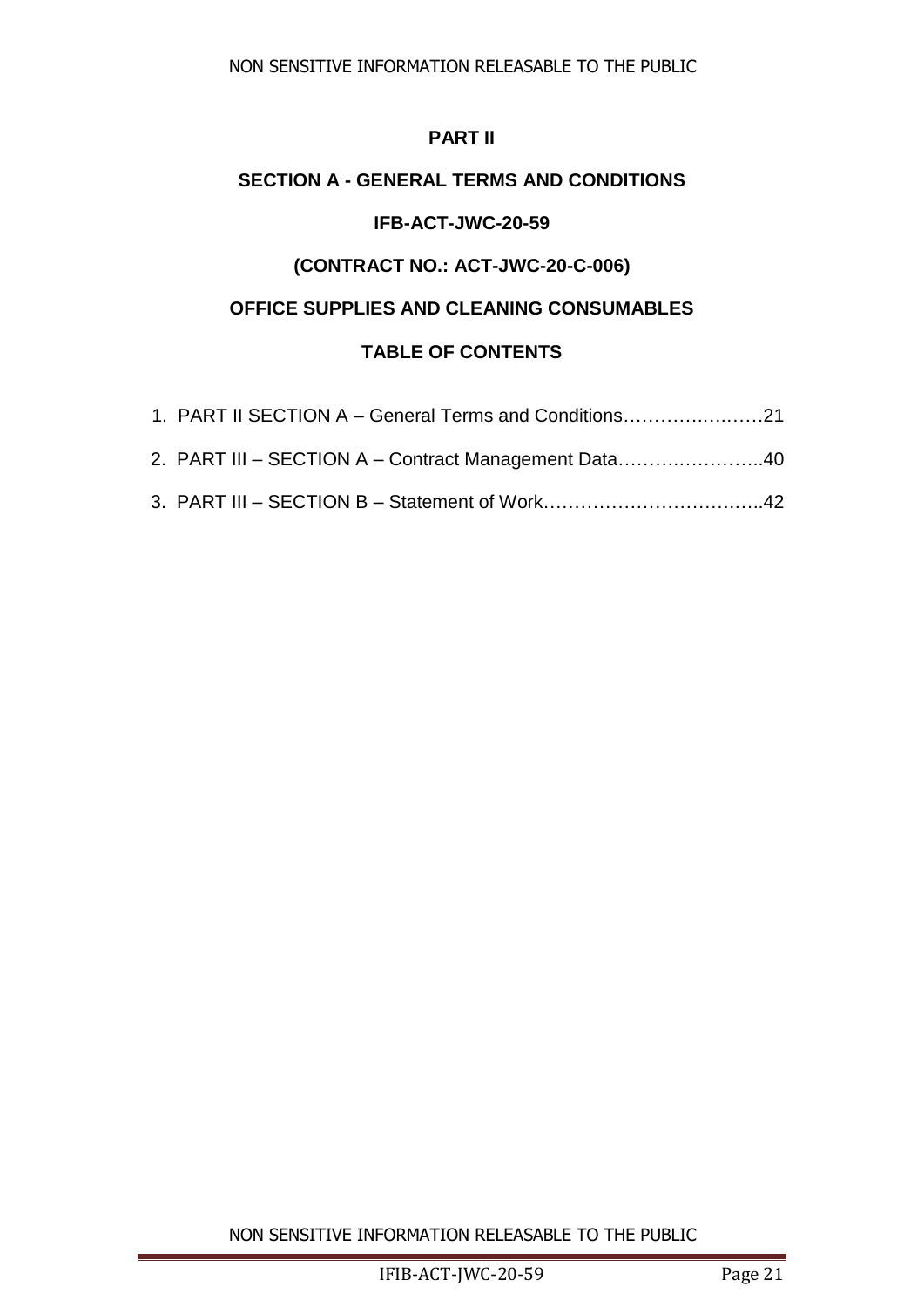# **PART II GENERAL PROVISIONS**

# **1. ORDER OF PRECEDENCE**

In the event of any inconsistency in this contract, unless otherwise provided herein, the inconsistency shall be resolved giving precedence in the following descending order:

- $1<sup>st</sup>$ Purchase Order Terms
- $2<sup>nd</sup>$ Special Terms and Conditions
- $3<sup>rd</sup>$ These General Provisions (Part II)
- $4^{\text{th}}$ The Statement of Work (Part III)
- $5<sup>th</sup>$ The formal Bid or Proposal accepted by JWC

# **2. DEFINITIONS**

As used throughout this Contract, the following terms shall have the meanings as set forth below;

- a. "Acceptance" means the action by which the JWC acknowledges that the Supplier has fully demonstrated that the Supplies delivered are complete and operational.
- b. "JWC" means the Joint Warfare Centre. Joint Warfare Centre (JWC) is set up by the North Atlantic Council under Article 14 of the Protocol on the Status of International Military Headquarters, 1952), (Paris Protocol).
- c. "Contracting Officer" means the person executing and managing this contract on behalf of JWC.
- d. "Contract" means the contractual instrument (purchase order or written agreement) to which these General Rules and Conditions apply.
- e. "Delivery" means, as applicable, the exact or latest possible date(s) by which the Supplier shall deliver Supply (Goods or provide the Services) to the JWC under the Contract.
- f. "NATO" means the North Atlantic Treaty Organisation.
- g. "Supplier" means a party that supplies Goods or Services.
- h. "Day" means any calendar day.
- i. "COR/COTR" means the Contracting Officer's Representative.
- j. "Force Majeure" means an event or effect that can be neither anticipated nor controlled, provided that such event or effect is not attributable to the fault or negligence of the Supplier and cannot be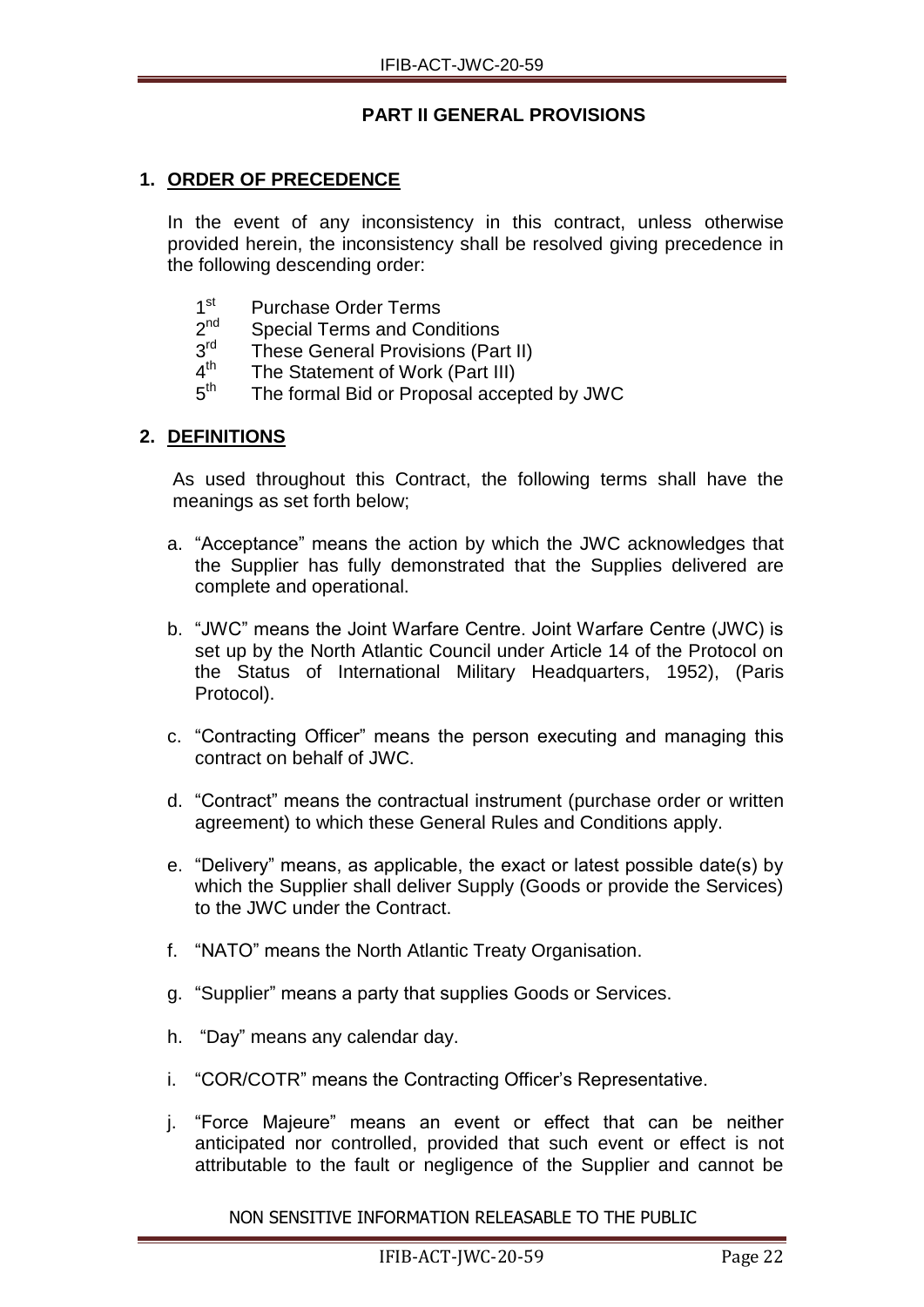prevented by it. The term includes both acts of nature (e.g., floods and hurricanes) and acts of people (e.g. riots and wars). Neither strike nor labour stoppages by the Supplier's workforce nor civil unrest shall constitute Force Majeure.

- k. "Goods" means any and all of the products to be supplied by the Supplier to the JWC under the Contract, including any replacement parts furnished pursuant to a warranty or otherwise, regardless of whether the price(s) for such Good(s) is or are separately indicated.
- l. "Sub-Contractor" means a Third Party who has entered into an agreement with the Supplier for the provision of Supply under this **Contract.**
- m. "Subcontract" means, except as otherwise provided in this Contract, any agreement or contract made by the Supplier with any other party in fulfilment of any part of this Contract, and any agreement, contract or subcontract hereunder.
- n. "Work" means all work which the Supplier shall perform or cause to be performed under this Contract.
- o. "Supplies" means the Services and the Goods identified in the Contract.
- p. "Services" means any and all services to be provided by the Supplier to the JWC under the Contract, including but not limited to applicable consultancy, report, design work, creation or licensing of intellectual property, training, installation, maintenance, repair or other after-sales service.

# **3. AUTHORIZATION TO PERFORM**

- a. The Supplier warrants that:
	- (1) it and its Sub-Contractors, if any, have been duly authorized to provide the required services and to do business in Norway;
	- (2) it and its Sub-Contractors, if any, have obtained or will obtain all necessary licenses and permits required in connection with the Contract;
	- (3) it and its Sub-Contractors, if any, will fully comply with all the laws, decrees, labor standards and regulations of Norway during the performance of the Contract; and
	- (4) attainment of any license, permit or authorization that is required for provision of the Supplies shall be sole obligation of the Supplier.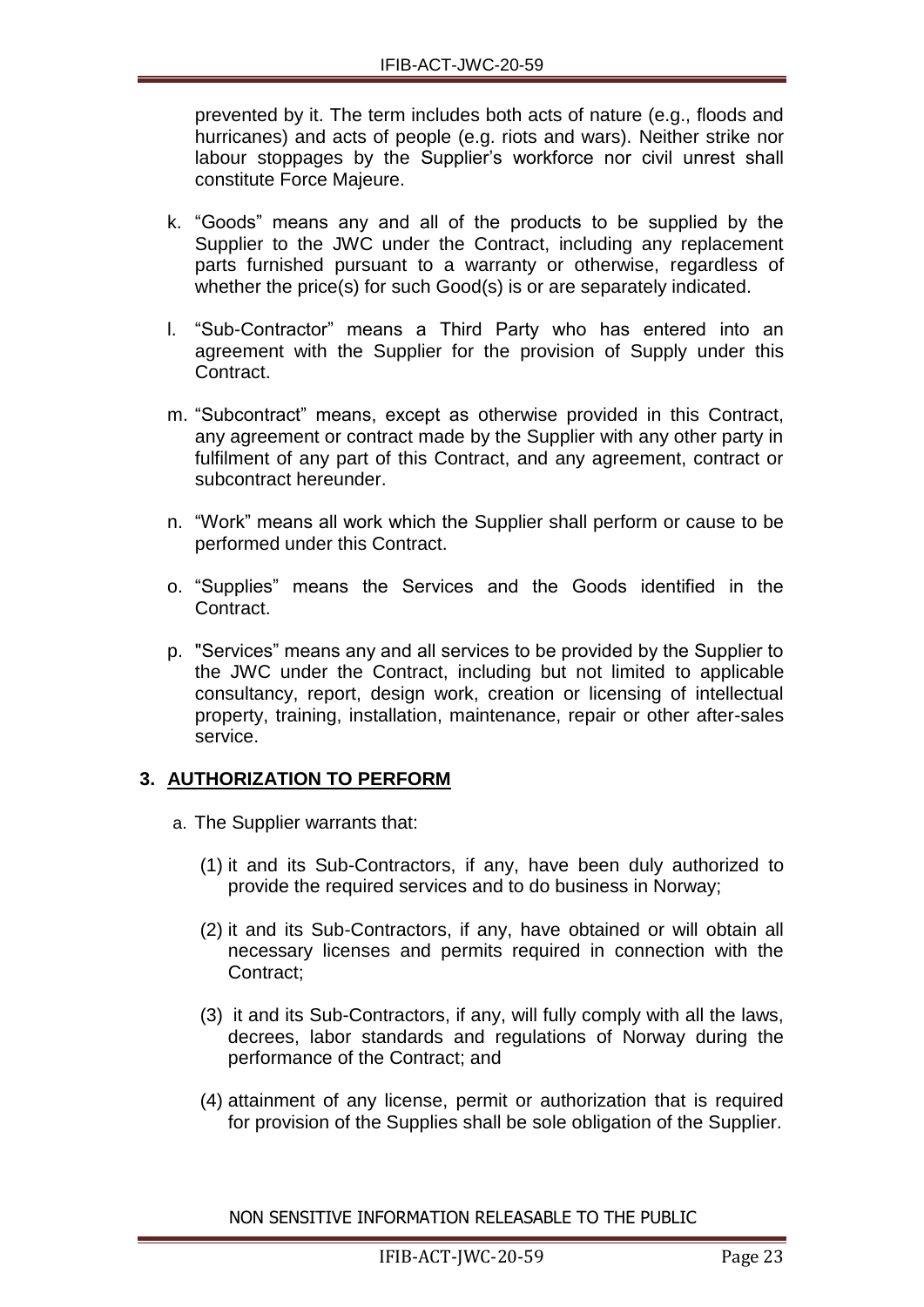(5) In line with these contractual terms and conditions, the Supplier must provide the details/paperwork of your corporate registration in Norway. The required documentation must be provided at your earliest opportunity but not later than **01-DECEMBER-2020**.

# **4. SUPPLIER'S STATUS AND AUTHORIZATIONS**

- a. The Supplier, its personnel and Sub-Contractors, if any, shall not be considered in any respect as being employees, organs or agents of the JWC or NATO. Nothing in this Contract shall be construed as creating a partnership or joint venture of any kind. Neither Party shall be authorized to bind the other Party legally, financially or otherwise except as explicitly indicated in the Contract.
- b. No NATO privileges or immunities will be granted to Suppliers or its personnel. The SUPPLIER's personnel cannot become members of NATO MWA funded activities, e.g. Jatta Community Club, JWC Friendship Club, or the Sports Clubs.
- c. The NATO SOFA or Paris Protocol does not apply to the Supplier or sub-contractor, or to their respective personnel. Work permits and residency permissions must be obtained in accordance with Norwegian law where applicable.

# **5. ASSIGNMENT AND SUB-CONTRACTING**

- a. The Supplier shall not assign, transfer, pledge, subcontract or make other disposition of the Contract either in whole or in part except with the express written consent of the JWC and in accordance with the following reservations:
	- a. any modifications, including changes, additions or deletions and instructions under this Contract shall not be binding unless agreed in writing by the Contracting Officer.
	- b. Sub-Contractors' personnel shall be nationals of NATO member States, unless specifically authorized by the Contracting Officer.
	- c. the Supplier shall determine that any Sub-Contractor proposed by him for the furnishing of Supplies which shall involve access to classified information in the Supplier's custody has been granted an appropriate security clearance by the Sub-Contractor's national authorities, which is still in effect, prior to being given access to such classified information.
	- d. the Supplier shall be fully responsible for its Sub-Contractors and in any Subcontract shall bind the Sub-Contractor by the same terms and conditions by which the Supplier is bound under the Contract.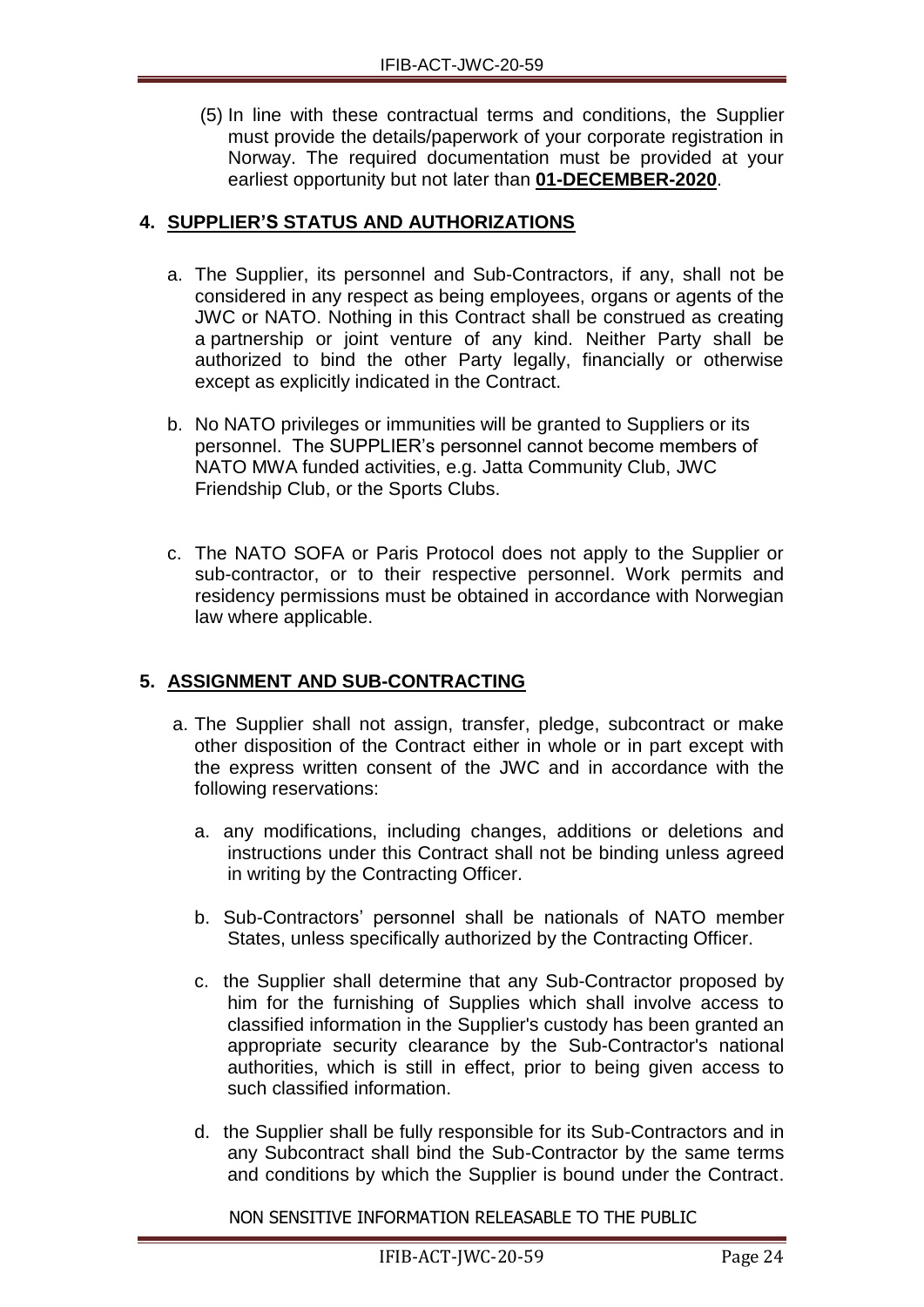Any subcontracting shall not relieve the Supplier from any liability or obligation under the Contract.

# **6. GUARANTEES OF THE SUPPLIER**

- a. The Supplier declares that the Supplies:
	- (1) are of the quality(ies), quantity(ies) and description(s) required by, and conform to the terms or reference or technical specification of the Contract;
	- (2) fully comply with applicable laws, directives, rules and regulations; and
	- (3) are free from any right or claim of a third party, including rights based on industrial or intellectual property.
- b. The Supplier further declares that:
	- (1) it is competent to perform the Services; and
	- (2) it has necessary associated capacities and qualifications, including knowledge, certifications, skills and personnel.

# **7. SERVICE AND PARTS AVAILABILITY**

Unless as specified otherwise in the Technical Specifications, the Supplier and his Sub-Contractors will maintain and furnish a source of an adequate supply of services, components, spare parts and sub-assemblies to properly maintain the supplies for a period of minimum five (5) years from Contract Effective Date.

# **8. NOTICE OF SHIPMENT**

- a. At the time of delivery of any Supplies to a carrier for transportation, the Supplier shall give notice of shipment to the Contracting Officer and to such other persons or installations as are designated by the Contracting Officer. If such instructions have not been received by the Supplier at least one (1) working day prior to such delivery to a carrier, the Supplier shall request instructions from the Contracting Officer concerning notice of shipment to be given.
- b. The following information shall be included in such notification:
	- (1) Contract number;
	- (2) Shipping address;
	- (3) From: (Name and complete address of consignor) To: (Name and complete address of consignee);
	- (4) Listing of supplies by Contract Items(s);
	- (5) Number of and marking on packages(s);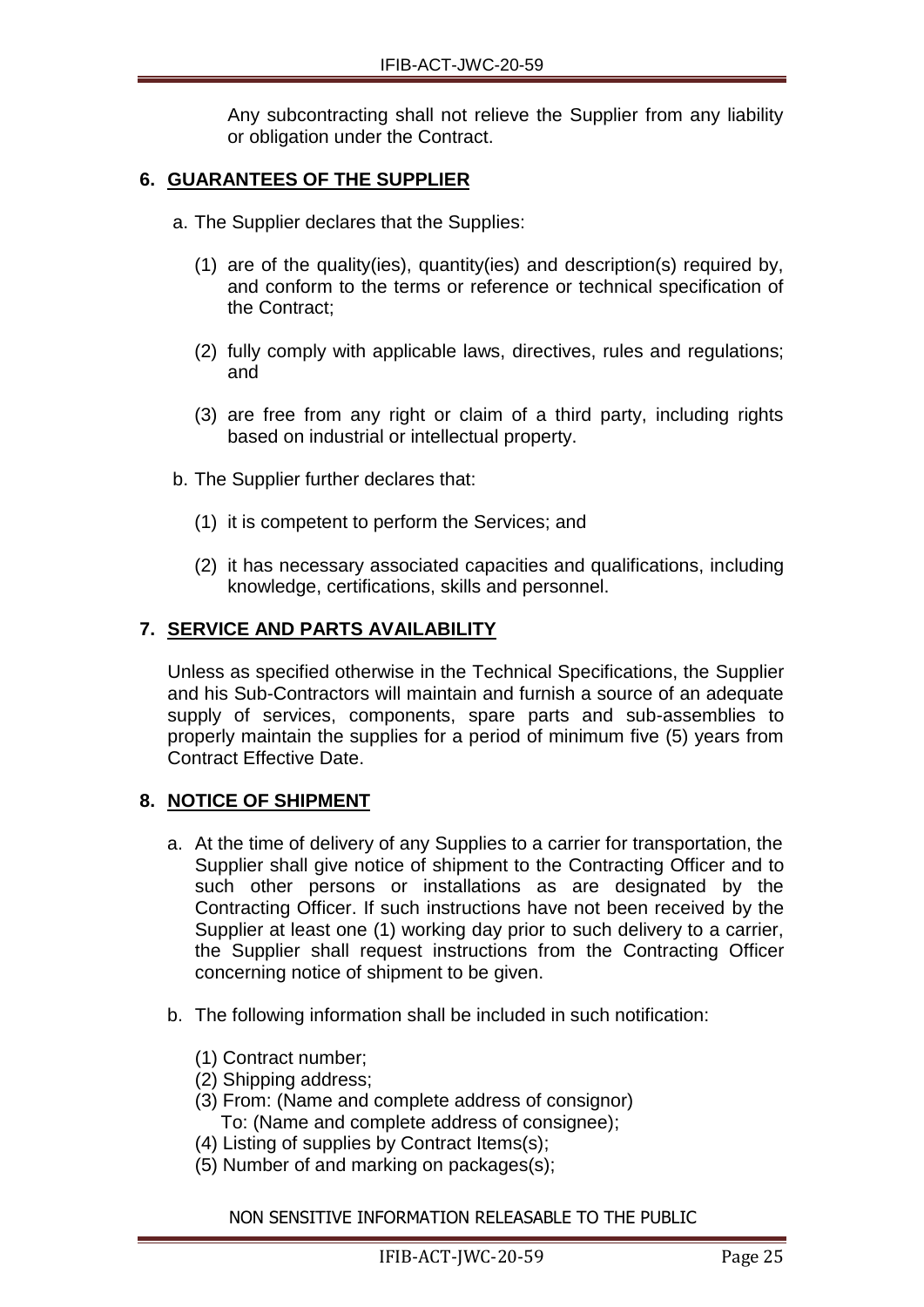(6) Weight and dimensions of packages(s);

(7) Name and address of Carrier, mode and date of shipment with waybill

- Number;
- (8) Customs documents required by the Supplier (if applicable).

# **9. SECURITY**

- a. The Supplier shall comply with all security requirements prescribed by the JWC and the National Security Authority or designated security agency of each NATO country in which the Contract is performed.
- b. The Supplier shall be responsible for the safeguarding of NATO classified information, material and equipment entrusted to him or generated by him in connection with the performance of the Contract.
- c. Any known or suspected breaches of security or other matters of security significance is a violation of the professional confidentiality between the Parties, and may constitute a criminal offence under Norwegian law. Violations are to be reported immediately to the other Party by the Party, who becomes aware of the violation, and to the appropriate authorities in order to institute investigations.
- d. If security violations occur, the Party being exposed to the violation is entitled to immediately declare the Contract void, and to claim penalties and compensation as set out in Article 22 below.

# **10.ACCEPTANCE**

- a. Acceptance or rejection of the Supplies shall be made as promptly as practicable after delivery, except as otherwise provided in this Contract.
- b. Acceptance shall be conclusive, except for latent defects, fraud, gross negligence amounting to fraud, or otherwise stated in the Contract. The formal Acceptance will take place when the following requirements have been met:
	- (1) availability at final destination of all Supplies;
	- (2) successful completion of acceptance testing;
	- (3) verification of the inventory;
	- (4) satisfactory completion of all training or other services, if any, required by that date; and
	- (5) agreement between the JWC and the Supplier on a discrepancy list (if necessary) and corresponding clearance dates.
- c. When discrepancies exist and if these do not prevent satisfactory use or operation of the Supplies, the JWC may declare the acceptance provisional. In this case the JWC is authorized to withhold from payment an amount commensurate with the importance of the discrepancies but in any case not less than ten (10) percent of the total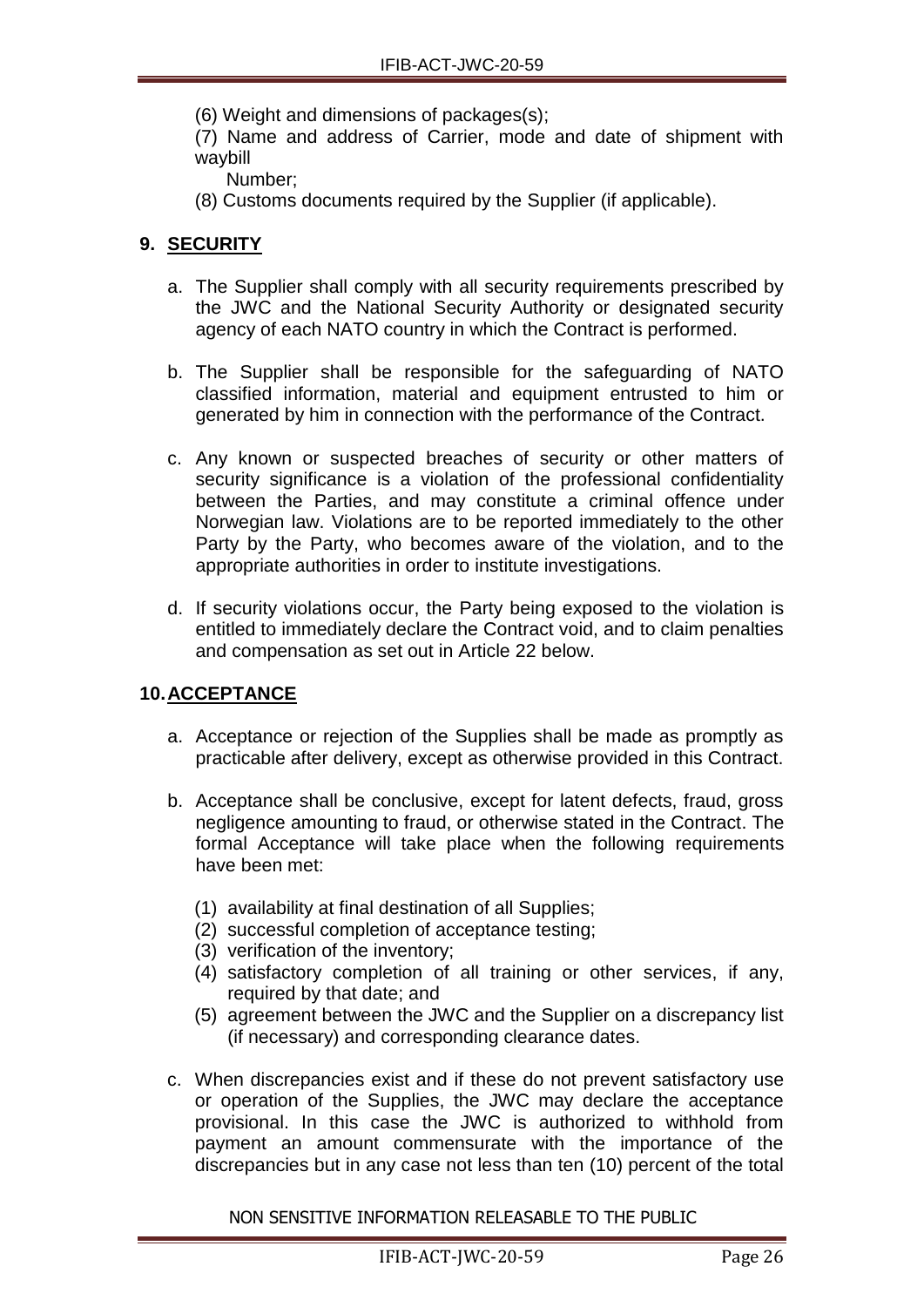contract value and this until all discrepancies have been cleared; at that time the Acceptance becomes final.

#### **11.OWNERSHIP**

Unless specified elsewhere in this Contract, title to Supplies furnished under this Contract shall pass to the JWC upon Acceptance, regardless of when or where the JWC takes physical possession.

# **12.WARRANTY**

- a. The Supplier issues a warranty on the product for a period of 24 (twenty-four) months (warranty period), from the date of Delivery and Acceptance, certifying that the product fulfils the agreed standards. Under the warranty the Supplier is obliged to repair or put into working order any fault or defect at Supplier's own expense, no matter when JWC – within the warranty period notifies Supplier of the fault or defect.
- b. The provisions of this Article are equally applicable to any item replaced or repaired under warranty.
- c. The Supplier is liable for any and all faults or defects depreciating value or affecting the usability of the Supplies and depreciating or compromising the standards as defined in the Contract, or by Norwegian Law.
- d. The warranty applies to all faults or defects as described in this paragraph, and reported by the JWC before the expiration of the warranty period. The procedure shall be as follows:
	- (1) JWC is obliged to notify the Supplier in writing, of any fault or defect no later than 7 (seven) days after the JWC has identified or discovered the fault or defect.
	- (2) In case the Supplier is unable to replace or repair faults or defects occurring within the warranty period, the JWC is entitled to:
		- reduce the payment corresponding to the loss of functionality and technical value, provided that the fault or defect is only partly and does not affect the general usability of the Supplies;
		- If the fault or defect affects the general usability of the Supplies, set aside and declare the Contract void and subject to compensation, or request another Supplier to do the remaining and necessary works at Supplier's expense.
	- (3) Repairing of the defect should be reported in a protocol.
	- (4) In case of a provisional acceptance the warranty period starts at the date of provisional acceptance and ends twelve (12) months after the date of provisional acceptance.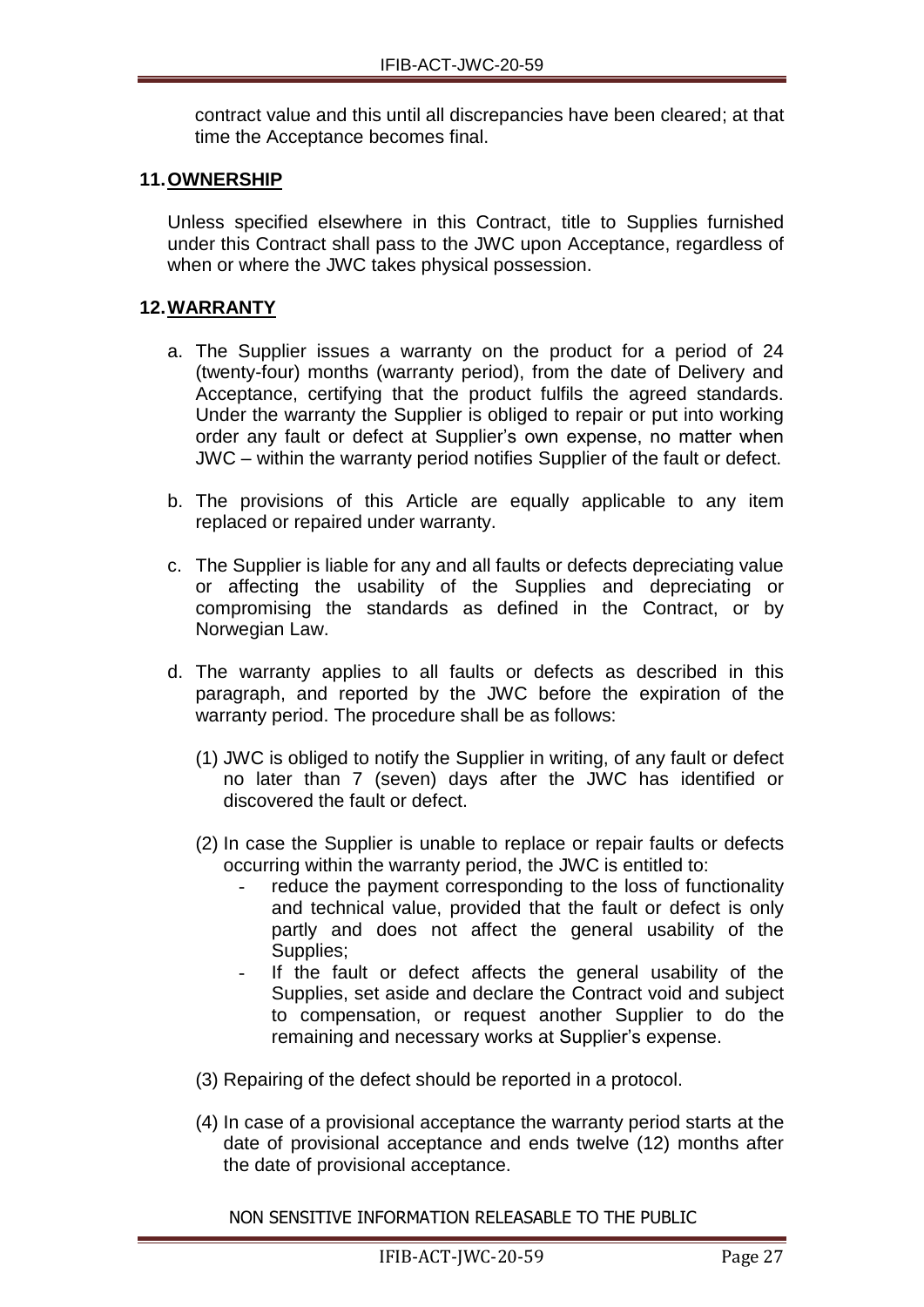- (5) Failure to agree upon any determination to be made under this Article shall be a dispute concerning a question of fact within the meaning of the "Disputes" Article of this Contract.
- (6) The rights and remedies of the JWC provided in this Article are in addition to and do not limit any rights afforded to the JWC by any other Article of the Contract.
- (7) The warranty period shall be extended by a period equal to the time taken by the Supplier to repair or replace the item (Supplies) under warranty.

# **13.EXPORT CONTROL**

The Supplier warrants that, if applicable all necessary permits related to export control or other associated arrangements shall be valid prior to contract award. Should the Supplier require export pre-approval the JWC Legal Office will be provided a preview of said Suppliers request PRIOR to the Supplier submission to a Government entity. Upon validation of request by the JWC Legal Office, subject agreement or request may be submitted to appropriate authority.

# **14.JWC REGULATIONS**

The Supplier shall comply with the applicable provisions of JWC regulations and Directives as communicated to it by the Contracting Officer.

# **15.SUPPLIER NOTICE REGARDING DELAY**

In the event the Supplier encounters difficulty in meeting performance requirements, or when he anticipates difficulty in complying with the Contract delivery schedule or date, he shall immediately notify the Contracting Officer in writing, giving pertinent details; provided, however, that this data shall be informational only in character and that this provision shall not be construed as a waiver by the JWC of any delivery schedule or date, or of any rights or remedies provided by law or under this Contract.

# **16.NOTICE OF ASSISTANCE WITH RESPECT TO PATENT AND COPYRIGHT INFRINGEMENT**

- a. The Supplier shall report to the Contracting Officer, promptly and in reasonable written detail, each notice or claim of patent or copyright infringement based on the performance of this Contract of which the Supplier has knowledge.
- b. In the event of any claim or suit against the JWC on account of any alleged patent or copyright infringement arising out of the performance of this Contract or out of the use of any Supplies furnished or Work or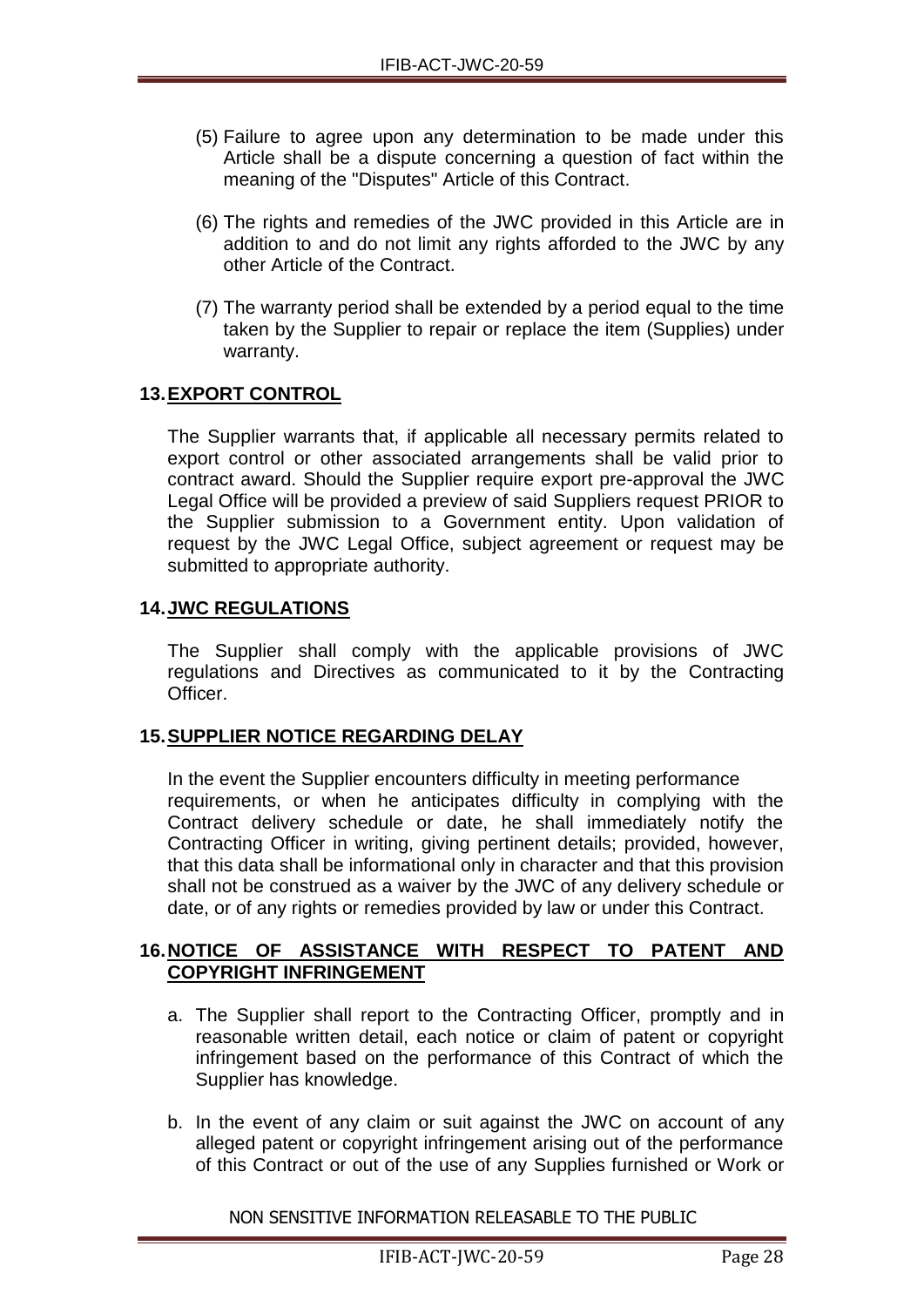Services performed hereunder, the Supplier shall furnish, free of charge, to the JWC, when requested by the Contracting Officer, all evidence and information in possession of the Supplier pertaining to such suit or claim.

c. This Article shall be included in all Sub-Contracts.

# **17.INTELLECTUAL PROPERTY**

- a. Unless the Supplier has advised the JWC before the acceptance of the Contract on existing third parties or Supplier's rights arising otherwise than by virtue of this Contract, and with due regard to national security regulations, all rights in the results of work undertaken by, or on behalf of, the JWC for the purpose of this Contract, including:
	- (1) any technical data specifications, report, drawings, computer software data, computer programs, computer databases, computer software, to include source code, resulting from performance of experimental, developmental, integration, testing, or research work which was specified as an element of performance in this Contract, documentation including software documentation;
	- (2) design data, specifications, instructions, test procedures;
	- (3) training material produced or acquired in the course of such work without prejudice to the residual rights of the Supplier to use the same or similar materials on future occasions in connection with work carried out for the JWC;
	- (4) Plans, drawings, manuals or instructional materials prepared or required to be delivered under this Contract for implementation management, installation, operation, maintenance and training purposes; and
	- (5) in particular, all rights, including copyright therein,

will vest in and be the sole and exclusive property of the JWC.

b. Technical data and software delivered under this Contract shall be marked with the number of this Contract, name of the Supplier and the rights transferred to JWC.

# **18.SOFTWARE RELEASES AND UPDATES**

a. All software implemented on or delivered with the Supplies shall be at the start of Acceptance, the most recent versions or releases as available.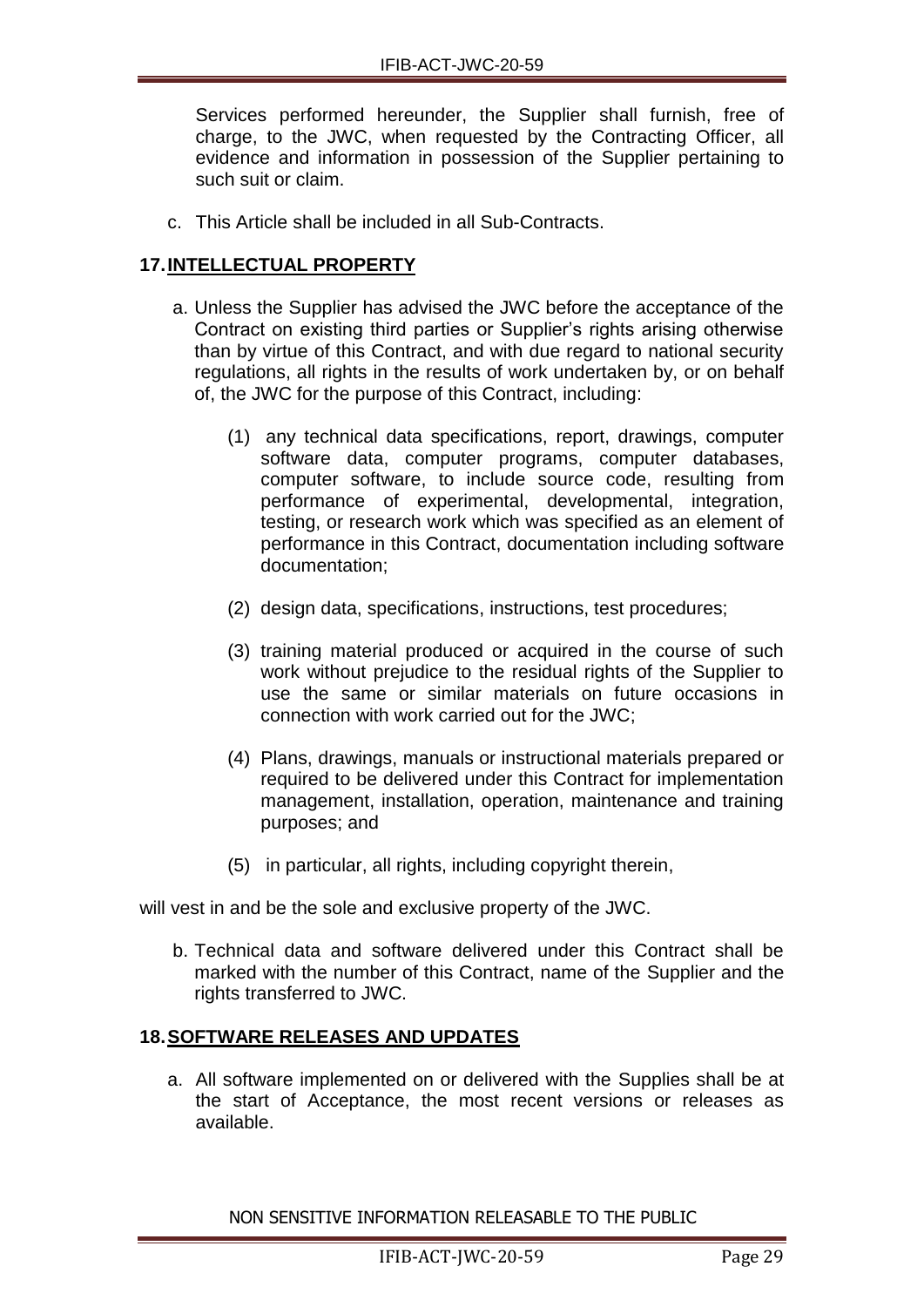b. The Supplier shall for duration of minimum five (5) years after Acceptance, and upon their availability, offer to the JWC all software changes, fixes and new releases. These shall be offered at no cost when they are offered free of charge on the commercial market.

# **19.QUALITY ASSURANCE AND CONTROL; AUDIT**

- a. The Supplier shall have established a quality assurance system based on ISO 9000 Standards as applicable to the work, describing in which manner the Supplier will secure that the work will satisfy all quality requirements. Such system shall be subject to JWC's review and the JWC has the right to audit the Supplier's quality assurance system at any time during the term of the Contract.
- b. The Supplier shall, during the execution of the Work, perform such control as necessary to ensure that the Work is performed in accordance with the quality requirements of the Contract and that adequate documentation verifying such control is provided to the JWC in a timely manner.
- c. The JWC shall have a right to monitor the Work continually during the term of the Contract to ensure that the Supplier is fulfilling the contractual obligations. The monitoring will be carried out by performing quality inspections and assessments to determine whether the Supplier is meeting necessary quantity and quality requirements. The Supplier shall make its facilities accessible for inspection.
- d. As a part of the quality assurance system the Supplier may be required to issue a Status Report on a regular basis. Typically such Report should contain the following:

(1) Summary of work completed in the reporting period, including work days used;

- (2) Current and/or anticipated problems/deficiencies, if any;
- (3) Closing date(s) for open issues, if any;
- (4) Comments/Queries.
- e. JWC reserves the right to inspect any facilities required by the Supplier or to fulfil the obligations of this Contract, at any time.
- f. The JWC audit personnel or any person designated by the Contracting Officer shall have the right to inspect or audit the Supplier's account books and to make such inspections or audits as may be considered necessary to verify and ensure strict compliance with all provisions of this Contract and with the applicable JWC Directives.
- g. The Supplier agrees that the JWC or any of its duly authorized representatives shall, until the expiration of 5 (five) years after final payment under this Contract, have access to and the right to examine any pertinent books, documents, papers, and records of the Supplier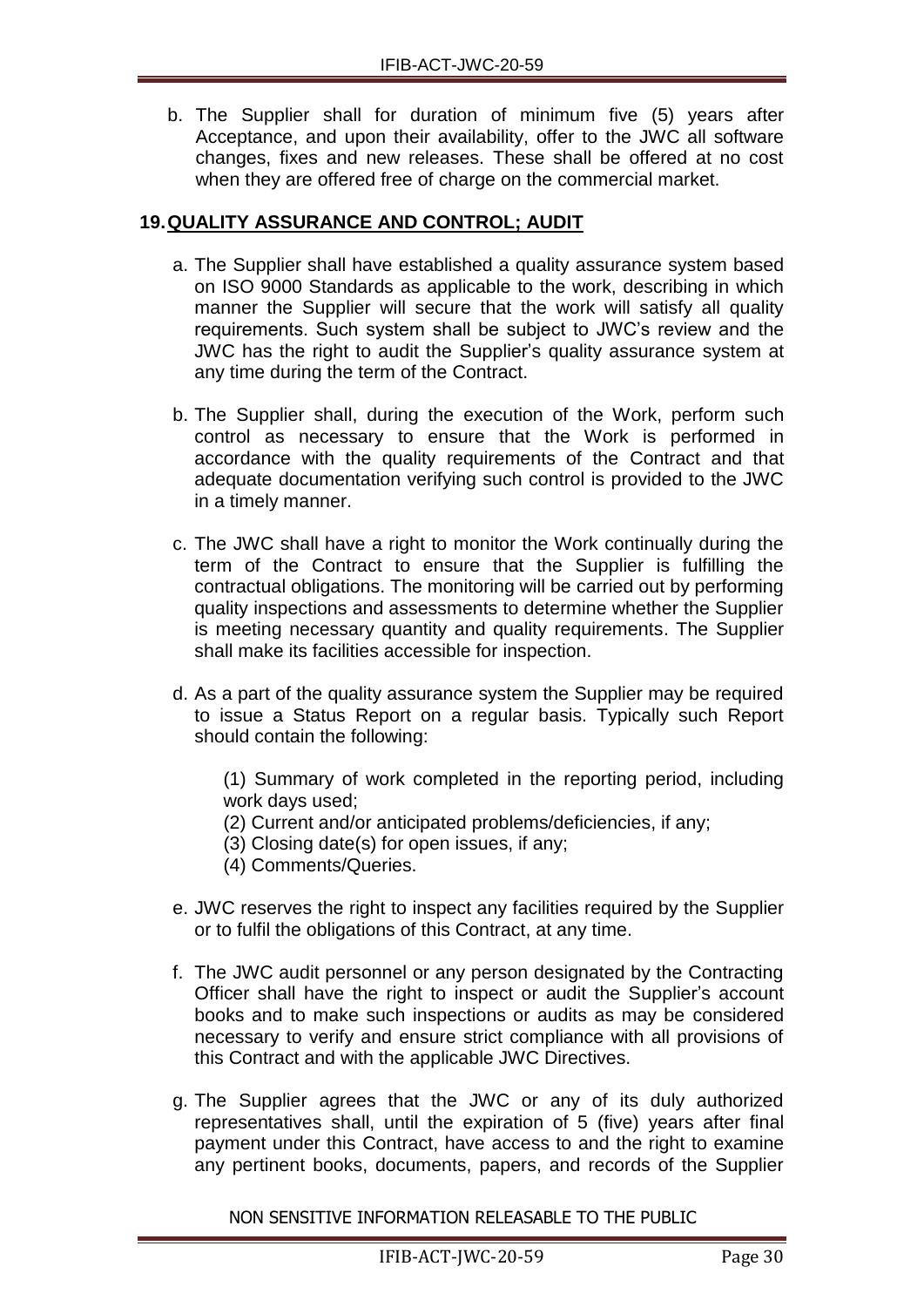involving transactions related to this Contract. The Supplier further agrees to include in all his Sub-Contractor(s) hereunder a provision substantially set for in this paragraph.

# **20. QUALITY IMPROVEMENT**

- a. If the quality inspections and assessments show a need for improvement the Supplier shall submit an action plan to the Contracting Officer. The plan shall contain information on how the Supplier will solve the issues and a time schedule for implementation of the improvements. The plan must be approved by the Contracting Officer in writing.
- b. The Supplier shall keep up with developments in its professional field and, subject to the written approval of the Contracting Officer, make changes to improve and develop the services provided to the JWC.

# **21. HEALTH, SAFETY AND INCIDENT PREVENTION**

The Supplier is obligated to ensure that personnel working inside the JWC areas are working in accordance with applicable national or local laws, codes and/or regulations as well as JWC Directives and Standard Operating Procedures (SOPs). If the Contracting Officer notifies the Supplier in writing of any non-compliance in the performance of this Contract, with safety and health rules and requirements and the Supplier fails to take immediate corrective actions, the Contracting Officer may order the Supplier to stop all or part of the Work until satisfactory corrective action has been taken. Such order to stop Work shall not entitle the Supplier to an adjustment of the price or other reimbursement for resulting increased costs, or to adjustments of the delivery or performance schedule.

# <span id="page-33-0"></span>**22.PENALTIES**

If, JWC impose penalties on the Supplier, such penalties shall amount to 0.5% (zero point five percent) of the total contract price for each Day following the delivery date(s) specified in the Contract, not to exceed 10% (ten percent) of the total contract price. The penalties for the delay may be deducted by the JWC from any sum(s) due, or to become due, to the Supplier.

# **23.DELAY NOT ATTRIBUTABLE TO THE SUPPLIER**

If at any time the Supplier is delayed in providing the Supplies or in fulfilling any other obligation under the Contract due to any cause beyond the Supplier's reasonable control, including but not limited to Force Majeure, the Contracting Officer may, by written notice, extend the delivery date(s) or fulfilment of any other obligation for such period of time as the JWC grants at its sole discretion.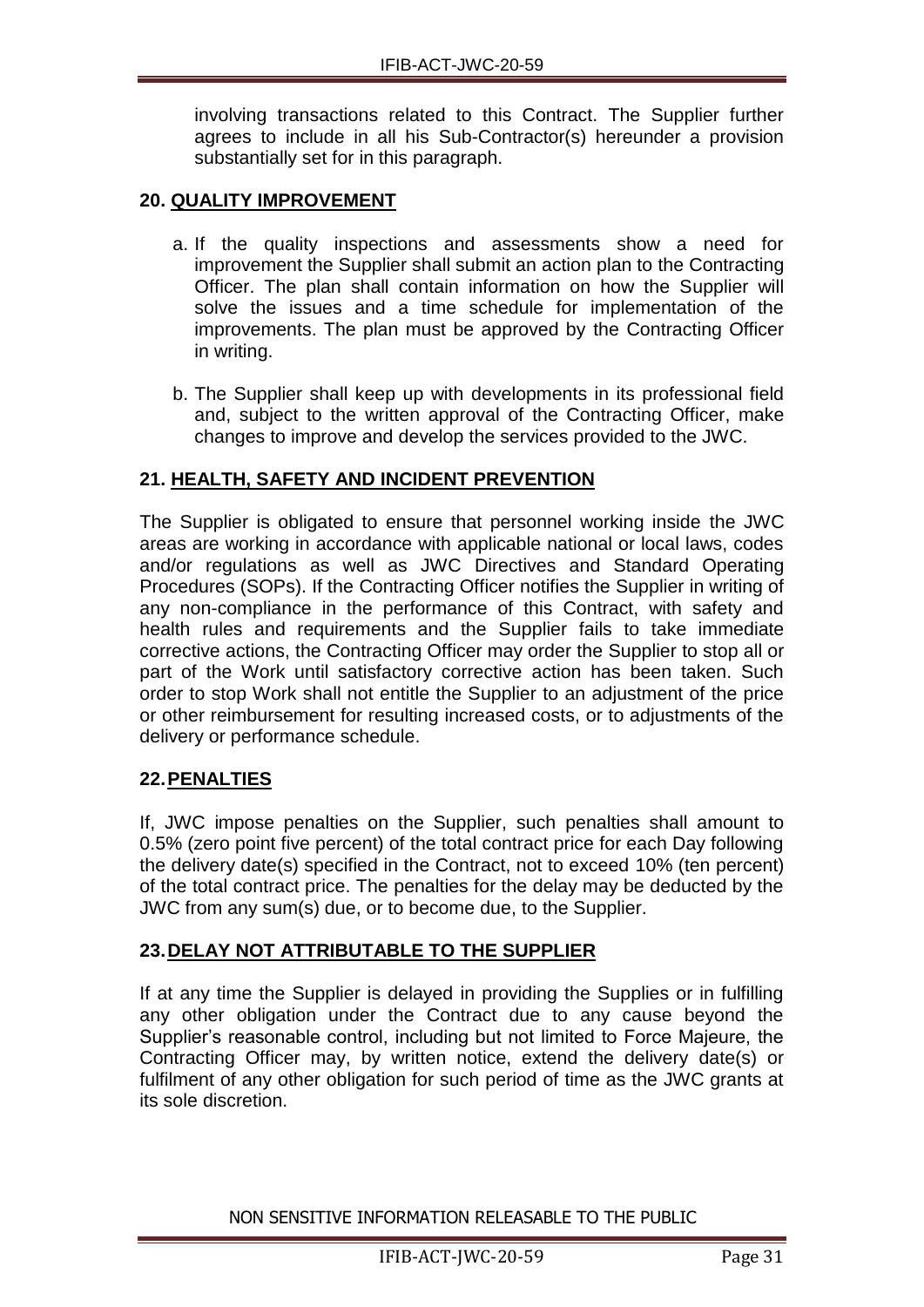# **24.INDEMNITY**

The Supplier shall indemnify and hold the JWC and its personnel, agents and employees harmless from any and all claims, suits, demands, liabilities, damages, losses and expenses of any nature or kind arising from:

- (1) any personal injury or damage of any property arising out of or in any way connected with any act or omission by the Supplier and/or the Contractors in the provision of services under the Contract, unless it is caused from negligence on the part of the JWC and/or JWC's personnel;
- (2) any taxes or other payments owed by the Supplier and/or the Contractors to any governmental agency as a result of any services provided hereunder, and any compensation owed to any employee of the Supplier for services provided hereunder;
- (3) any claim by any third party that the Supplies, the Work or materials provided hereunder infringes a copyright, patent, trade secret or other intellectual property right of such third party;
- (4) acts or omissions of the Supplier or its employees, agents and Sub-Contractors in the performance of the Contract.

#### **25.TERMINATION**

# **25.1. TERMINATION FOR CONVENIENCE**

- a. The Contracting Officer reserves the right to terminate this Contract, or any part hereof, for its sole convenience by serving a 30 (thirty) Day written notice to the Supplier.
- b. In the event of such termination, the Supplier shall immediately stop all Work hereunder and shall immediately cause any and all of its suppliers and Sub-Contractors to cease work.
- c. Subject to the terms of this Contract, the Supplier shall be paid a percentage of the Contract price reflecting the percentage of the Work performed prior to the notice of termination, plus reasonable charges the Supplier can demonstrate to the satisfaction of the JWC using its standard record keeping system have resulted from the termination, but in no case shall the total amount of payment to the Supplier exceed the agreed Contract price.
- d. The Supplier shall have no claim for damages, compensation, loss of profit or otherwise except as provided in this Article.
- e. The Supplier shall continue the performance of this Contract to the extent not terminated under the provision of this Article.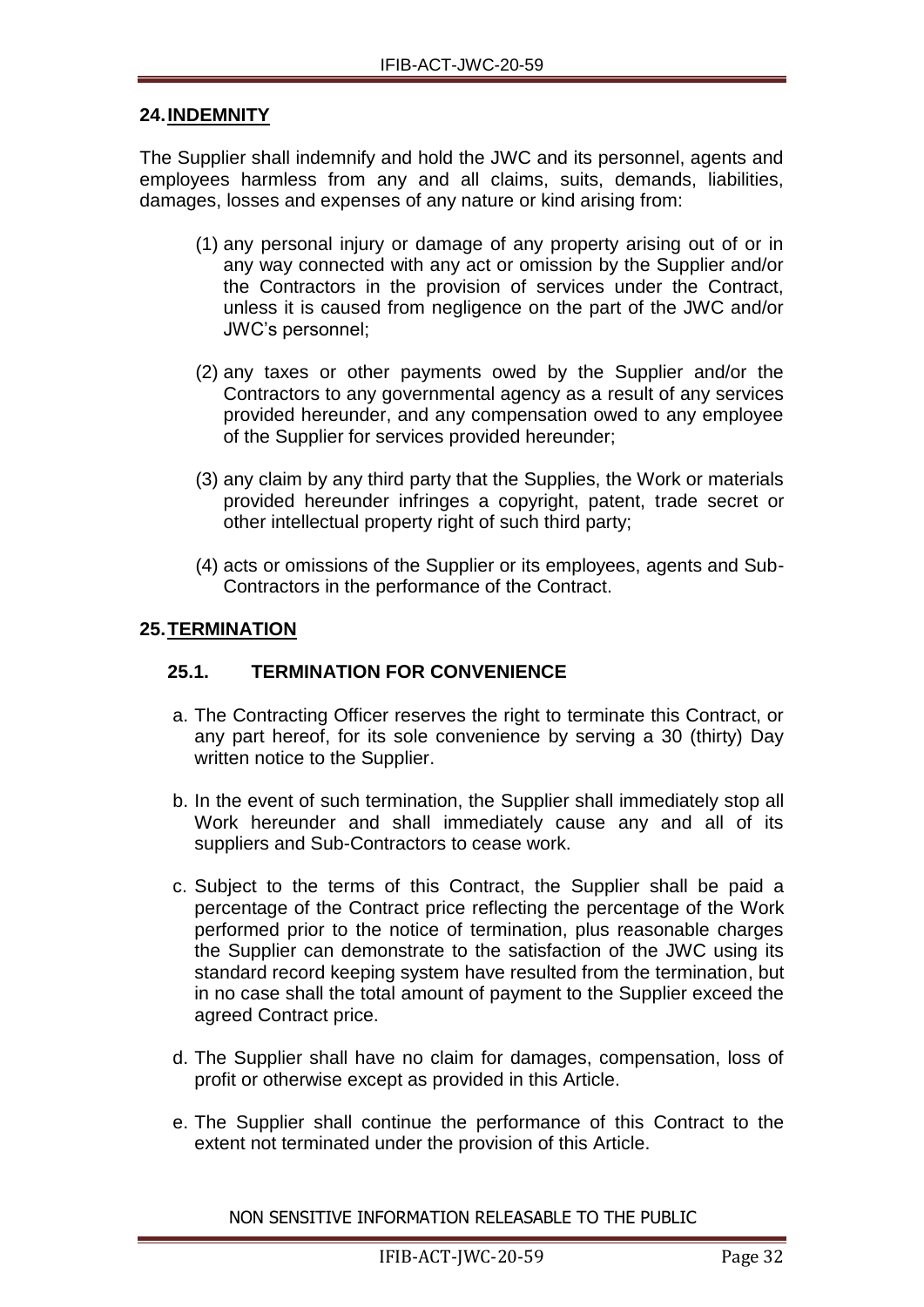# **25.2. TERMINATION FOR DEFAULT**

- a. The Contracting Officer may, subject to the provisions of paragraph c. below, by written notice of default to the Supplier, terminate the whole or any part of this Contract in any one of the following circumstances:
	- i. If the Supplier fails to make delivery of the Supplies or to perform the Work within the time specified herein or any extension thereof; or
- ii. If the Supplier fails to perform or comply with any or all of the other provisions of this Contract, or does not make adequate progress such that failure endangers performance of this Contract in accordance with its terms and in either of these two circumstances does not cure such failure within a period of 10 (ten) Days (or such longer period as the Contracting Officer may authorize in writing) after receipt of notice from the Contracting Officer specifying such failure.
- b. In the event the JWC terminates this Contract in whole or in part as provided in paragraph a, of this Article, the JWC may impose penalties in accordance with Article [22](#page-33-0) of this General Terms and Conditions. The JWC may also procure Supplies or Work similar to those so terminated and the Supplier shall be liable to the JWC for any excess costs for such similar Supplies or Work. The Supplier shall continue the performance of this Contract to the extent not terminated under the provisions of this Article.
- c. If this Contract is partly terminated as provided in paragraph a. of this Article, the JWC, in addition to any other rights provided in the Article, may require the Supplier to transfer the ownership and deliver to the JWC in the manner and to the extent directed by the Contracting Officer:
	- (1) Any completed Supplies and
	- (2) Such partially completed Supplies and materials, parts, tools, die, jigs, fixtures, plans, drawings, information and contract rights (hereinafter called "Manufacturing materials") as the Supplier has specifically produced or specifically acquired for the performance of such part of this Contract as has been terminated; and the Supplier shall, upon direction of the Contracting Officer, protect and preserve property in the possession of the Supplier in which the JWC has an interest. Payment for completed Supplies delivered to and accepted by the JWC shall be at the contract price. Payment for manufacturing materials delivered to and accepted by the JWC and for the protection and preservation of property shall be in an amount agreed upon by the Supplier and the Contracting Officer; failure to agree such amount shall be a dispute concerning a question of fact within the meaning of the Article of this Contract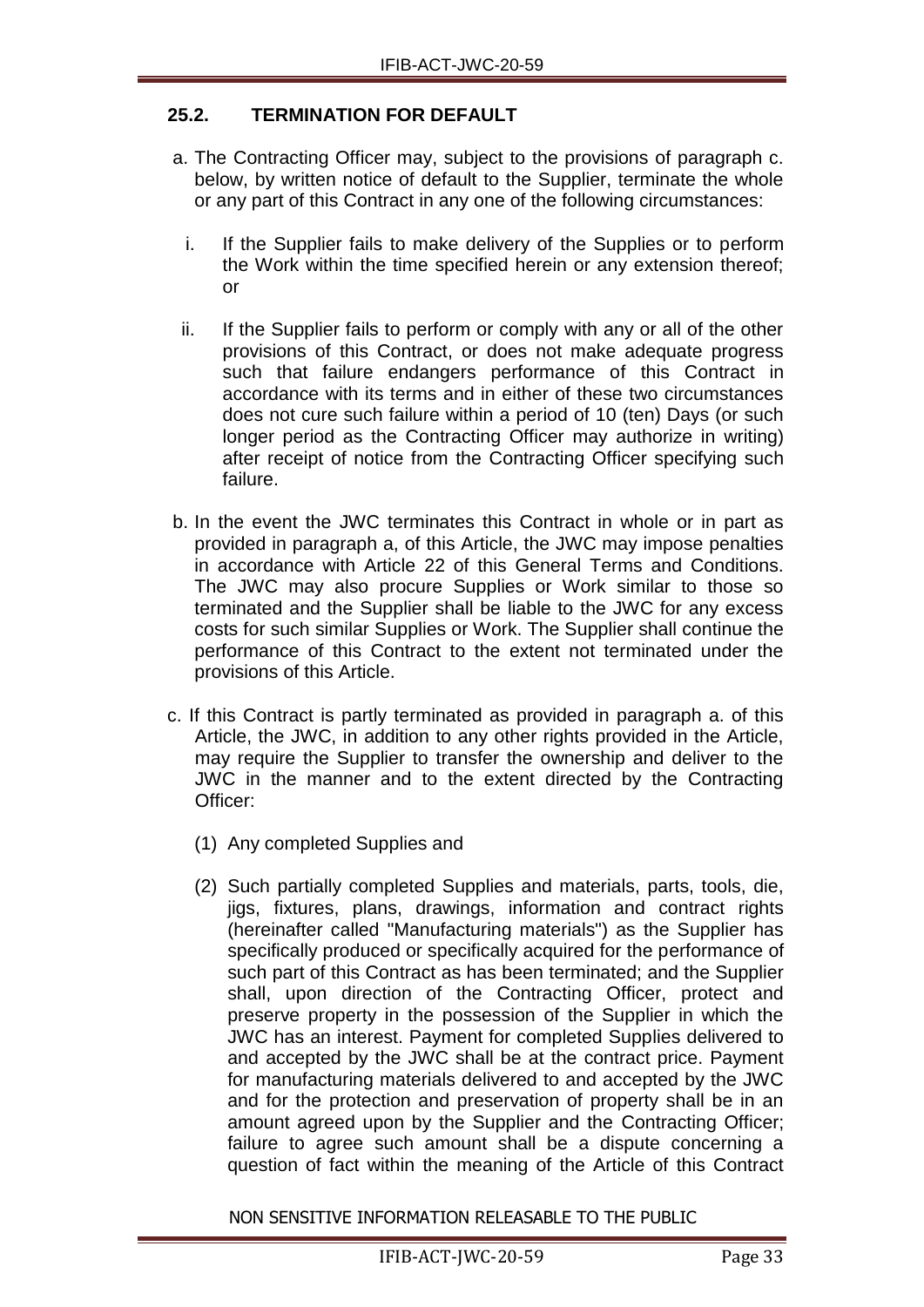entitled "Dispute". The JWC may withhold in accordance with Norwegian law from amounts otherwise due the Supplier for such completed Supplies or manufacturing materials such sum as the Contracting Officer determines to be necessary to protect the JWC against loss.

- d. If, after notice of termination of this Contract under the provisions of this Article, it is determined for any reason that the Supplier was not in default under the provisions of this Article, or that the default was excusable under the provisions of this Article, the rights and obligations of the parties shall be the same as if the notice of termination had been issued pursuant to such Article.,
- e. Both Parties are under duty of good faith. The Contract includes not only the specific terms, but also law and customary practice applicable in the place where the Contract is to be carried out and to the Type of Trade to which the Contract relates.

# **25.3. TERMINATION FOR INSOLVENCY, BANKRUPCY, ETC.; NOTICE**

- a. Should the Supplier become insolvent or should control of the Supplier change by virtue of insolvency, the Contracting Officer may with immediate effect and without prejudice to any other right or remedy available to it, suspend performance or the Supplier's obligations or terminate the Contract with immediate effect, by providing the Supplier with written notice thereof.
- b. Should the Supplier be adjudged bankrupt, or should the Supplier make a general assignment for the benefit of its creditors, or should a receiver be appointed on account of the Supplier's insolvency, the Contracting Officer may, without prejudice to any other right or remedy available to it, terminate the Contract with immediate effect providing the Supplier with written notice thereof.
- c. The Supplier shall immediately give written notice to the Contracting Officer of the occurrence of any circumstance known or likely to alter materially the Supplier's legal or financial status, including but not limited to actual or pending liquidation, reorganization, change of ownership, insolvency or bankruptcy.

# **26.CORRUPTION AND ILLICIT GRATUITIES**

a. The Supplier certifies that neither it nor its agents, employees or representatives have offered or given any gratuity whatsoever to any JWC personnel, with a view to securing a Contract or favorable treatment with regard to the award, modification or execution of this Contract.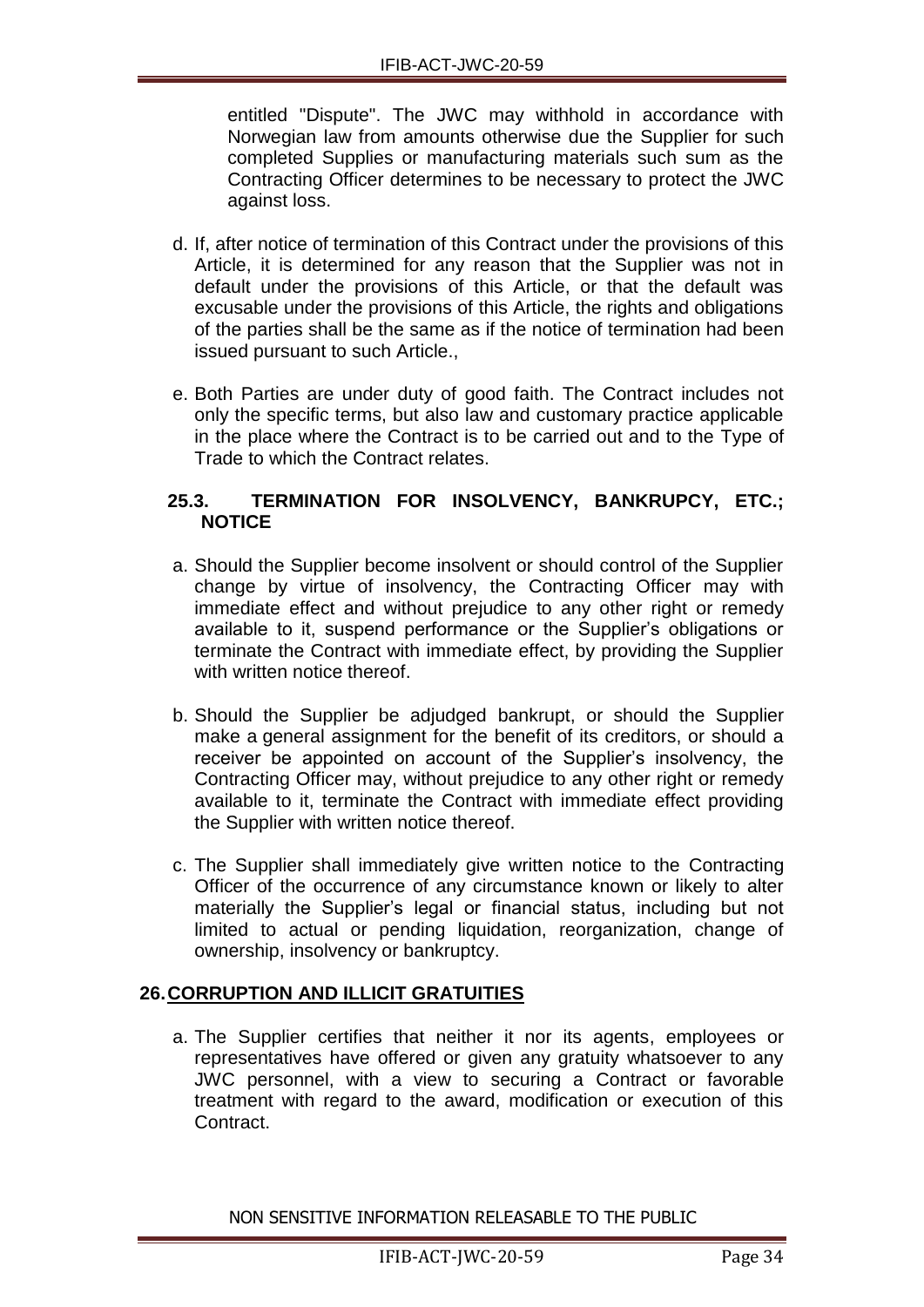b. The Contracting Officer may, by registered letter, terminate this Contract without notice if it is found, after an investigation instituted by the JWC, that gratuities (in the form of entertainment, gifts or others) were offered or given by the Supplier, its agents, employees or representatives to JWC personnel with respect to the award of this Contract or to the taking of any decision regarding its executions.

# **27.INSURANCE**

The Supplier shall be responsible for holding any required insurances under Norwegian Law at own cost.

# **28.TAXES AND CUSTOMS CHARGES**

Specifically, under Article 14, paragraph 14-2, sub-item g) (1) of the Supplementary Agreement between the Kingdom of Norway and Headquarters Allied Command Transformation and Supreme Headquarters Allied Powers Europe, the Supplier, acting on behalf of the JWC, is granted tax exemption on sales under this Contract.

# **29.PURCHASE ORDERS**

- a. JWC Purchase Order(s), if any, shall form an implemented part of this Contract. All Purchase Orders must be confirmed in writing by the Supplier. Purchase Order confirmations stating the agreed price and delivery date shall be sent to the JWC within 2 (two) days from the Purchase Order.
- b. All JWC's Purchase Orders contains an eight-digit Purchase Order number and are duly signed by the JWC's Contracting Officer. Purchase Orders which does not contain a Purchase Order Number and/or the Contracting Officer's signature shall be refused by the Supplier and promptly notified to the JWC.

# **30.INVOICES & PAYMENTS**

- a. In order for the JWC to make timely payment, the Supplier will provide an original invoice, which must be exclusive of VAT and all other taxes (Article VIII of Paris Protocol, dated 28 August 1952, applies).
- b. Note; the text above is not applicable to Norwegian companies. Norwegian companies must explicitly define VAT in each invoice.
- c. All invoices must contain:
	- (1) Name and address of the Supplier
	- (2) Invoice Date and Number
	- (3) Description, quantity, unit of measure, unit price of the items delivered
	- (4) All relevant Banking Details including SWIFT- and/or IBAN-code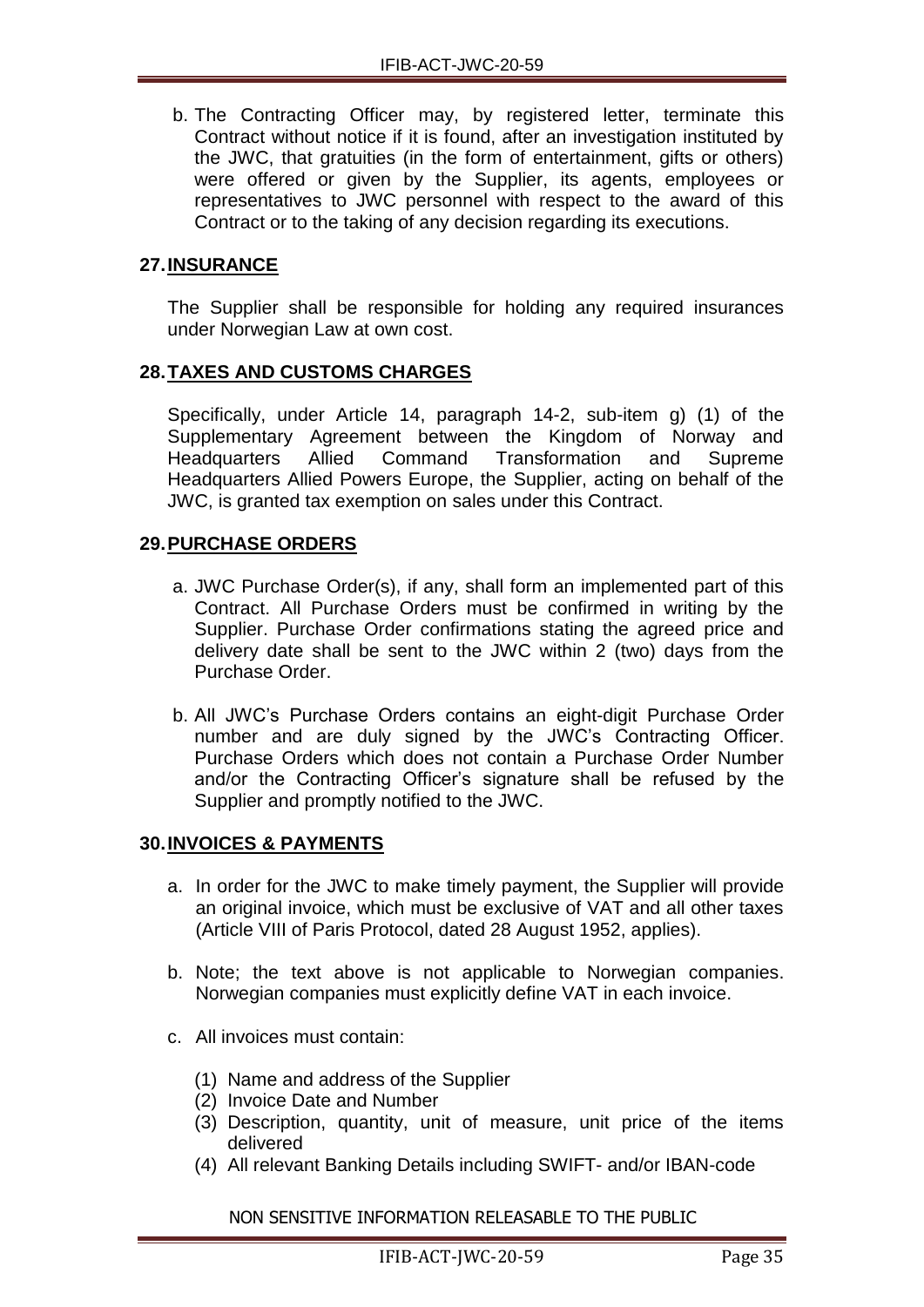- (5) Relevant Purchase Order number and Purchase Order or Contract line item number
- (6) Name, title and contact details of person to be notified of any matters related to the subject invoice
- d. Invoices are to be submitted to:

#### **MAIL**

**Joint Warfare Centre BUDFIN, P&C Section PO Box 8080 N-4068 Stavanger**

# **EMAIL**

**Send your invoice(s) to: jw[cinvoice@jwc.nato.int](mailto:invoice@jwc.nato.int) The invoice needs to be one document, all pages in one file. Use pdf. files only Please ensure your invoice includes: 1) Purchase Order (PO) Number 2) PO Amount 3) PO Description** 

- **4) Invoice Date**
- 
- **5) Bank Info**
- e. Standard terms of payment are 30 (thirty) days net upon completion of service and the JWC receipt of invoice. All invoices must be accompanied by supporting documents. Invoice-fees and/or any other administration charges or fees will not be accepted.
- f. Payment for any Supplies by the JWC shall not be deemed an Acceptance thereof.
- g. Electronic Fund Transfer is the prescribed method of payment for the JWC. All Suppliers to the JWC must complete and submit a Supplier Registration Form which can be found at [www.jwc.nato.int.](http://www.jwc.nato.int/)

# **31.WITHOLDING OF PAYMENT**

Without prejudice to any other right or remedy the JWC may have, the JWC may withhold any payment or part(s) thereof to the Supplier to the extent necessary to protect the JWC from loss under the Contract on account of any breach or default by the Supplier. Any such withholding by the JWC shall not affect the Supplier's obligation to continue performance under this Contract. The JWC shall inform the Supplier in writing of its intent to withhold payment. No interest shall accrue on payments withheld by the JWC in accordance with this Article.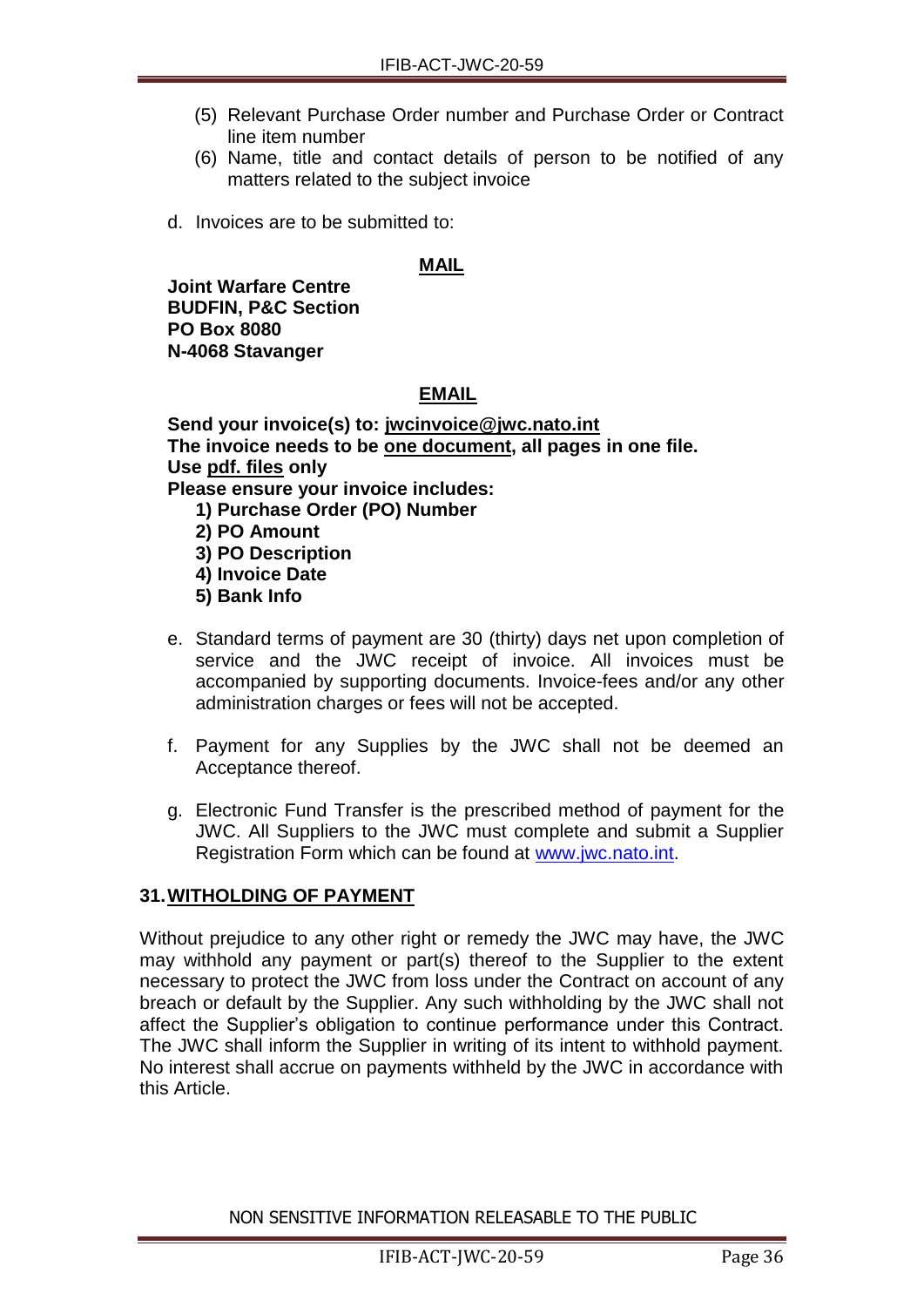# **32.CURRENCY AND EXCHANGE RATES**

- a. Unless otherwise stipulated in the Contract or required by applicable law, each payment shall:
	- (1) be made in Norwegian Kroner (NOK); or
	- (2) if transferred on a currency other than NOK, be calculated in accordance with the weekly NATO exchange rate then in effect; and
	- (3) be transferred to the bank account belonging to the Supplier which is accepted by the JWC.
- b. The Supplier shall bear all costs, fees and commissions that its bank imposes on any payment made by bank transfer.

# **33.CONFIDENTIALITY**

The Supplier shall keep confidential any information obtained under or in connection with the Contract and shall not divulge the same to any third party without the prior written consent by the JWC. The provisions of this Article shall continue in force notwithstanding the completion, expiration, cancellation or termination of this Contract.

# **34.CODE OF CONDUCT**

The Supplier recognizes and agrees that the employees shall conduct themselves in a manner suitable for the purpose of the Contract and in accordance with the NATO Code of Conduct as well as with the JWC's Standard of Personnel Conduct. These can be made available upon request.

# **35.CONTRACT ADMINISTRATION AND AMENDMENTS**

a. All notices and communications between the Supplier and the JWC shall be written in English and may be personally delivered, emailed to the following address:

JOINT WARFARE CENTRE BUDFIN, Purchasing & Contracting Branch P.O. Box 8080 N-4068 Stavanger Norway e-mail: [pcs@jwc.nato.int](mailto:pcs@jwc.nato.int)

Or, to any address otherwise designated in writing.

b. Any official discussion/negotiation between the Supplier and the JWC Representatives shall be recorded in Minutes, which shall be signed by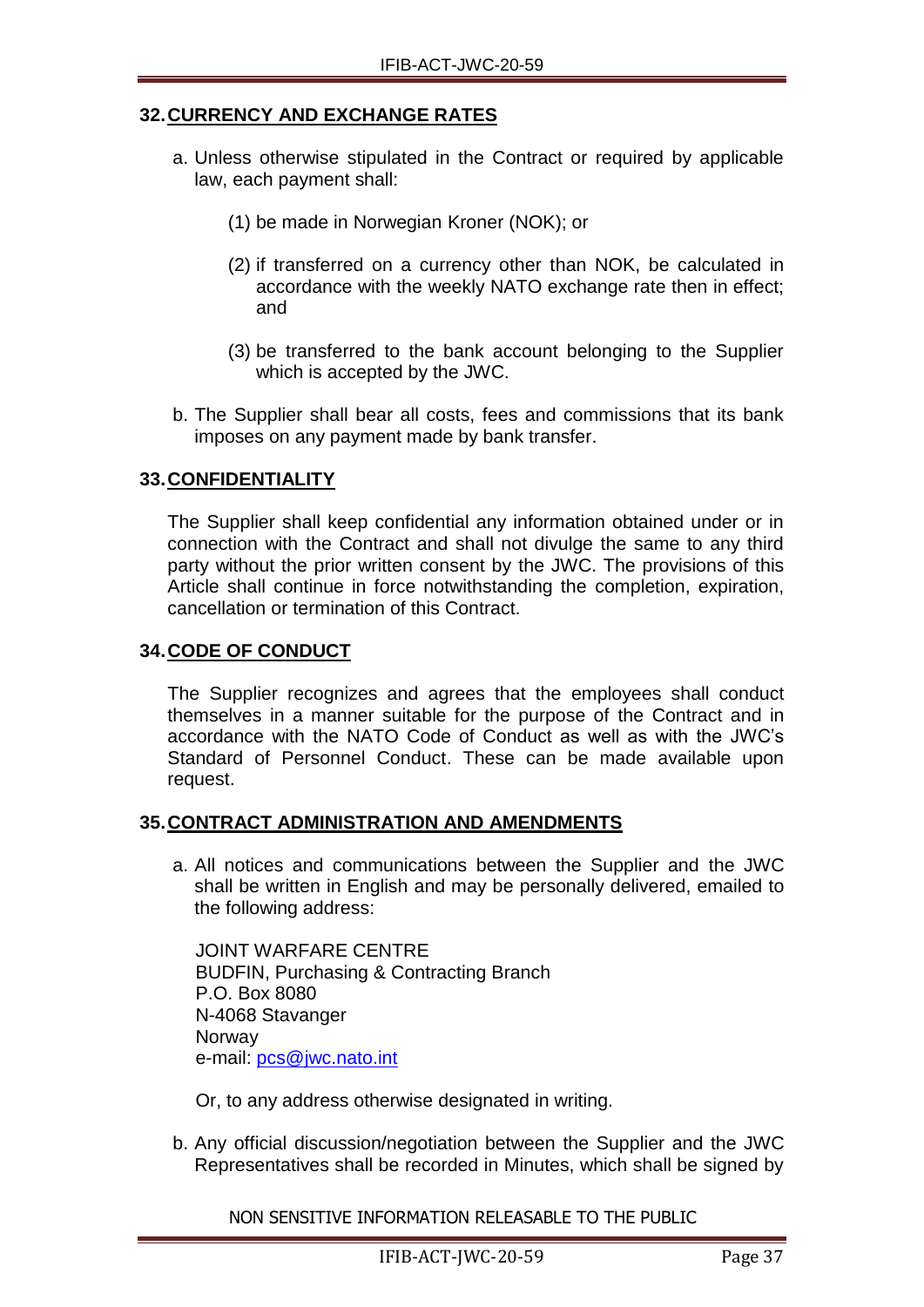authorised representatives of both the Supplier and the JWC. All minutes are considered to be a summary record of discussions and specific actions to be undertaken by the Parties as a result of meetings.

- c. No modification, amendment or change to the Contract, or waiver of any its provisions, or any additional contractual relationship with the Supplier shall be valid unless approved in the form of a written amendment to the Contract, signed by a duly authorized representative of each Party.
- d. Unless otherwise specified in the Contract, a change to the person(s) acting as a Party's contractual or technical focal point(s) does not require a formal amendment, and may be affected by a means of a written notification.

# **36.PUBLICITY AND PUBLIC RELATIONS**

Unless authorized in writing by the Contracting Officer, the Supplier shall not advertise or otherwise make public for the purpose of commercial advantage the fact that it is a contractor to the JWC, or use the name, emblem, logo, official seal or any abbreviation of the JWC. This obligation shall survive the completion, expiration, cancellation or termination of the Contract.

# **37.PREFERRED CUSTOMER**

The Supplier warrants that the prices set forth in this contract are as favourable as those extended to any Government, Agency, Supplier, etc. In the event the Supplier offers services to other customers at prices lower than those set forth herein, the Supplier shall so notify the JWC and the prices of such items shall be correspondingly reduced by a modification to this contract.

# **38.LANGUAGE**

The Contract has only been issued in the English language.

# **39.ENFORCEMENT**

Failure by either party to enforce any provision of this Contract will not be deemed a waiver of future enforcement of that or any other provision. The invalidity or unenforceability of any provision of this Contract shall not affect the other provisions hereof, and this Contract shall be construed in all respects if such invalid or unenforceable provisions were omitted.

# **40.FORCE MAJEURE**

Neither of the Parties hereto shall be considered in default in the performance of its obligations to the extent that it proves that such performance has been prevented by a Force Majeure situation; such as,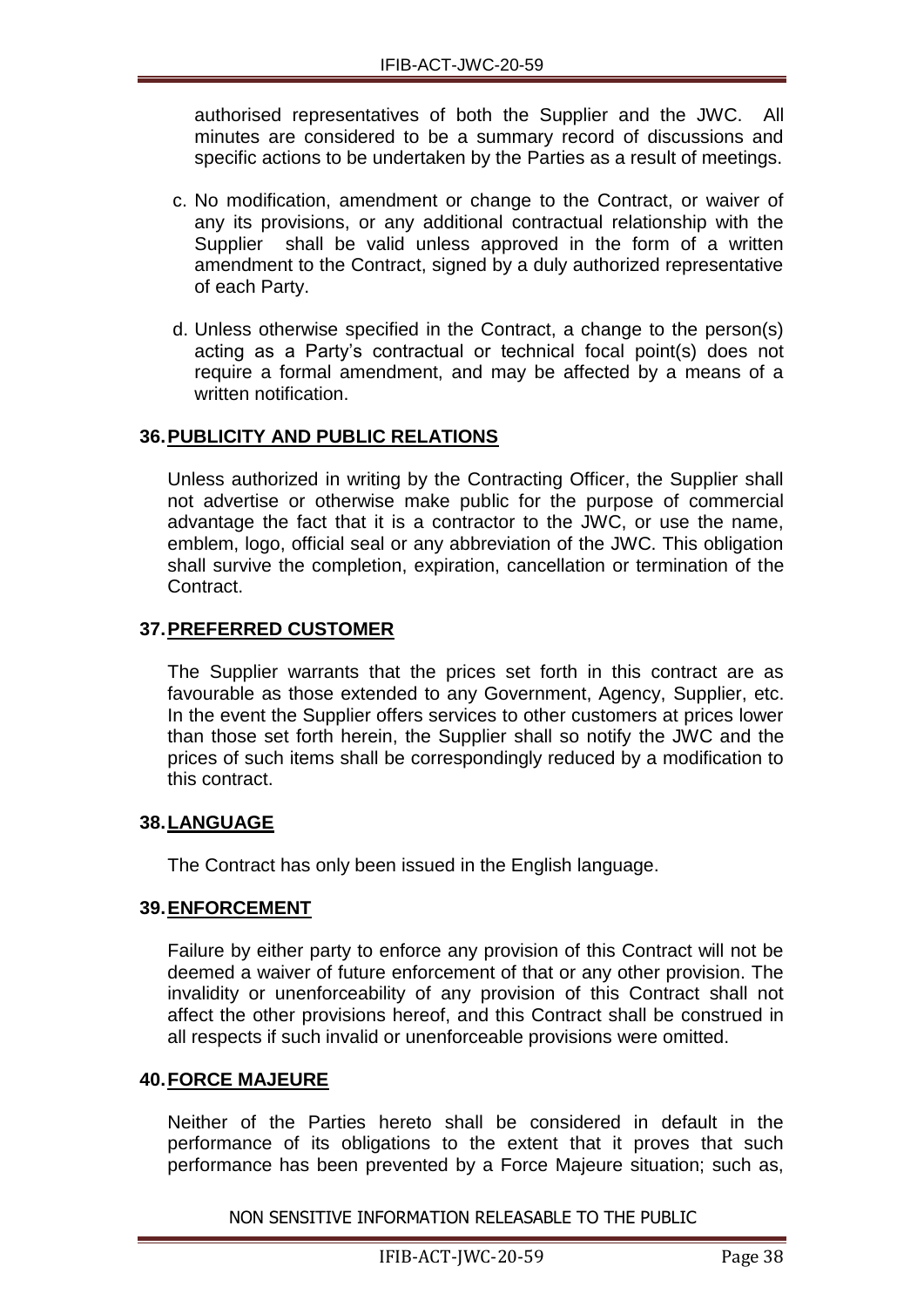but not limited to, fire, war floods, strikes, etc. The party affected by a Force Majeure shall immediately notify the other party.

# **41.DISPUTES**

- a. Both parties are under duty of good faith. The contract includes not only the specific terms, but also Norwegian law and customary practice to the type of trade to which the contract relates.
- b. All disputes arising out of the performance of this Contract will be settled through amicable settlement between the Contracting Officer and the Supplier.
- c. Should the Contracting Officer and the Supplier fail to reach an amicable settlement of the dispute, the dispute will be settled in the competent Court of Norway, unless otherwise specified in this Contract.

# **42.APPLICABLE LAW**

This contract shall be governed, interpreted and construed in accordance with the laws of the Kingdom of Norway. When performing at NATO Installations the Supplier and his personnel (including also the Sub-Contractor's personnel, if any) shall comply with all applicable laws of the host nation and all relevant official NATO and local installation Directives.

#### **43.JURISDICTION**

The Supplier and the JWC accept the city courts of Stavanger, Norway as the legal venue for any disputes that may arise and that cannot be settled by mutual agreement between the Parties.

# **44.ENTIRE AGREEMENT**

This Contract sets for the entire agreement between the Parties with respect to the subject matter hereof, and supersedes all prior agreements or representations, oral or written, regarding such subject matter. The JWC shall not be bound by, and specifically objects to any term, condition, or other provision inconsistent with or in addition to any provision of this Contract that is submitted by the Supplier in any correspondence or any document unless the JWC specifically agrees to such provision in a written instrument signed by an authorized representative of the JWC.

# **45.PRIVILEGES AND IMMUNITIES**

Nothing in or relating to the Contract shall be deemed, or interpreted as, a waiver of the privileges and immunities enjoyed by the JWC.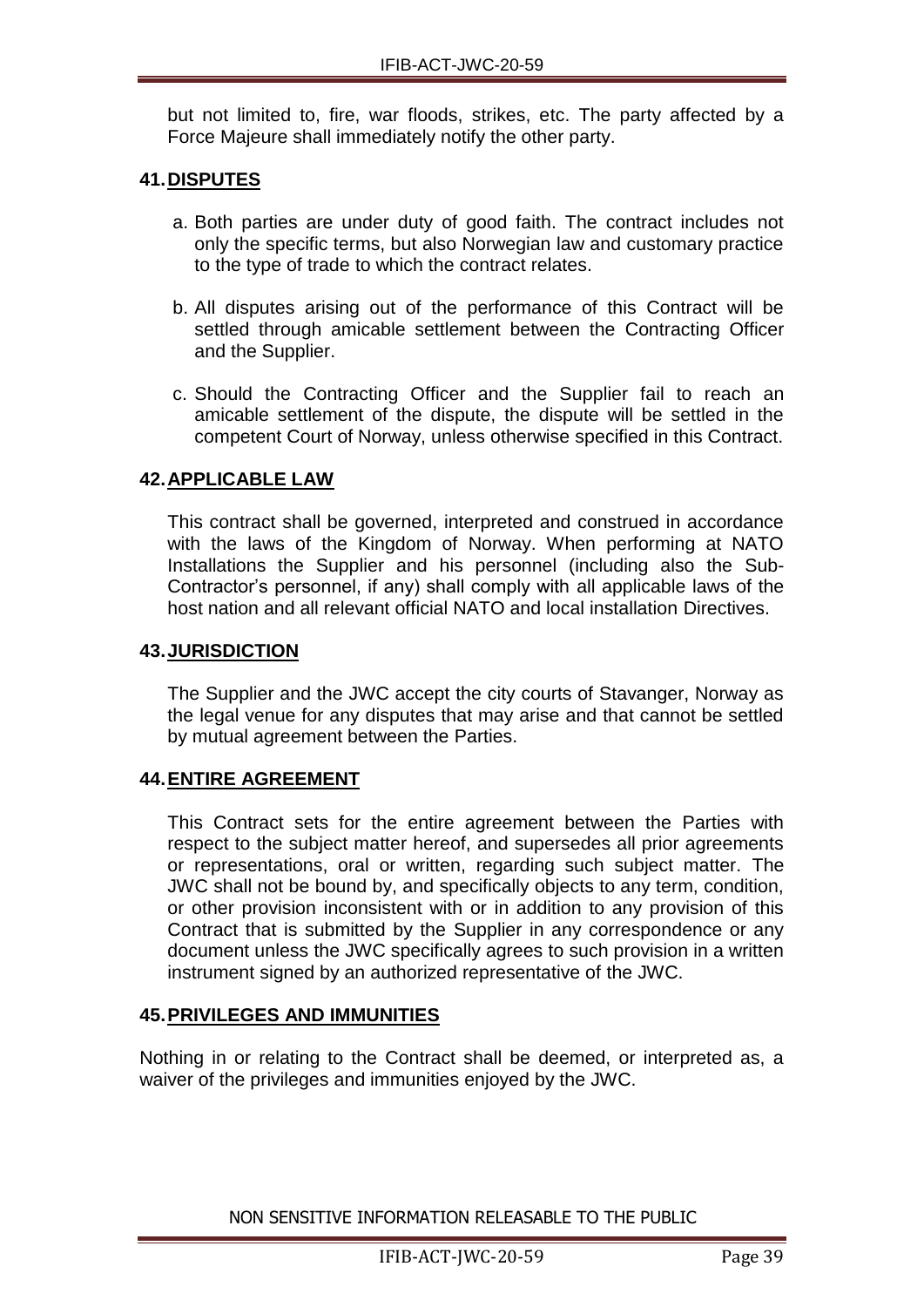# **46.MISCELLANEOUS**

- a. By the signing this Contract, the Supplier and all other involved parties that may have an impact on this agreement, have read and understood the contents of the agreement.
- b. It is hereby stated that the Supplier and/or the Supplier's Sub-Contractor(s) and/or the Supplier's personnel are not involved in any other business relationships that may have instant or foreseeable future negative impact on the Contract.
- c. Delivery of Supplies pursuant to the Contract, even if not signed, denotes full and formal acceptance by the Supplier of the Contract and its General Terms and Conditions.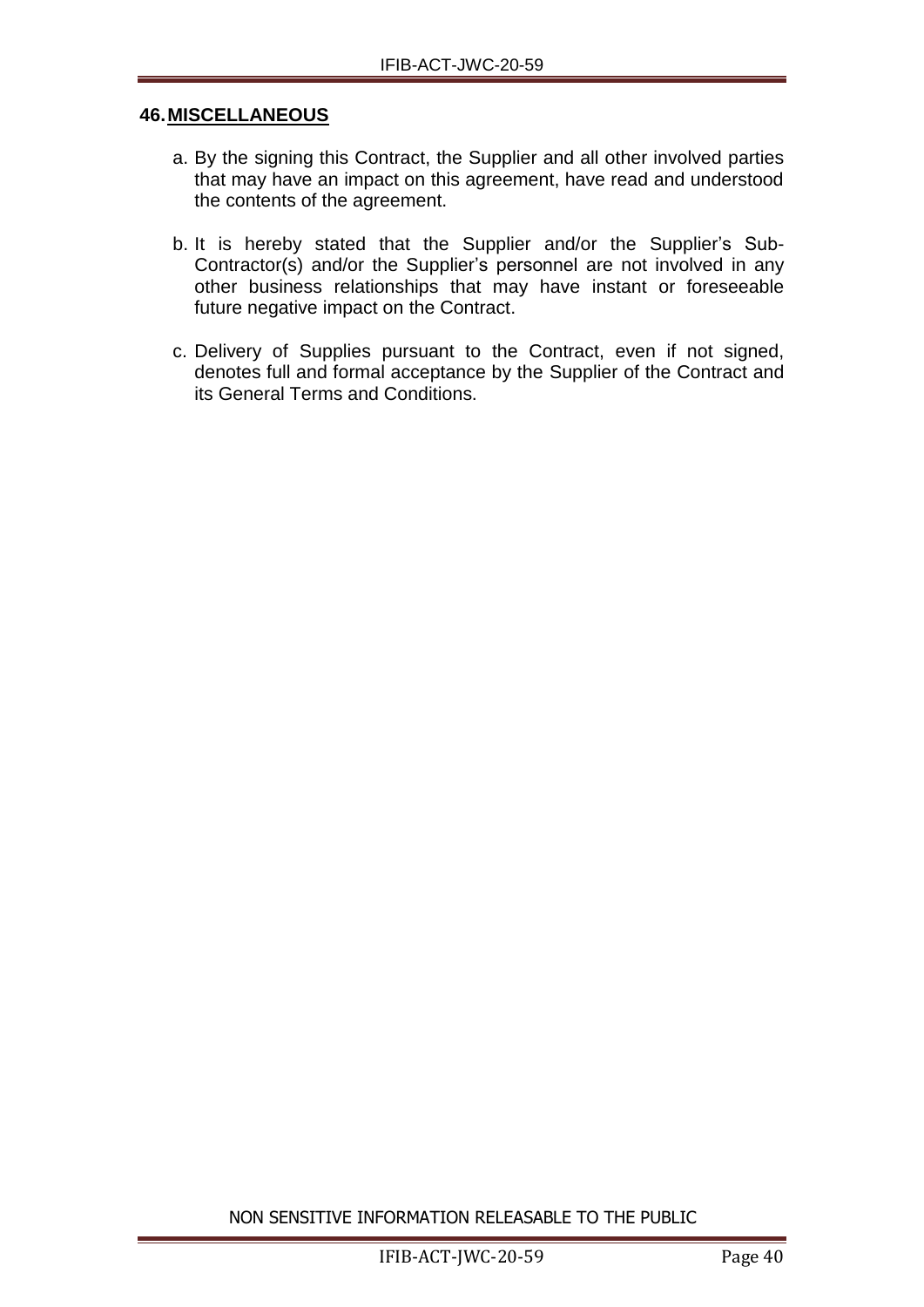# **PART III - SECTION A – CONTRACT MANAGEMENT DATA**

# **IFB-ACT-JWC-20-59**

# **(CONTRACT NO.: ACT-JWC-20-C-006)**

# **OFFICE SUPPLIES AND CLEANING CONSUMABLES**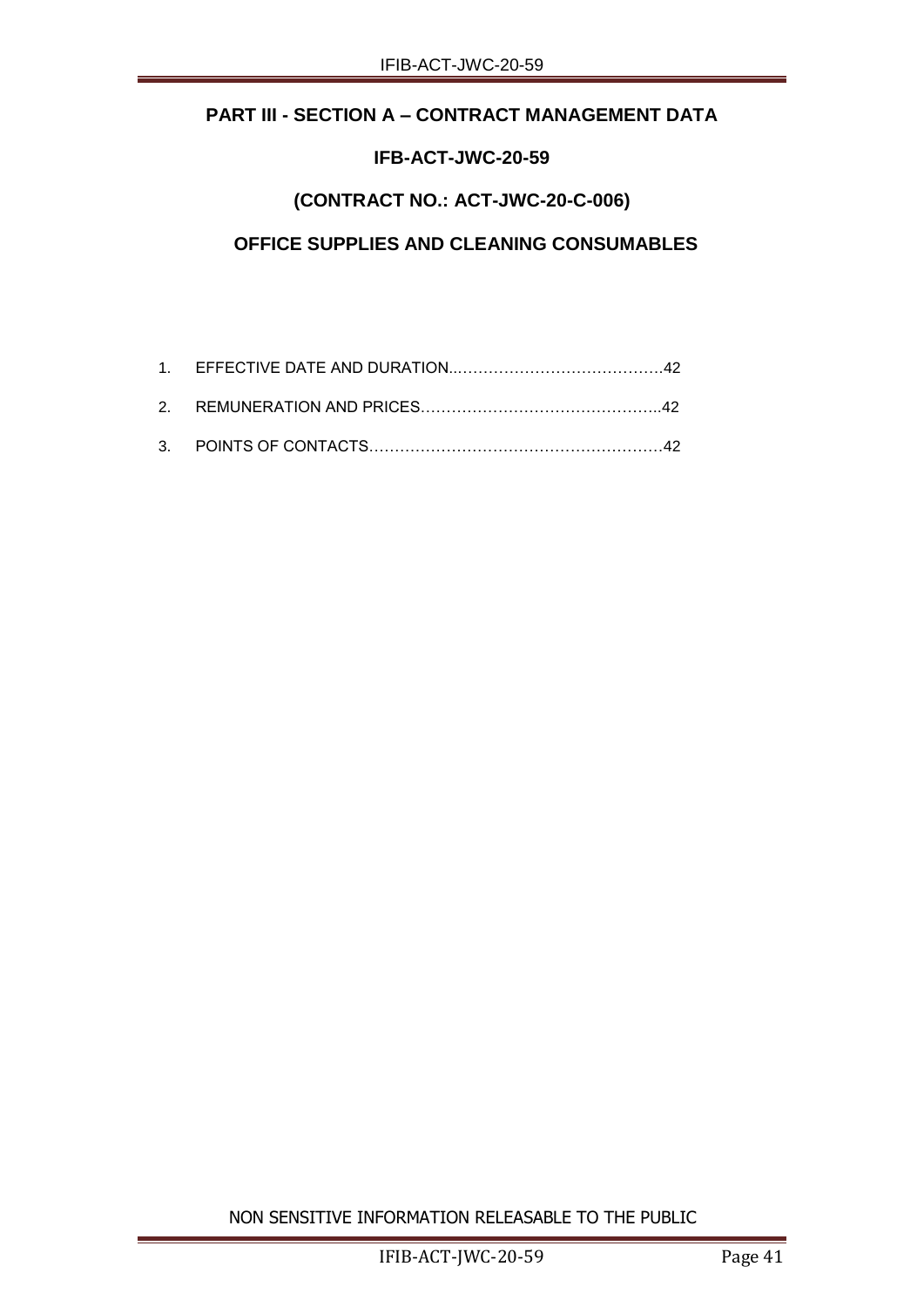# <span id="page-44-0"></span>**1. EFFECTIVE DATE AND DURATION**

# The duration of the Base Contract is from **01-JANUARY-2021 THROUGH 31-DECEMBER-2021.**

Option Periods: Possibility of 4 option years. Option years are subject to annual review and granted extension.

# **OPTION YRS:**

- Opt. Year 1 01 JAN 2022 -31 DEC 2022 (1 year)
- Opt. Year 2 01 JAN 2023 -31 DEC 2023 (1 year)
- Opt. Year 3 01 JAN 2024 -31 DEC 2024 (1 year)
- Opt. Year 4 01 JAN 2025 -31 DEC 2025 (1 year)

# <span id="page-44-1"></span>**2. REMUNERATION AND PRICES**

All prices are firm fixed and shall be in accordance with **Bidding Instruction Bid Form Annex C-1** All prices are in **NOK** and exclusive of Value Added Tax (VAT).

# <span id="page-44-2"></span>**3. POINTS OF CONTACTS**

The SUPPLIER shall direct all inquiries, notices and communications regarding this Contract to the Contracting Officer, which may be personally delivered, mailed, or copied, to the following address:

Joint Warfare Centre, Purchasing & Contracting Branch P.O. Box 8080, 4068 Stavanger

The JWC POCs are:

Mr Kjetil Sand, Contracting Officer Tel: +47 52 87 92 90 E-mail address: [kjetil.sand@jwc.nato.int](mailto:kjetil.sand@jwc.nato.int) 

SPEC.1.CL Dag-Petter Myklebust, Contracting Specialist Tel: +47 52 87 92 84 E-mail address: [dag-petter.myklebust@jwc.nato.int](mailto:dag-petter.myklebust@jwc.nato.int)

# **Contracting Officer Technical Representative:**

Mr. Rune Nygård Tel: +47 51 31 22 23 E-mail address: [rune.nygaard@jwc.nato.int](mailto:rune.nygaard@jwc.nato.int)

# The SUPPLIER's POC is: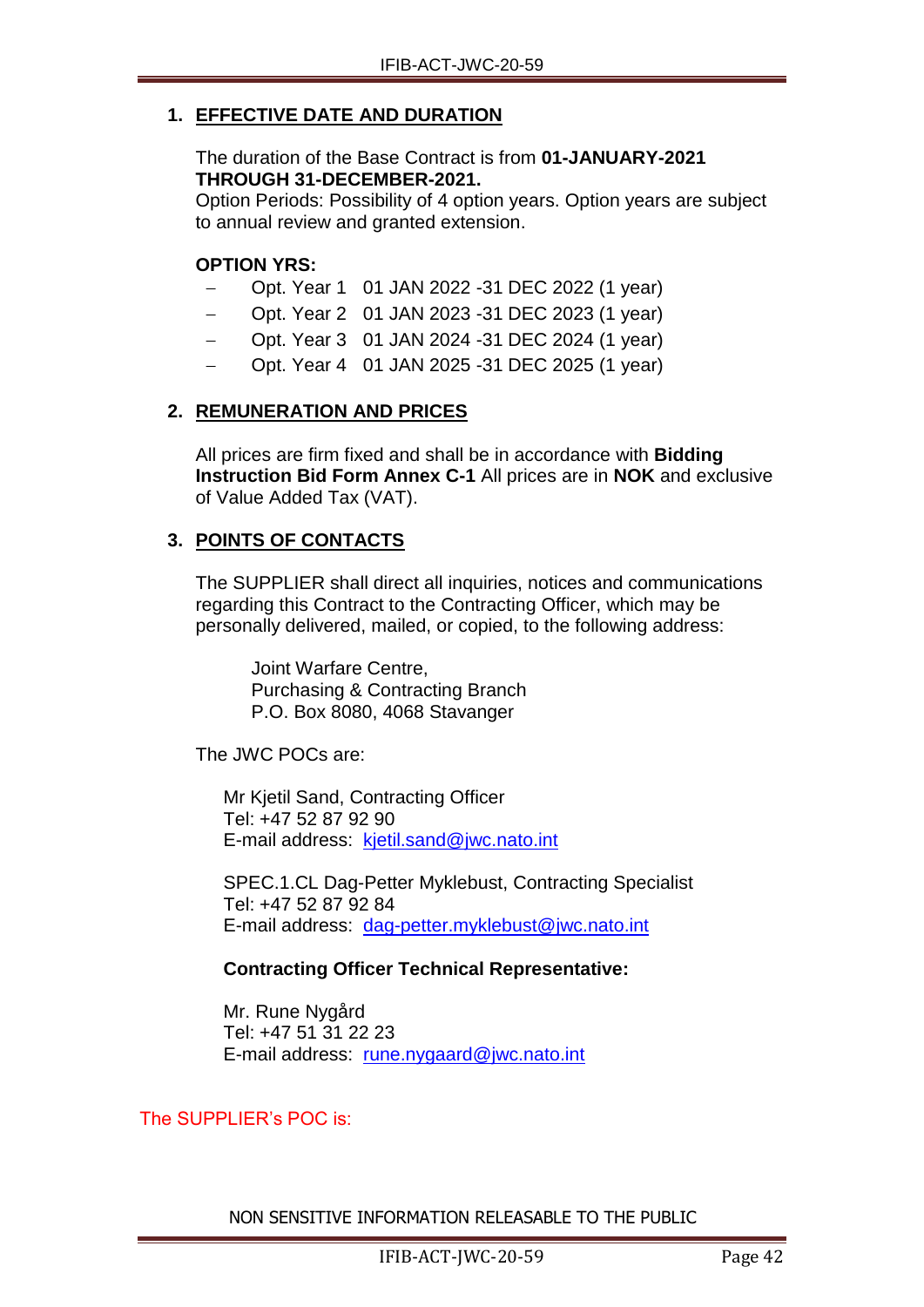# **PART III - SECTION B – STATEMENT OF WORK**

# **IFB-ACT-JWC-20-59**

# **(CONTRACT NO.: ACT-JWC-20-C-006)**

# **OFFICE SUPPLIES AND CLEANING CONSUMABLES**

Part 1 GENERAL INFORMATION

Part 2 AVAILABILITY

Part 3 EMERGING REQUIREMENTS

Part 4 INFORMATION

Part 5 QUALITY ASSURANCE

Part 6 INVOICING

Part 7 PRICE ADJUSTMENT

Part 8 CURRENCIES – PRICES

Part 9 DELIVERY TERMS

Part 10 SHIPPING LOCATION

Part 11 JWC COMMITMENT

Part 12 SPECIAL REQUIREMENTS

Part 13 PURCHASE ORDERS AND ORDERING PROCEDURES

Part 14 MISCELLANEOUS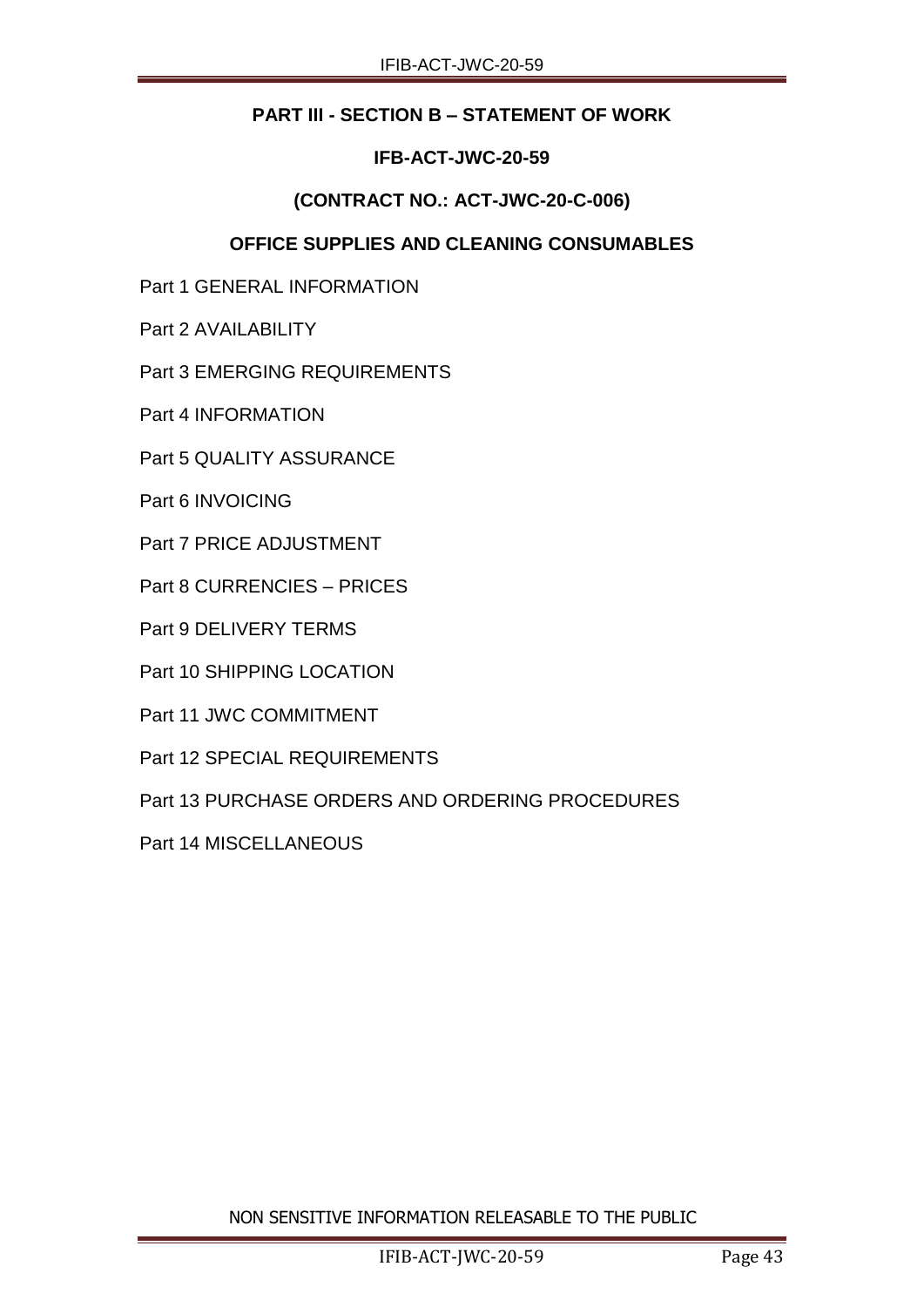#### **1. GENERAL INFORMATION**

This is a Delivery Order Contract, which is intended for the purchase of supplies with no firm quantity of supplies agreed. Separate purchase orders (PO) for specific supplies will be issued during the period of the contract.

#### **2. AVAILABILITY**

The supplier must meet the required delivery terms which is three (3) days counted from the timing of the Purchase Order issue, unless otherwise agreed or determined. The Supplier must also be able to deliver goods /items which are office supplies related, and which is not described in **Part I Bidding Instruction Annex C-1 Bid Form**. Subcontracting of goods is allowed.

#### **3. EMERGING REQUIREMENTS**

Urgent deliveries shall be delivered within 24 hours of the Purchase Order issue. To meet new requirements within the scope of the existing Statement of Work

#### **4. INFORMATION**

The Supplier shall inform JWC if the required items cannot be delivered within the required delivery time. This is to make JWC able to order the required goods from an alternate supplier, when the time is a vital factor for success.

#### **5. QUALITY ASSURANCE**

1. Formal Feedback will be given to the Supplier if the requested items do not satisfy usage demands which are set for the required items. Items which do not satisfy the quality described for the required item, or the quality ordered by JWC, shall be returned to the Supplier. Without any economic challenges forwarded to JWC by the Supplier.

2. Formal Feedback will not be given for satisfactory quality

# **6. INVOICING**

JWC accept only to be invoiced when every item in the Purchase Order is delivered, unless otherwise agreed and determined.

#### **7. PRICE ADJUSTMENT**

The prices are firm and fixed for the first year of the Contract. Increase in price, if any, subsequent to the first year of the Contract shall be in accordance with the Norwegian Consumer Price/ significant currency changes. All requests for economic price adjustments (EPA) must be received with one (1) months written notice for JWC's approval. All requests for EPAs must be confirmed in writing by the Contracting Officer.

#### **8. CURRENCIES - PRICES**

All prices shall be in accordance with **Part I Bidding Instruction Annex C-1 Bid Form**. All prices are in **NOK** and exclusive of Value Added Tax (VAT). The prices are firm and fixed for the Contract.

#### **9. DELIVERY TERMS**

All deliveries from the Supplier and to JWC shall be free of charges. Delivery prices need to be included in the itemized price breakdown, **Part I Bidding Instruction Annex C-1 Bid Form**

#### **10. SHIPPING LOCATION**

All freight costs are included with deliveries to JWC locations; Joint Warfare Centre, 4068 Stavanger and Joint Warfare Centre, 4050 Sola and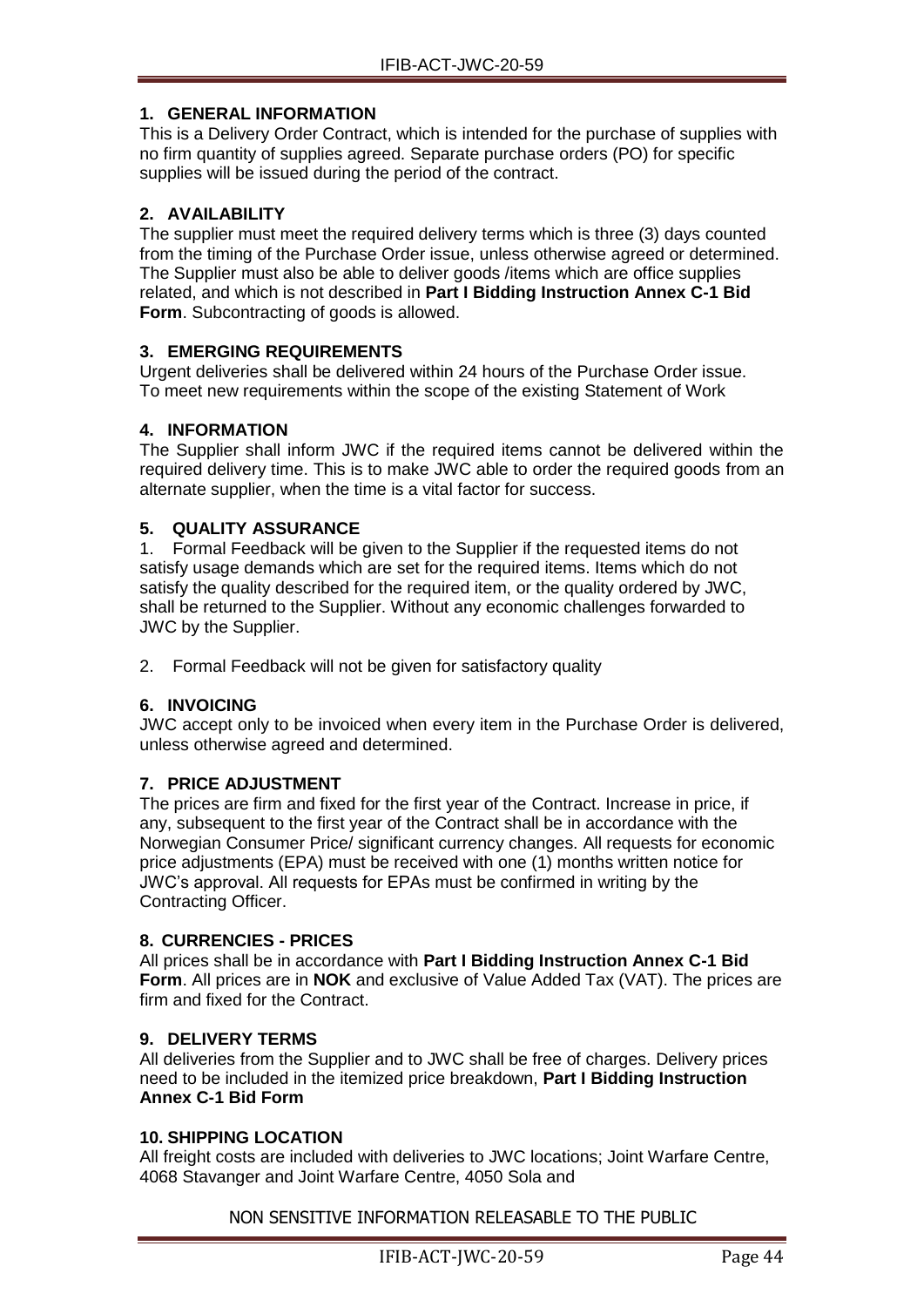NEC CCIS, 1352 Kolsaas. All locations are in Norway Stavanger and Oslo area. **11. JWC COMMITMENT**

JWC obligate only to focus the purchasing at the agreed items and related items to office supplies and cleaning consumables, only when agreed delivery time are fulfilled.

#### **12. SPECIAL REQUIREMENTS**

Line item 19,20,21,22,23 and 24. These line items are brand specific. Line item 45,46 and 47 please see comment in referenced form Line item 123 This line item is brand specific. Line item 153 This line item is brand specific. Line item 168 and 169 please see comment in referenced form Line item 161,163,164 and 165 must be in accordance with NS-EN-1500. Ref PART I Annex C-1 Bid Form IFIB-JWC-20-59.

#### **13. PURCHASE ORDERS AND ORDERING PROCEDURES**

- a. The Contracting Office shall make purchase order requests by email in on the basis of JWC requirements to the supplier POC.
- b. If the JWC requirement is part of the Part I Bidding Instruction Annex C-1 Bid Form. No price inquiry will be needed and Purchase Order will be sent directly to supplier POC.
- c. If the JWC requirement is not part of the standing offer i.e. Part I Bidding Instruction Annex C-1 Bid Form. A price inquiry will be needed, this will be sent as an email to the supplier POC, stating our requirements and need for quotes.

The supplier POC will be given two (2) business days to confirm the quotes.

- d. JWC Operating Hours is 07:30 -15:30 Mondays through Fridays with the exception of JWC Holidays which may vary from year to year
- e. Purchase Order Locations

1. If the Purchase Order location is Stavanger, Norway - The Joint Warfare Centre, the purchase order will state:

General Delivery to/Hoved leveringsadresse: JOINT WARFARE CENTRE C/O LUFTFORSVARETS BASE SOLA / HANGAR II SKVADRONVEGEN 7 N - 4050 SOLA Norway

2. If JWC requests on the Purchase Order for the location to be in a city other than Stavanger, Norway, i.e. NEC CCIS, 1352 Kolsaas the purchase order will state:

General Delivery to/Hoved leveringsadresse: NEC CCIS SSC NATO FORCES KOLSAS RØDSKIFERVEIEN 20 1352 KOLSAS Norway